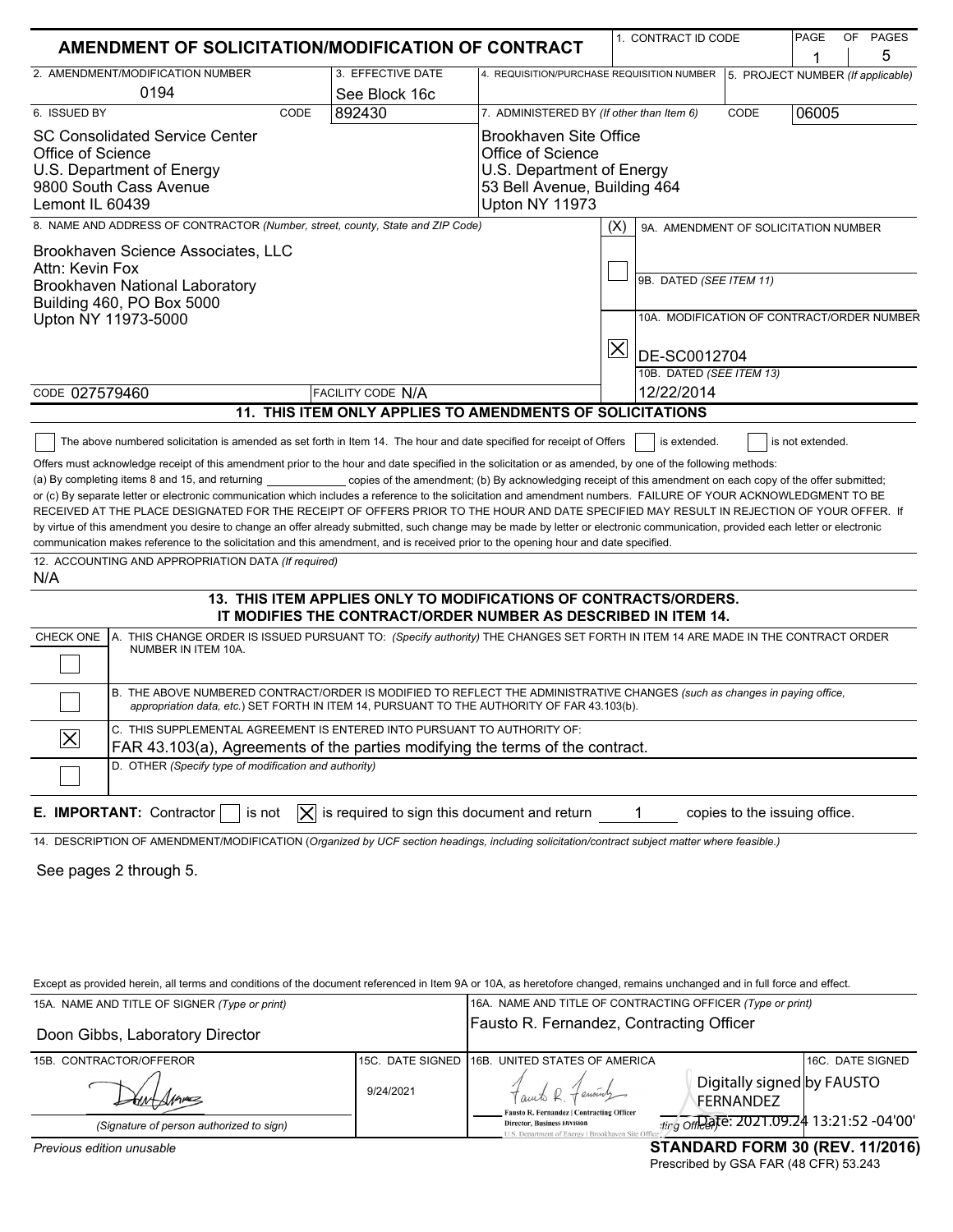Page **2** of **5**

### **14. DESCRIPTION OF AMENDMENT/MODIFICATION** continued.

**A.** This modification is issued to update the following contract sections:

#### **Contract Sections:**

- a. Part II—Contract Clauses
	- $\bullet$   $1.31 FAR 52.219 4$
	- $\bullet$   $1.33 FAR 52.219 9$
	- $\bullet$  I.34 FAR 52.219-16
	- $\bullet$   $1.88 FAR 52.244 6$
	- x I.138 DEAR 970.5227-2
	- x I.139 DEAR 970.5227-3
	- x I.140 DEAR 970.5227-4
	- $\bullet$  1.141 DEAR 970.5227-5
	- $\bullet$  1.144 DEAR 970.5227-10
- **B.** Table of Changes

### **PART II, SECTION I — CONTRACT REQUIREMENTS**

| <b>Clause</b><br>No. | <b>Title</b>                                                        | <b>Change &amp; Explanation</b>                                                                                                            |
|----------------------|---------------------------------------------------------------------|--------------------------------------------------------------------------------------------------------------------------------------------|
| 1.31                 | FAR 52.219-4, Notice of Price                                       | Change:                                                                                                                                    |
|                      | <b>Evaluation for HUBZone Small</b><br>Business Concerns (Mar 2020) | Update clause to its current version.                                                                                                      |
|                      |                                                                     | <b>Explanation:</b>                                                                                                                        |
|                      |                                                                     | Amend section 52.219-4 by-                                                                                                                 |
|                      |                                                                     | a. In the introductory text removing<br>"19.1309(b)(1)" and adding "19.1309(b)" in its<br>place;                                           |
|                      |                                                                     | b. Revising the date of the clause;                                                                                                        |
|                      |                                                                     | c. Removing paragraphs $(a)$ , $(d)$ , and $(e)$ ;                                                                                         |
|                      |                                                                     | d. Redesignating paragraphs (b), (c) and (f) as<br>paragraphs (a), (b) and (c), respectively;                                              |
|                      |                                                                     | e. Revising newly redesignated paragraph (b);<br>and                                                                                       |
|                      |                                                                     | f. Removing Alternate I.                                                                                                                   |
|                      |                                                                     | IAW PF 2021-32; FAR Case 2016-011; Item II; PF<br>2021-32, Federal Acquisition Circular (FAC) 2021-07,<br>86 FR 44233 effective 9/10/2021. |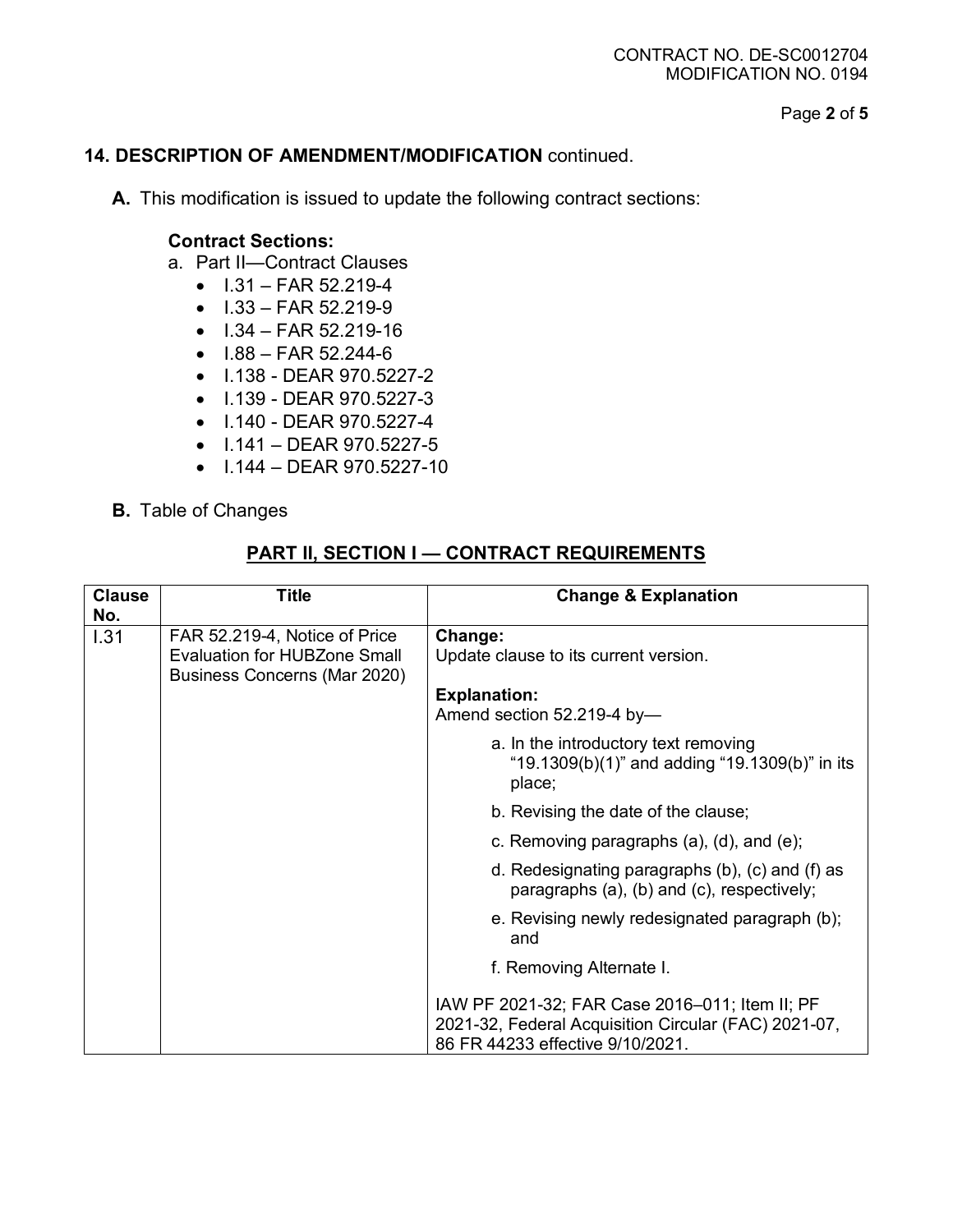#### CONTRACT NO. DE-SC0012704 MODIFICATION NO. 0194

Page **3** of **5**

| 1.33 | FAR 52.219-9, Small Business                                  | Change:                                                                                                                                                                                                        |
|------|---------------------------------------------------------------|----------------------------------------------------------------------------------------------------------------------------------------------------------------------------------------------------------------|
|      | Subcontracting Plan (Jun 2020)<br>(Alternate IV)              | Update clause to its current version.                                                                                                                                                                          |
|      |                                                               | <b>Explanation:</b>                                                                                                                                                                                            |
|      |                                                               | Amend section 52.219-9 by-                                                                                                                                                                                     |
|      |                                                               | a. Revising the date of the clause;                                                                                                                                                                            |
|      |                                                               | b. In paragraph $(d)(2)(i)$ removing the word<br>"subcontracts" and adding the phrase<br>"subcontracts, including all indirect costs<br>except as described in paragraph (g) of this<br>clause," in its place; |
|      |                                                               | c. Adding a new fifth sentence to paragraph (g);                                                                                                                                                               |
|      |                                                               | d. Revising the date of Alternate IV, and<br>paragraph (d)(2)(i) of Alternate IV.                                                                                                                              |
|      |                                                               | IAW PF 2021-32; FAR Case 2019-004, Item IV; PF<br>2021-32, Federal Acquisition Circular (FAC) 2021-07,<br>86 FR 44249 effective 9/10/2021.                                                                     |
| 1.34 | FAR 52.219-16, Liquidated<br>Damages--Subcontracting Plan     | Change:<br>Update clause to its current version.                                                                                                                                                               |
|      | (Jan 1999)                                                    |                                                                                                                                                                                                                |
|      |                                                               | <b>Explanation:</b><br>Amend 52.219-16 by-                                                                                                                                                                     |
|      |                                                               | a. Revising the date of the clause; and                                                                                                                                                                        |
|      |                                                               | b. In paragraph (b) in the second sentence<br>removing the phrase "plan, established" and<br>adding "plan (see 19.705-7), established" in<br>its place.                                                        |
|      |                                                               | IAW PF 2021-32; FAR Case 2019-004, Item IV; PF<br>2021-32, Federal Acquisition Circular (FAC) 2021-07,<br>86 FR 44249 effective 9/10/2021.                                                                     |
| 1.88 | FAR 52.244-6, Subcontracts for<br>Commercial Items (Oct 2020) | Change:<br>Update clause to its current version.                                                                                                                                                               |
|      |                                                               | <b>Explanation:</b>                                                                                                                                                                                            |
|      |                                                               | Amend section 52.244-6 by-                                                                                                                                                                                     |
|      |                                                               | a. Revising the date of the clause; and                                                                                                                                                                        |
|      |                                                               | b. Removing from paragraph (c)(1)(xx) "46 U.S.C. App. 1241"<br>and adding "46 U.S.C. 55305" in its place.                                                                                                      |
|      |                                                               | IAW PF 2021-29; Federal Acquisition Circular (FAC)<br>2021-06, Technical Amendment; 86 FR 31074 effective<br>07/12/2021.                                                                                       |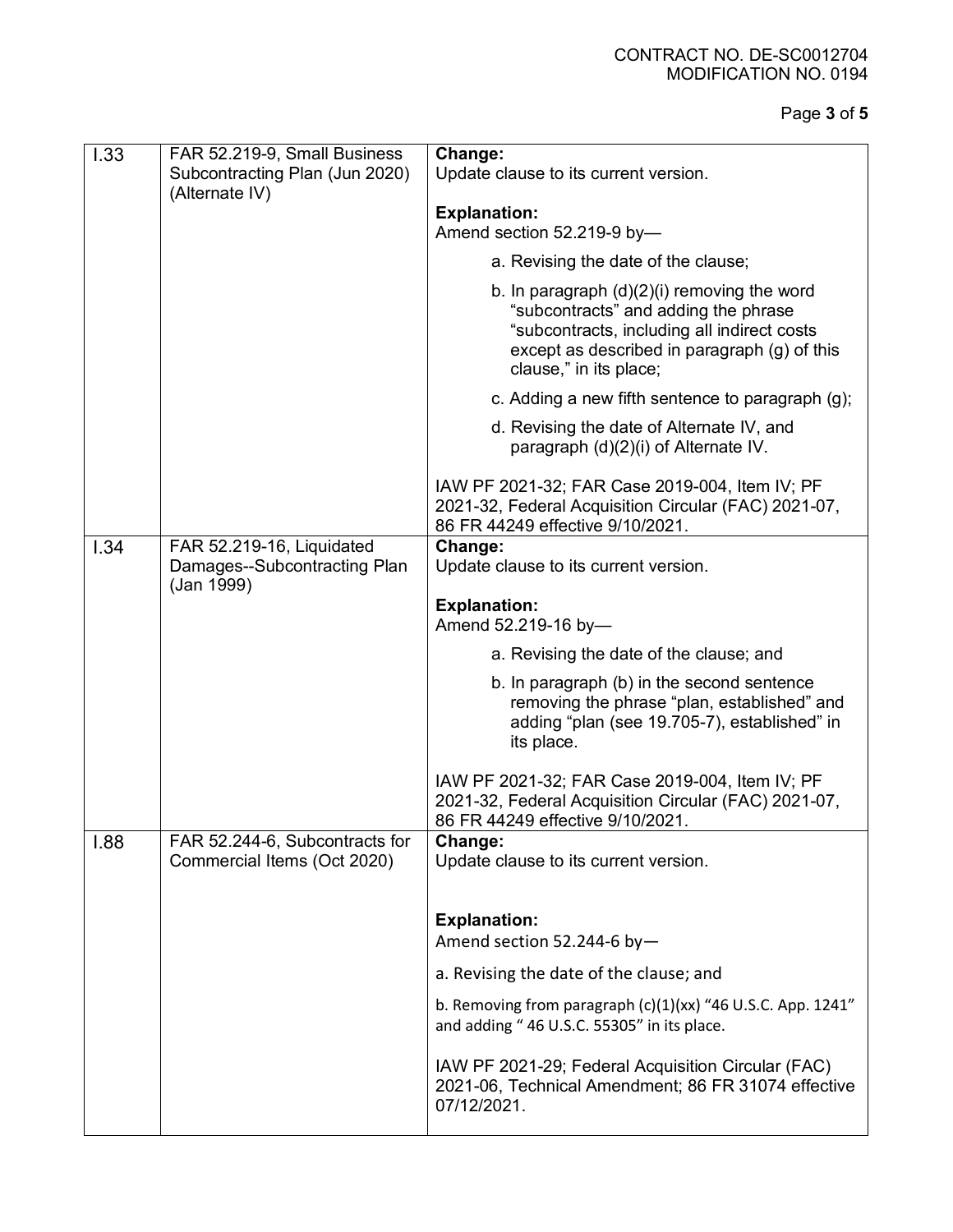#### CONTRACT NO. DE-SC0012704 MODIFICATION NO. 0194

| <b>I.138</b> | DEAR 970.5227-2, Rights In        | Change:                                                   |
|--------------|-----------------------------------|-----------------------------------------------------------|
|              | Data -- Technology Transfer       | Update clause to its current version.                     |
|              | (Dec 2000) (SC Alternate) (Sep    |                                                           |
|              | 2018)                             | <b>Explanation:</b>                                       |
|              |                                   | This clause is revised to include open-source software    |
|              |                                   | (OSS) distribution to allow the public free access to     |
|              |                                   | software and to make commercial use of derivative         |
|              |                                   | works, and revised from asserting copyright in            |
|              |                                   | scientific articles without DOE Contracting Officer       |
|              |                                   | approval to allow M&O contractors to assert               |
|              |                                   | copyright in drawings, chapters in books, workshop        |
|              |                                   | documents, datasets, etc. that are released to            |
|              |                                   | the public.                                               |
|              |                                   |                                                           |
|              |                                   | IAW PF 2021-31, Class Deviation for Revised and/or        |
|              |                                   | <b>Added DEAR Solicitation Provisions and Contract</b>    |
|              |                                   | Clauses for Technology Transfer dated July 28, 2021,      |
|              |                                   | and Acquisition Letter 2021-04, dated, July 6, 2021.      |
| <b>I.139</b> | DEAR 970.5227-3, Technology       | Change:                                                   |
|              | Transfer Mission (Aug 2019)       | Update clause to its current version.                     |
|              | (Alternate I) (SC Alternate) (Apr |                                                           |
|              | 2018)                             | <b>Explanation:</b>                                       |
|              |                                   | This clause is revised to address the M&O contractors     |
|              |                                   | use of Trademark and Service marks with regards to        |
|              |                                   | the laboratory names and facilities. The Technology       |
|              |                                   | partnership ombudsman is moved into the contract from     |
|              |                                   | an Alternate I. Finally, the consideration by M&O         |
|              |                                   | contractors and the DOE Contracting Officer of a          |
|              |                                   | prospective foreign partner's home country's treatment    |
|              |                                   | of U.S. companies' intellectual property and whether      |
|              |                                   | U.S. companies have opportunities to do collaborative     |
|              |                                   | research in the home country.                             |
|              |                                   | IAW PF 2021-31, Class Deviation for Revised and/or        |
|              |                                   | <b>Added DEAR Solicitation Provisions and Contract</b>    |
|              |                                   | Clauses for Technology Transfer dated July 28, 2021,      |
|              |                                   | and Acquisition Letter 2021-04, dated, July 6, 2021.      |
| 1.140        | DEAR 970.5227-4, Authorization    | Change:                                                   |
|              | and Consent (Aug 2002) (SC        | Update clause to its current version.                     |
|              | Alternate) (Apr 2018)             |                                                           |
|              |                                   | <b>Explanation:</b>                                       |
|              |                                   | This clause has been revised to change the tier of        |
|              |                                   | including in subcontracts from the \$100,000 level to the |
|              |                                   | Simplified Acquisition Threshold. This allows the M&O     |
|              |                                   | contractors to include this with other clauses in the     |
|              |                                   | Simplified Acquisition Threshold and eliminates treating  |
|              |                                   | these clauses differently from other FAR and DEAR         |
|              |                                   | provisions.                                               |
|              |                                   | IAW PF 2021-31, Class Deviation for Revised and/or        |
|              |                                   | <b>Added DEAR Solicitation Provisions and Contract</b>    |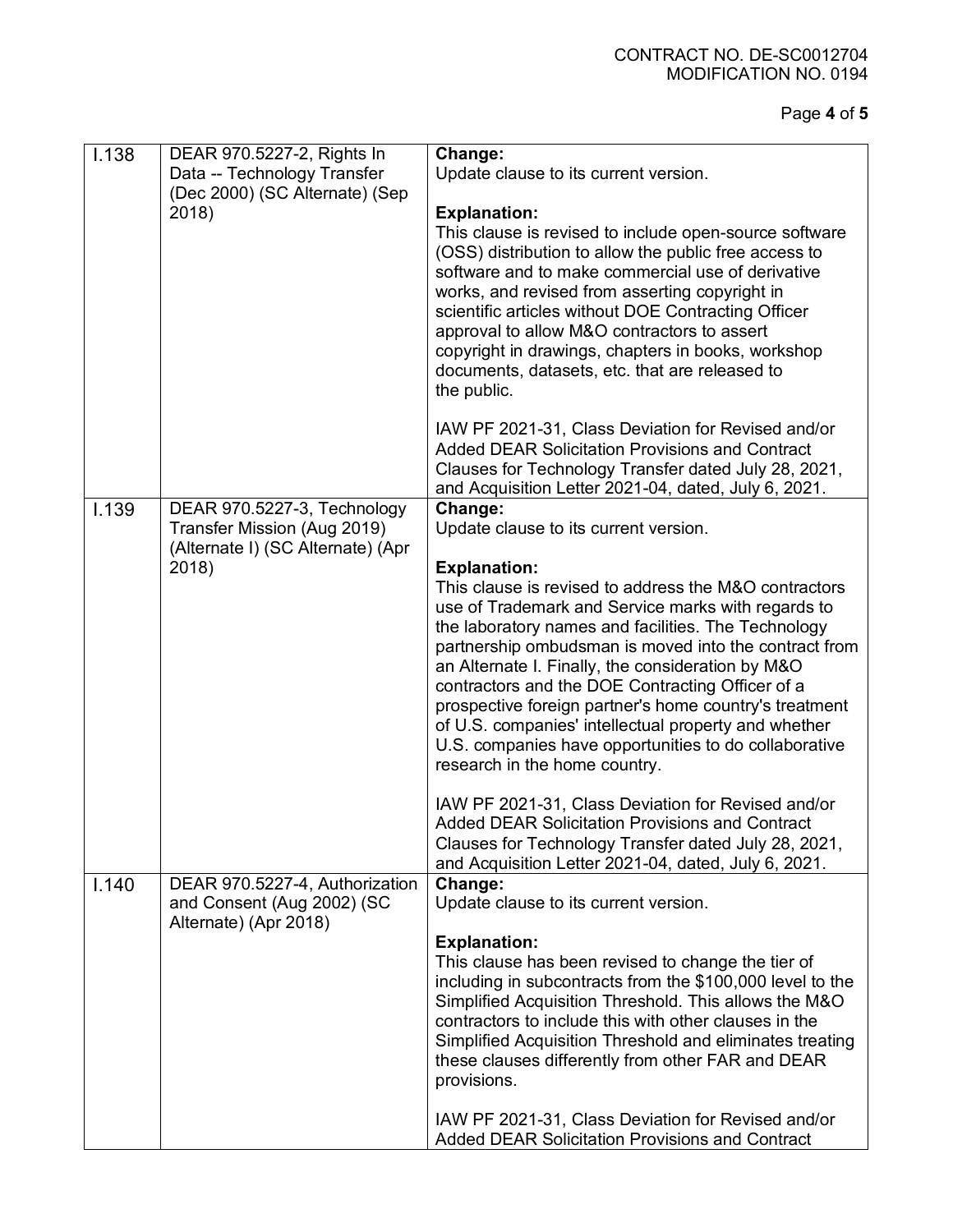#### CONTRACT NO. DE-SC0012704 MODIFICATION NO. 0194

### Page **5** of **5**

|       |                                       | Clauses for Technology Transfer dated July 28, 2021,<br>and Acquisition Letter 2021-04, dated, July 6, 2021.                                                                                                                                                                                                                                                      |
|-------|---------------------------------------|-------------------------------------------------------------------------------------------------------------------------------------------------------------------------------------------------------------------------------------------------------------------------------------------------------------------------------------------------------------------|
| 1.141 | DEAR 970.5227-5, Notice and           | Change:                                                                                                                                                                                                                                                                                                                                                           |
|       | <b>Assistance Regarding Patent</b>    | Update clause to its current version.                                                                                                                                                                                                                                                                                                                             |
|       | and Copyright Infringement (Aug       |                                                                                                                                                                                                                                                                                                                                                                   |
|       | 2002) (SC Alternate) (Apr 2018)       | <b>Explanation:</b>                                                                                                                                                                                                                                                                                                                                               |
|       |                                       | This clause has been revised to change the tier of<br>including in subcontracts from the \$100,000 level to the<br>Simplified Acquisition Threshold. This allows the M&O<br>contractors to include this with other clauses in the<br>Simplified Acquisition Threshold and eliminates treating<br>these clauses differently from other FAR and DEAR<br>provisions. |
|       |                                       |                                                                                                                                                                                                                                                                                                                                                                   |
|       |                                       | IAW PF 2021-31, Class Deviation for Revised and/or<br>Added DEAR Solicitation Provisions and Contract<br>Clauses for Technology Transfer dated July 28, 2021,<br>and Acquisition Letter 2021-04, dated, July 6, 2021.                                                                                                                                             |
| 1.144 | DEAR 970.5227-10, Patent              | Change:                                                                                                                                                                                                                                                                                                                                                           |
|       | Rights - Management and               | Update clause to its current version.                                                                                                                                                                                                                                                                                                                             |
|       | <b>Operating Contracts, Nonprofit</b> |                                                                                                                                                                                                                                                                                                                                                                   |
|       | <b>Organization or Small Business</b> | <b>Explanation:</b>                                                                                                                                                                                                                                                                                                                                               |
|       | Firm Contractor (Aug 2002)            | This clause has been revised with statutory changes<br>and additional Exceptional Circumstance                                                                                                                                                                                                                                                                    |
|       |                                       | determinations (where the Bayh-Dole rights of M&O                                                                                                                                                                                                                                                                                                                 |
|       |                                       | contractors are modified usually in U.S. manufacturing                                                                                                                                                                                                                                                                                                            |
|       |                                       | requirements) approved in the last decade. Also,                                                                                                                                                                                                                                                                                                                  |
|       |                                       | electronic reporting using the Government's iEdison or                                                                                                                                                                                                                                                                                                            |
|       |                                       | similar system is addressed.                                                                                                                                                                                                                                                                                                                                      |
|       |                                       | IAW PF 2021-31, Class Deviation for Revised and/or<br><b>Added DEAR Solicitation Provisions and Contract</b><br>Clauses for Technology Transfer dated July 28, 2021,<br>and Acquisition Letter 2021-04, dated, July 6, 2021.                                                                                                                                      |

# **C. ALL OTHER TERMS AND CONDITIONS REMAIN UNCHANGED.**

## **END OF MODIFICATION**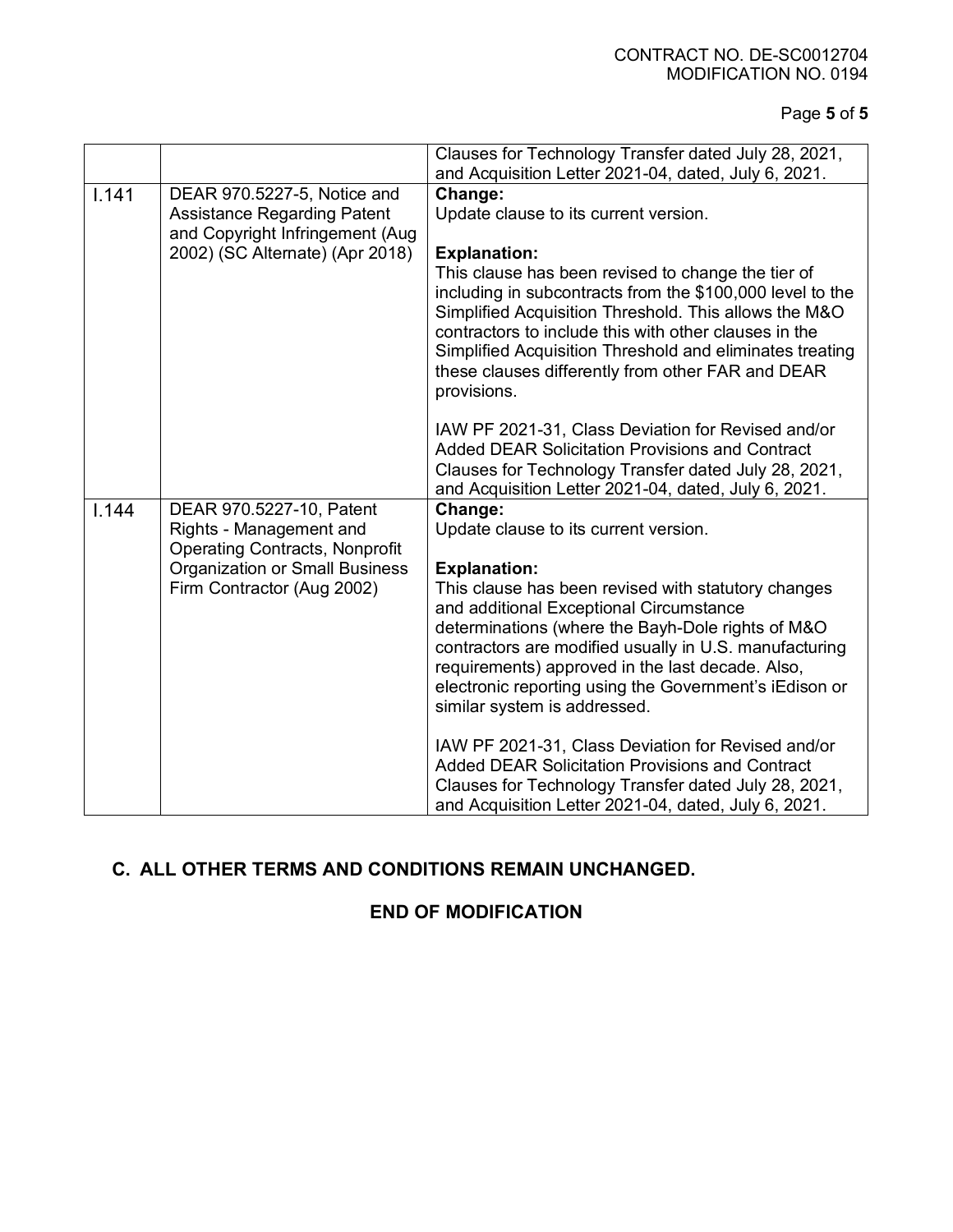### **CLAUSE I.31 – FAR 52.219-4 - NOTICE OF PRICE EVALUATION FOR HUBZONE SMALL BUSINESS CONCERNS (SEP 2021)**

- (a) Evaluation preference.
	- (1) Offers will be evaluated by adding a factor of 10 percent to the price of all offers, except-
		- (i) Offers from HUBZone small business concerns that have not waived the evaluation preference; and
		- (ii) Otherwise successful offers from small business concerns.
	- (2) The factor of 10 percent shall be applied on a line item basis or to any group of items on which award may be made. Other evaluation factors described in the solicitation shall be applied before application of the factor.
	- (3) When the two highest rated offerors are a HUBZone small business concern and a large business, and the evaluated offer of the HUBZone small business concern is equal to the evaluated offer of the large business after considering the price evaluation preference, award will be made to the HUBZone small business concern.
- (b) *Waiver of evaluation preference*. A HUBZone small business concern may elect to waive the evaluation preference, in which case the factor will be added to its offer for evaluation purposes.

Offeror elects to waive the evaluation preference.

(c) *Notice*. The HUBZone small business offeror acknowledges that a prospective HUBZone awardee must be a HUBZone small business concern at the time of award of this contract. The HUBZone offeror shall provide the Contracting Officer a copy of the notice required by 13 CFR 126.501 if material changes occur before contract award that could affect its HUBZone eligibility. If the apparently successful HUBZone offeror is not a HUBZone small business concern at the time of award of this contract, the Contracting Officer will proceed to award to the next otherwise successful HUBZone small business concern or other offeror.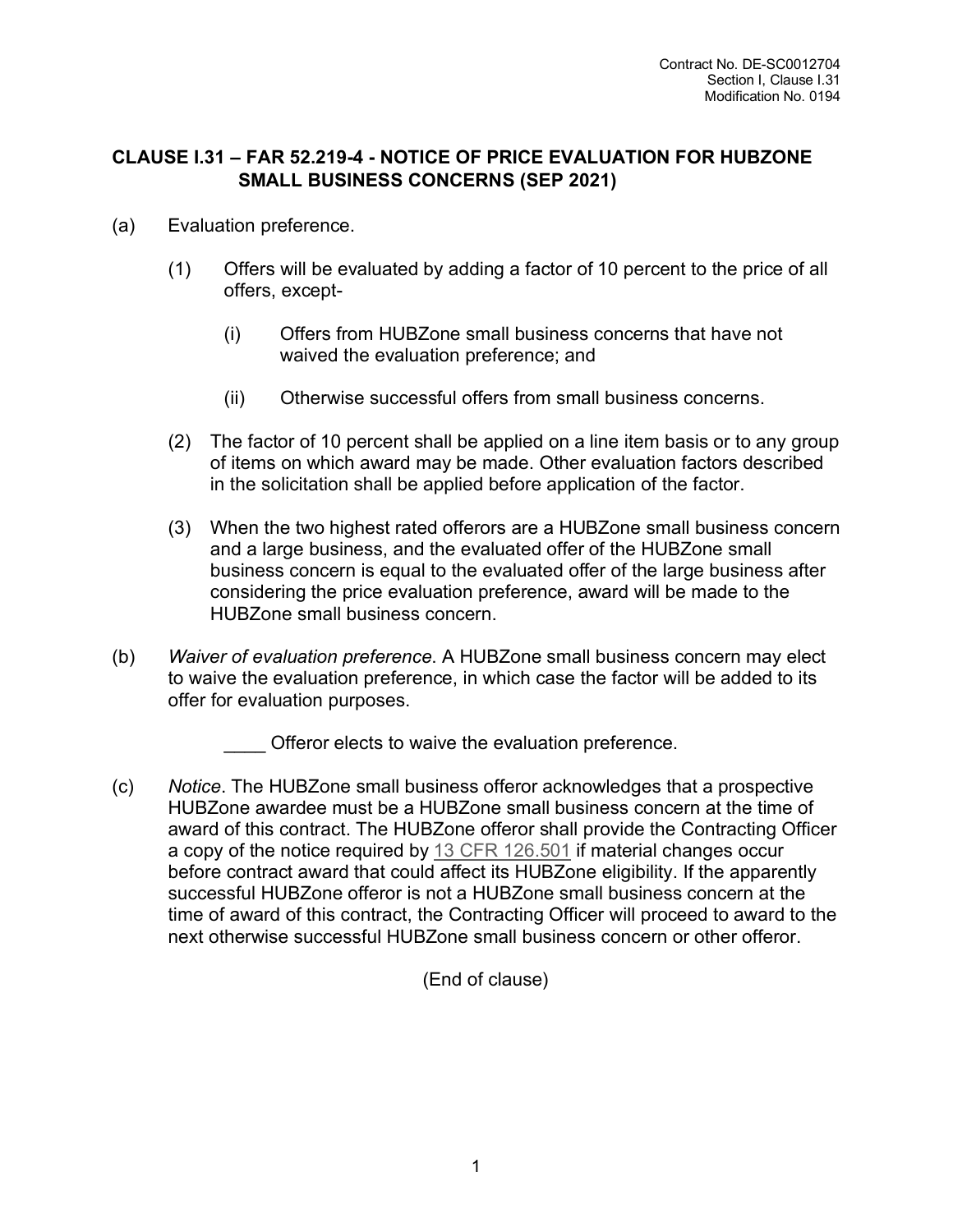## **CLAUSE I.33 – FAR 52.219-9 – SMALL BUSINESS SUBCONTRACTING PLAN (SEP 2021) (ALTERNATE IV)**

- (a) This clause does not apply to small business concerns.
- (b) *Definitions*. As used in this clause—

*Alaska Native Corporation (ANC)* means any Regional Corporation, Village Corporation, Urban Corporation, or Group Corporation organized under the laws of the State of Alaska in accordance with the Alaska Native Claims Settlement Act, as amended (43 U.S.C. 1601, *et seq.*) and which is considered a minority and economically disadvantaged concern under the criteria at 43 U.S.C. 1626(e)(1). This definition also includes ANC direct and indirect subsidiary corporations, joint ventures, and partnerships that meet the requirements of 43 U.S.C. 1626(e)(2).

*Commercial item* means a product or service that satisfies the definition of commercial item in Federal Acquisition Regulation (FAR) 2.101.

*Commercial plan* means a subcontracting plan (including goals) that covers the offeror's fiscal year and that applies to the entire production of commercial items sold by either the entire company or a portion thereof (*e.g.,* division, plant, or product line).

*Electronic Subcontracting Reporting System (eSRS)* means the Governmentwide, electronic, web-based system for small business subcontracting program reporting. The eSRS is located at http://www.esrs.gov.

*Indian tribe* means any Indian tribe, band, group, pueblo, or community, including native villages and native groups (including corporations organized by Kenai, Juneau, Sitka, and Kodiak) as defined in the Alaska Native Claims Settlement Act (43 U.S.C. 1601 et seq.), that is recognized by the Federal Government as eligible for services from the Bureau of Indian Affairs in accordance with 25 U.S.C. 1452(c). This definition also includes Indian-owned economic enterprises that meet the requirements of 25 U.S.C. 1452(e).

*Individual subcontracting plan* means a subcontracting plan that covers the entire contract period (including option periods), applies to a specific contract, and has goals that are based on the offeror's planned subcontracting in support of the specific contract, except that indirect costs incurred for common or joint purposes may be allocated on a prorated basis to the contract.

*Master subcontracting plan* means a subcontracting plan that contains all the required elements of an individual subcontracting plan, except goals, and may be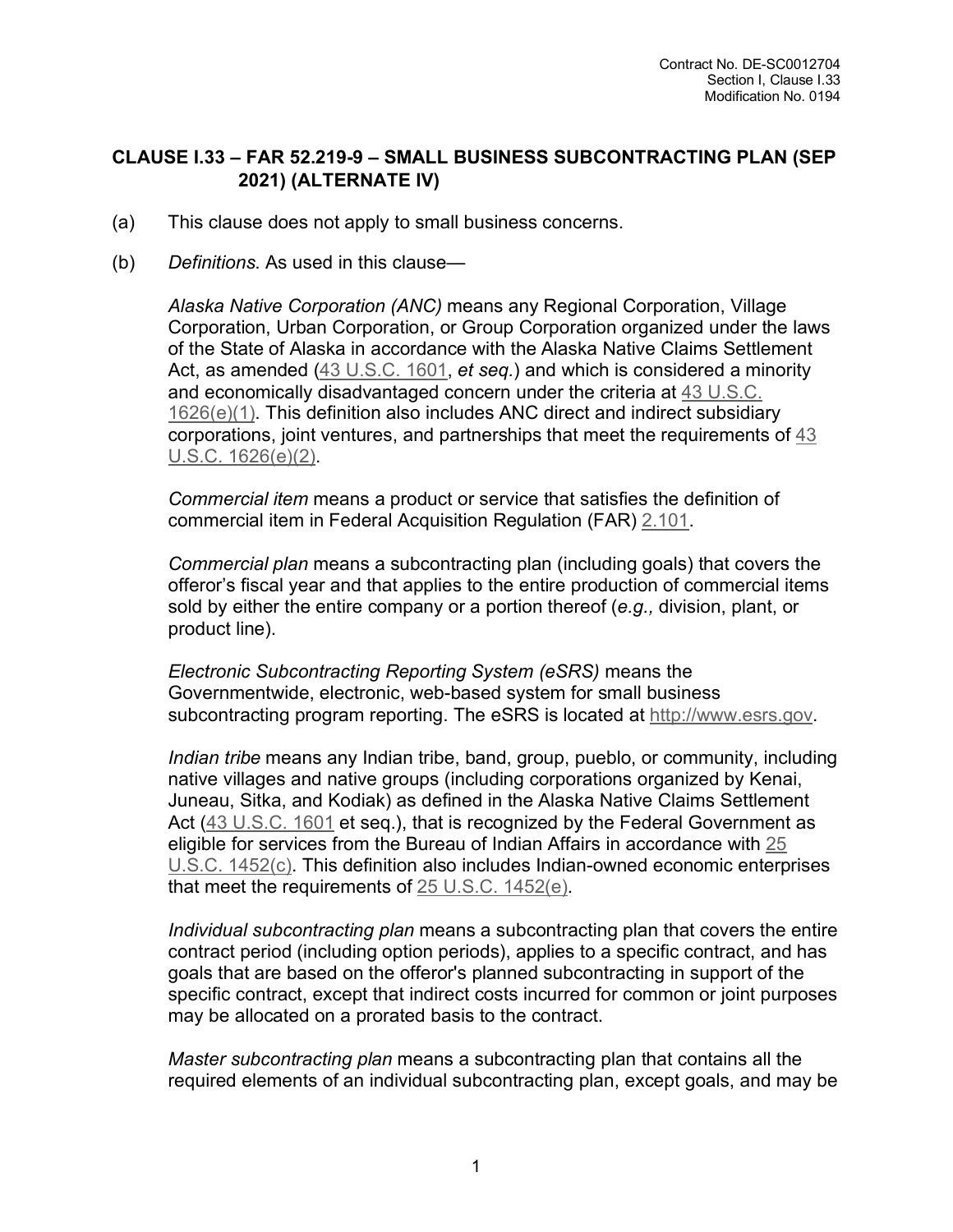incorporated into individual subcontracting plans, provided the master subcontracting plan has been approved.

*Reduced payment* means a payment that is for less than the amount agreed upon in a subcontract in accordance with its terms and conditions, for supplies and services for which the Government has paid the prime contractor.

*Subcontract* means any agreement (other than one involving an employeremployee relationship) entered into by a Federal Government prime Contractor or subcontractor calling for supplies or services required for performance of the contract or subcontract.

*Total contract dollars* means the final anticipated dollar value, including the dollar value of all options.

*Untimely payment* means a payment to a subcontractor that is more than 90 days past due under the terms and conditions of a subcontract for supplies and services for which the Government has paid the prime contractor.

(c)

(1) The Contractor, upon request by the Contracting Officer, shall submit and negotiate a subcontracting plan, where applicable, that separately addresses subcontracting with small business, veteran-owned small business, service-disabled veteran-owned small business, HUBZone small business, small disadvantaged business, and women-owned small business concerns. If the Contractor is submitting an individual subcontracting plan, the plan shall separately address subcontracting with small business, veteran-owned small business, service-disabled veteranowned small business, HUBZone small business, small disadvantaged business, and women-owned small business concerns, with a separate part for the basic contract and separate parts for each option (if any). The subcontracting plan shall be incorporated into the contract. The subcontracting plan shall be negotiated within the time specified by the Contracting Officer. The subcontracting plan does not apply retroactively.

(2)

(i) The prime Contractor may accept a subcontractor's written representations of its size and socioeconomic status as a small business, small disadvantaged business, veteran-owned small business, service-disabled veteran-owned small business, or a women-owned small business if the subcontractor represents that the size and socioeconomic status representations with its offer are current, accurate, and complete as of the date of the offer for the subcontract.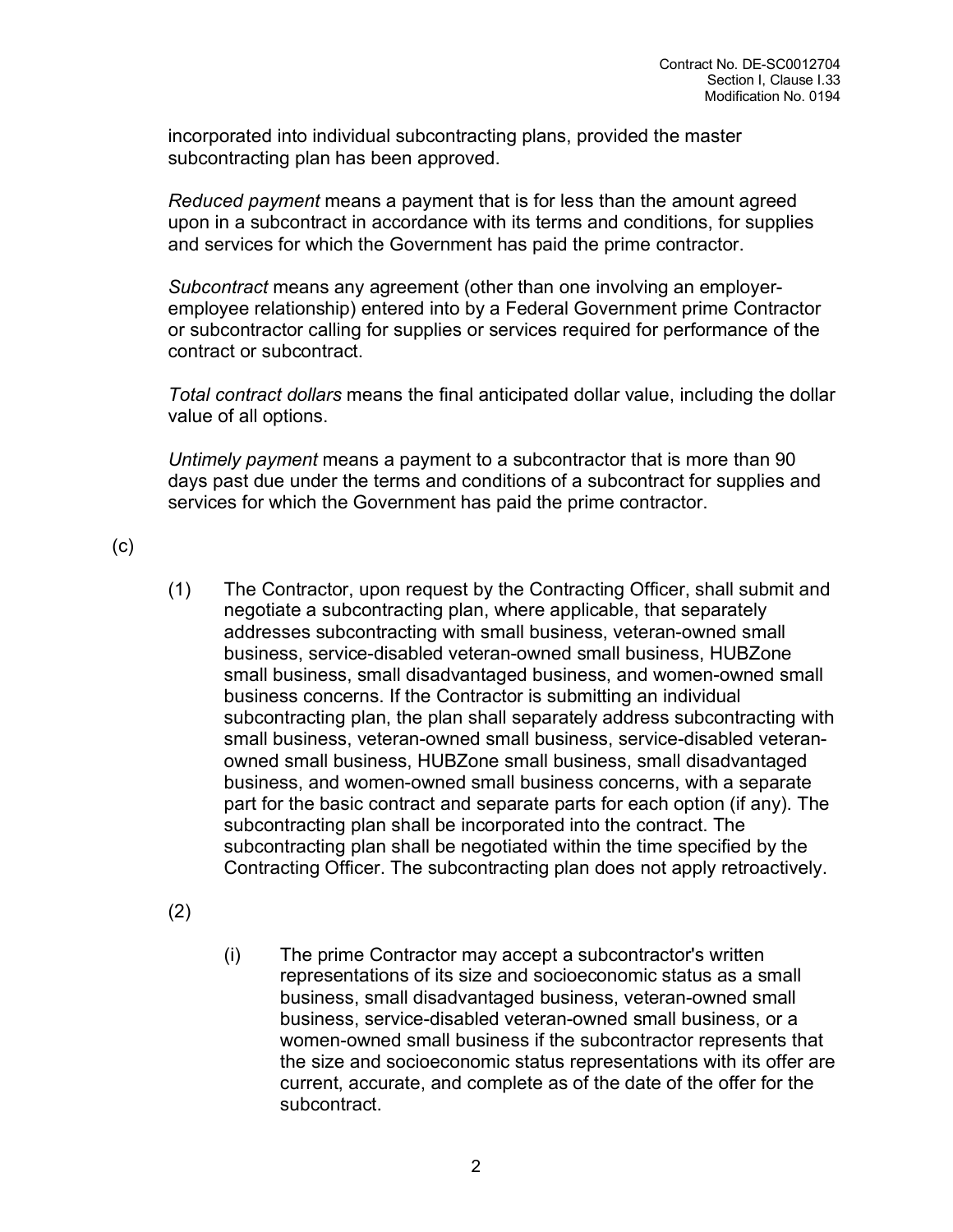- (ii) The Contractor may accept a subcontractor's representations of its size and socioeconomic status as a small business, small disadvantaged business, veteran-owned small business, servicedisabled veteran-owned small business, or a women-owned small business in the System for Award Management (SAM) if–
	- (A) The subcontractor is registered in SAM; and
	- (B) The subcontractor represents that the size and socioeconomic status representations made in SAM are current, accurate and complete as of the date of the offer for the subcontract.
- (iii) The Contractor may not require the use of SAM for the purposes of representing size or socioeconomic status in connection with a subcontract.
- (iv) In accordance with 13 CFR 121.411, 124.1015, 125.29, 126.900, and 127.700, a contractor acting in good faith is not liable for misrepresentations made by its subcontractors regarding the subcontractor's size or socioeconomic status.
- (d) The Contractor's subcontracting plan shall include the following:
	- (1) Separate goals, expressed in terms of total dollars subcontracted and as a percentage of total planned subcontracting dollars, for the use of small business, veteran-owned small business, service-disabled veteran-owned small business, HUBZone small business, small disadvantaged business, and women-owned small business concerns as subcontractors. For individual subcontracting plans, and if required by the Contracting Officer, goals shall also be expressed in terms of percentage of total contract dollars, in addition to the goals expressed as a percentage of total subcontract dollars. The Contractor shall include all subcontracts that contribute to contract performance, and may include a proportionate share of products and services that are normally allocated as indirect costs. In accordance with 43 U.S.C. 1626–
		- (i) Subcontracts awarded to an ANC or Indian tribe shall be counted towards the subcontracting goals for small business and small disadvantaged business concerns, regardless of the size or Small Business Administration certification status of the ANC or Indian tribe; and
		- (ii) Where one or more subcontractors are in the subcontract tier between the prime Contractor and the ANC or Indian tribe, the ANC or Indian tribe shall designate the appropriate Contractor(s) to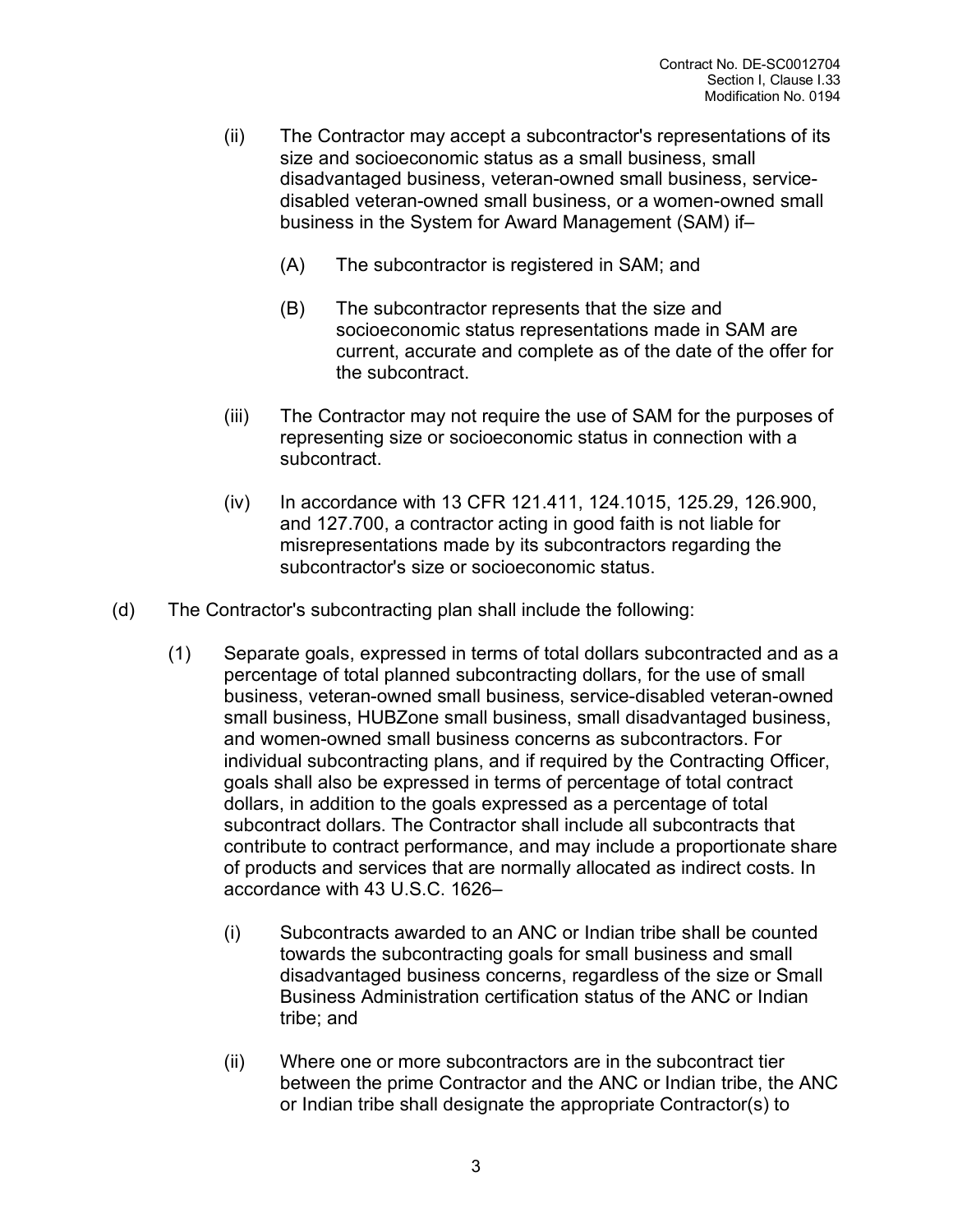count the subcontract towards its small business and small disadvantaged business subcontracting goals.

- (A) In most cases, the appropriate Contractor is the Contractor that awarded the subcontract to the ANC or Indian tribe.
- (B) If the ANC or Indian tribe designates more than one Contractor to count the subcontract toward its goals, the ANC or Indian tribe shall designate only a portion of the total subcontract award to each Contractor. The sum of the amounts designated to various Contractors cannot exceed the total value of the subcontract.
- (C) The ANC or Indian tribe shall give a copy of the written designation to the Contracting Officer, the Contractor, and the subcontractors in between the prime Contractor and the ANC or Indian tribe within 30 days of the date of the subcontract award.
- (D) If the Contracting Officer does not receive a copy of the ANC's or the Indian tribe's written designation within 30 days of the subcontract award, the Contractor that awarded the subcontract to the ANC or Indian tribe will be considered the designated Contractor.
- (2) A statement of–
	- (i) Total dollars planned to be subcontracted for an individual subcontracting plan; or the Contractor's total projected sales, expressed in dollars, and the total value of projected subcontracts to support the sales for a commercial plan, including all indirect costs, with the exception of those such as the following: Employee salaries and benefits; payments for petty cash; depreciation; interest; income taxes; property taxes; lease payments; bank fees; fines, claims, and dues; original equipment manufacturer relationships during warranty periods (negotiated up front with the product); utilities and other services purchased from a municipality or an entity solely authorized by the municipality to provide those services in a particular geographical region; and philanthropic contributions;
	- (ii) Total dollars planned to be subcontracted to veteran-owned small business concerns; (iv) Total dollars planned to be subcontracted to service-disabled veteran-owned small business; (v) Total dollars planned to be subcontracted to HUBZone small business concerns; (vi) Total dollars planned to be subcontracted to small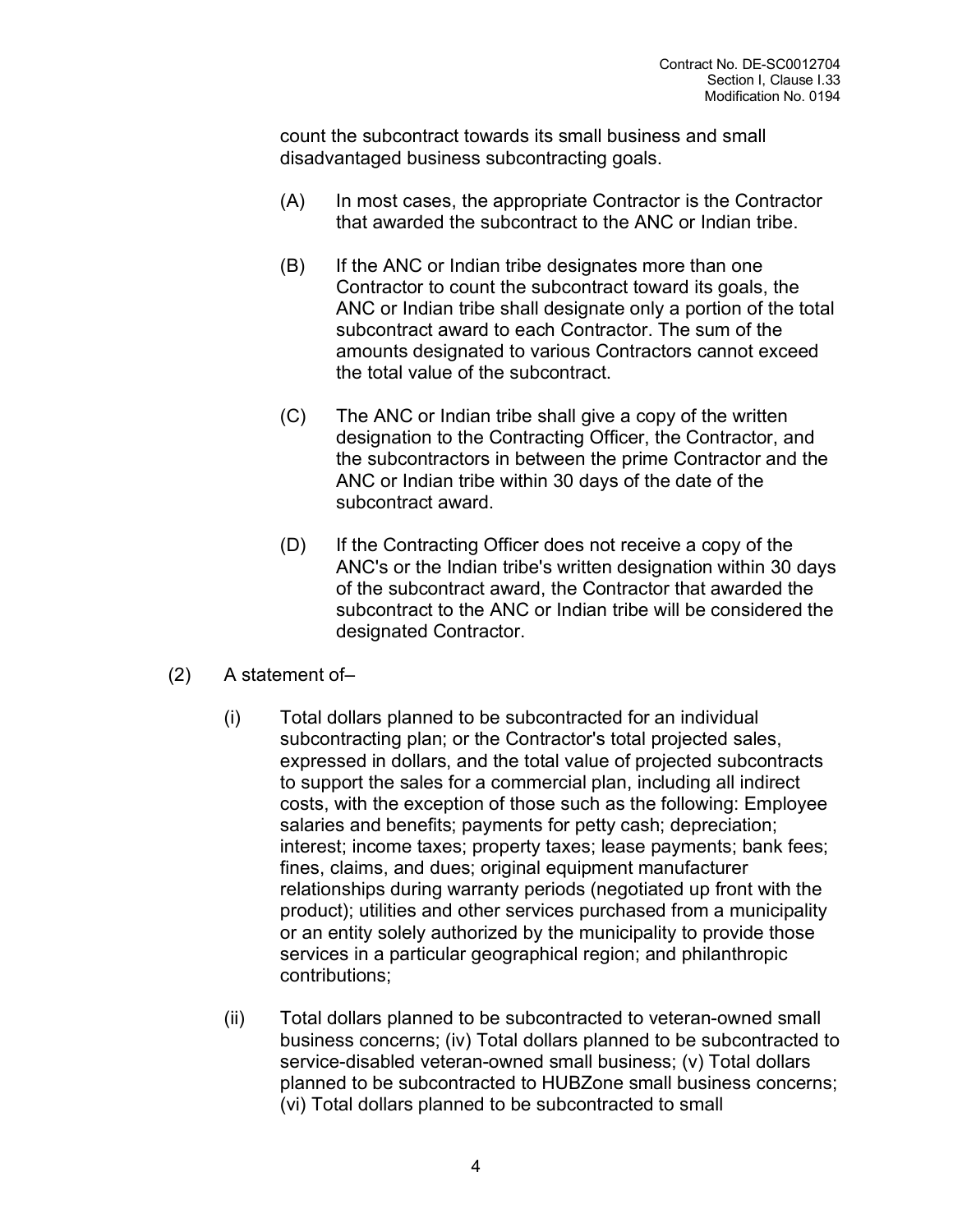disadvantaged business concerns (including ANCs and Indian tribes); and (vii) Total dollars planned to be subcontracted to women-owned small business concerns.

- (3) A description of the principal types of supplies and services to be subcontracted, and an identification of the types planned for subcontracting to
	- (i) Small business concerns;
	- (ii) Veteran-owned small business concerns;
	- (iii) Service-disabled veteran-owned small business concerns;
	- (iv) HUBZone small business concerns;
	- (v) Small disadvantaged business concerns; and
	- (vi) Women-owned small business concerns.
- (4) A description of the method used to develop the subcontracting goals in paragraph (d)(1) of this clause.
- (5) A description of the method used to identify potential sources for solicitation purposes (e.g., existing company source lists, SAM, veterans service organizations, the National Minority Purchasing Council Vendor Information Service, the Research and Information Division of the Minority Business Development Agency in the Department of Commerce, or small, HUBZone, small disadvantaged, and women-owned small business trade associations). The Contractor may rely on the information contained in SAM as an accurate representation of a concern's size and ownership characteristics for the purposes of maintaining a small, veteran-owned small, service-disabled veteran-owned small, HUBZone small, small disadvantaged, and women-owned small business source list. Use of SAM as its source list does not relieve a firm of its responsibilities (e.g., outreach, assistance, counseling, or publicizing subcontracting opportunities) in this clause.
- (6) A statement as to whether or not the Contractor included indirect costs in establishing subcontracting goals, and a description of the method used to determine the proportionate share of indirect costs to be incurred with–
	- (i) Small business concerns (including ANC and Indian tribes);
	- (ii) Veteran-owned small business concerns;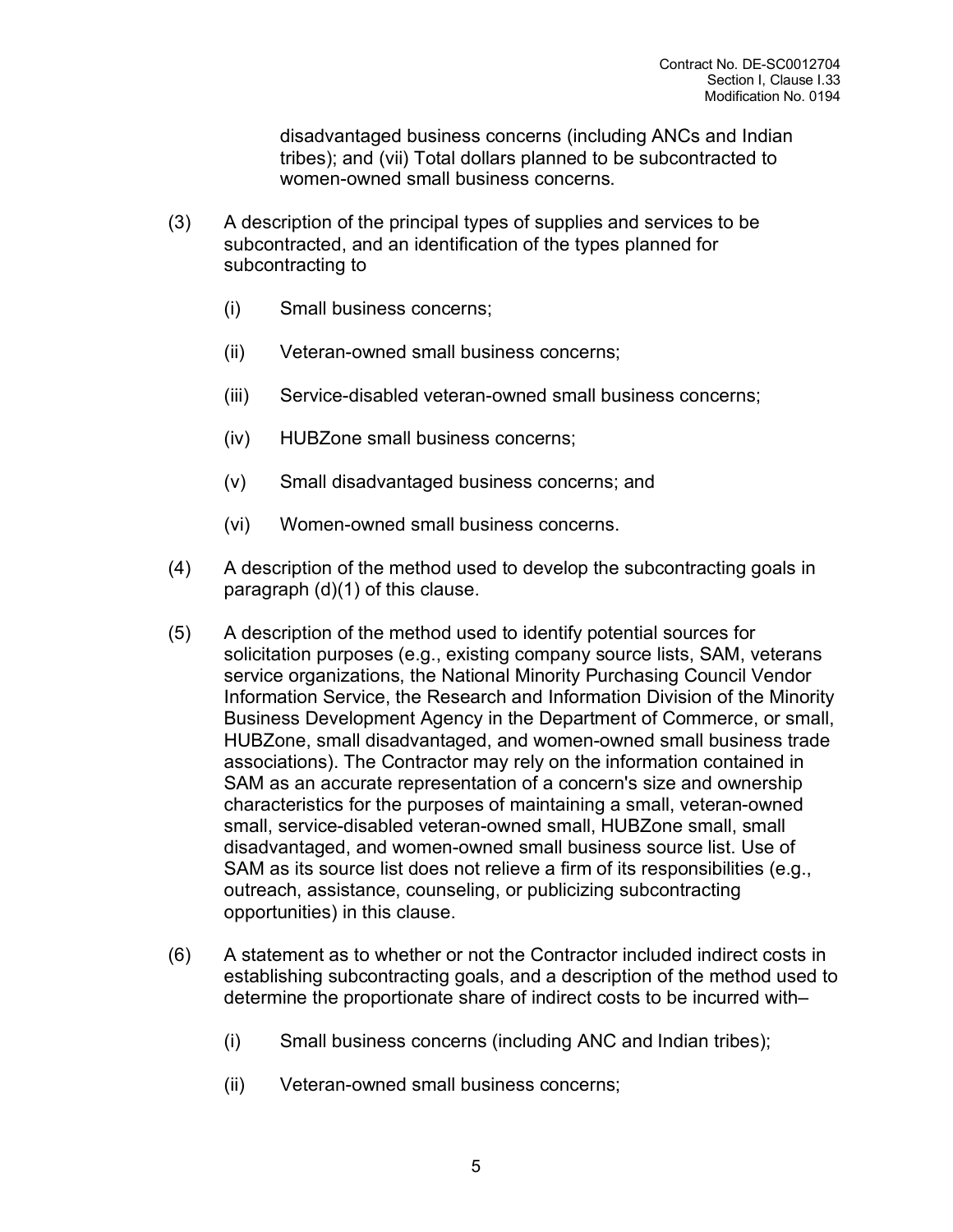- (iii) Service-disabled veteran-owned small business concerns;
- (iv) HUBZone small business concerns;
- (v) Small disadvantaged business concerns (including ANC and Indian tribes); and
- (vi) Women-owned small business concerns.
- (7) The name of the individual employed by the Contractor who will administer the Contractor's subcontracting program, and a description of the duties of the individual.
- (8) A description of the efforts the Contractor will make to assure that small business, veteran-owned small business, service-disabled veteran-owned small business, HUBZone small business, small disadvantaged business, and women-owned small business concerns have an equitable opportunity to compete for subcontracts.
- (9) Assurances that the Contractor will include the clause of this contract entitled "Utilization of Small Business Concerns" in all subcontracts that offer further subcontracting opportunities, and that the Contractor will require all subcontractors (except small business concerns) that receive subcontracts in excess of the applicable threshold specified in FAR 19.702(a) on the date of subcontract award, with further subcontracting possibilities to adopt a subcontracting plan that complies with the requirements of this clause.
- (10) Assurances that the Contractor will–
	- (i) Cooperate in any studies or surveys as may be required;
	- (ii) Submit periodic reports so that the Government can determine the extent of compliance by the Contractor with the subcontracting plan;
	- (iii) After November 30, 2017, include subcontracting data for each order when reporting subcontracting achievements for an indefinitedelivery, indefinite-quantity *contracts with individual subcontracting plans where the contract is intended* for use by multiple agencies;
	- (iv) Submit the Individual Subcontract Report (ISR) and/or the Summary Subcontract Report (SSR), in accordance with paragraph (l) of this clause using the Electronic Subcontracting Reporting System (eSRS) at http://www.esrs.gov. The reports shall provide information on subcontract awards to small business concerns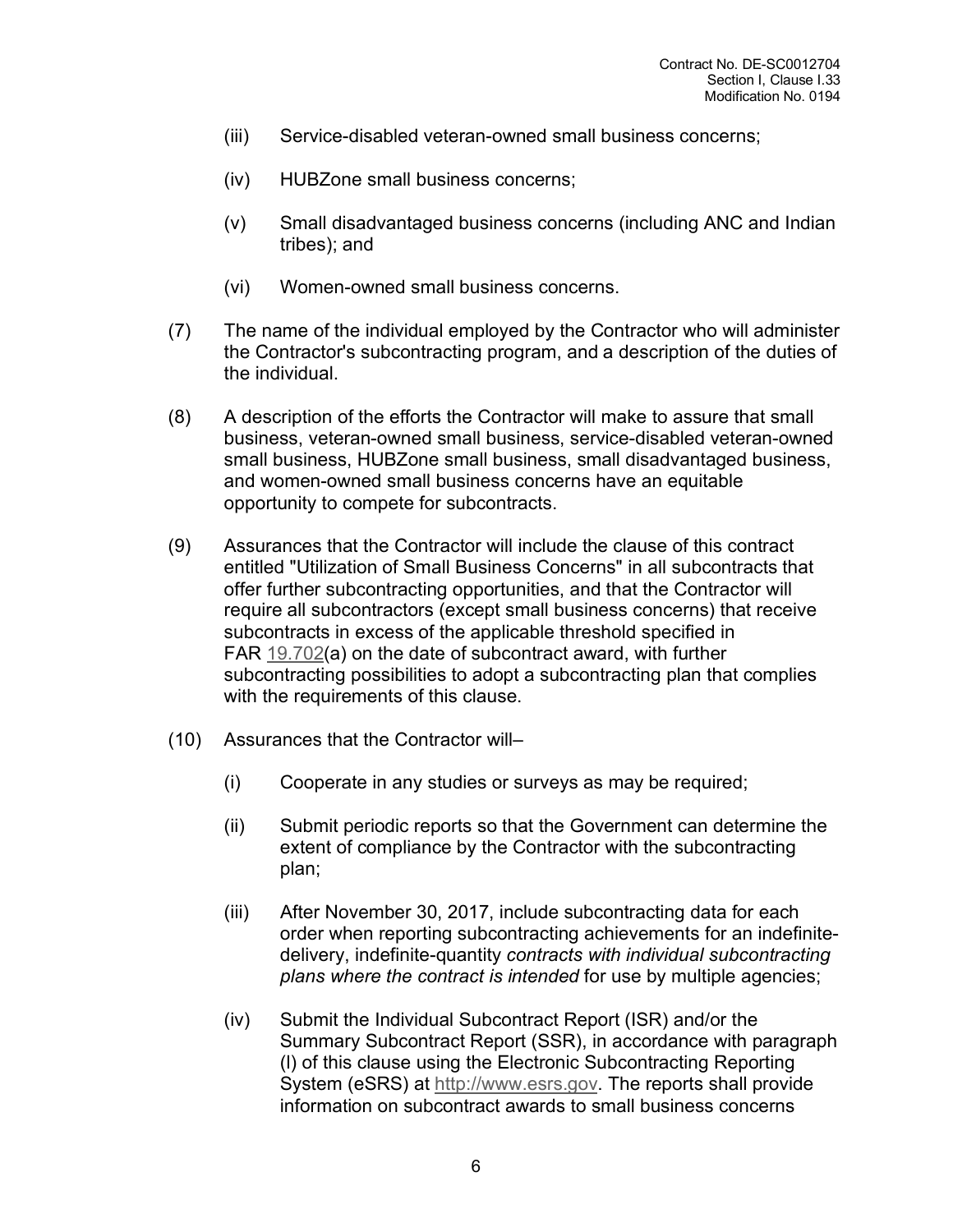(including ANCs and Indian tribes that are not small businesses), veteran-owned small business concerns, service-disabled veteranowned small business concerns, HUBZone small business concerns, small disadvantaged business concerns (including ANCs and Indian tribes that have not been certified by SBA as small disadvantaged businesses), women-owned small business concerns, and for NASA only, Historically Black Colleges and Universities and Minority Institutions. Reporting shall be in accordance with this clause, or as provided in agency regulations;

- (v) Ensure that its subcontractors with subcontracting plans agree to submit the ISR and/or the SSR using eSRS;
- (vi) Provide its prime contract number, its *unique entity identifier*, and the e-mail address of the Contractor's official responsible for acknowledging receipt of or rejecting the ISRs, to all first-tier subcontractors with subcontracting plans so they can enter this information into the eSRS when submitting their ISRs; and
- (vii) Require that each subcontractor with a subcontracting plan provide the prime contract number, its own *unique entity identifier*, and the e-mail address of the subcontractor's official responsible for acknowledging receipt of or rejecting the ISRs, to its subcontractors with subcontracting plans.
- (11) A description of the types of records that will be maintained concerning procedures that have been adopted to comply with the requirements and goals in the plan, including establishing source lists; and a description of the Contractor's efforts to locate small business, veteran-owned small business, service-disabled veteran-owned small business, HUBZone small business, small disadvantaged business, and women-owned small business concerns and award subcontracts to them. The records shall include at least the following (on a plant-wide or company-wide basis, unless otherwise indicated):
	- (i) Source lists (e.g., SAM), guides, and other data that identify small business, veteran-owned small business, service-disabled veteranowned small business, HUBZone small business, small disadvantaged business, and women-owned small business concerns.
	- (ii) Organizations contacted in an attempt to locate sources that are small business, veteran-owned small business, service-disabled veteran-owned small business, HUBZone small business, small disadvantaged business, or women-owned small business concerns.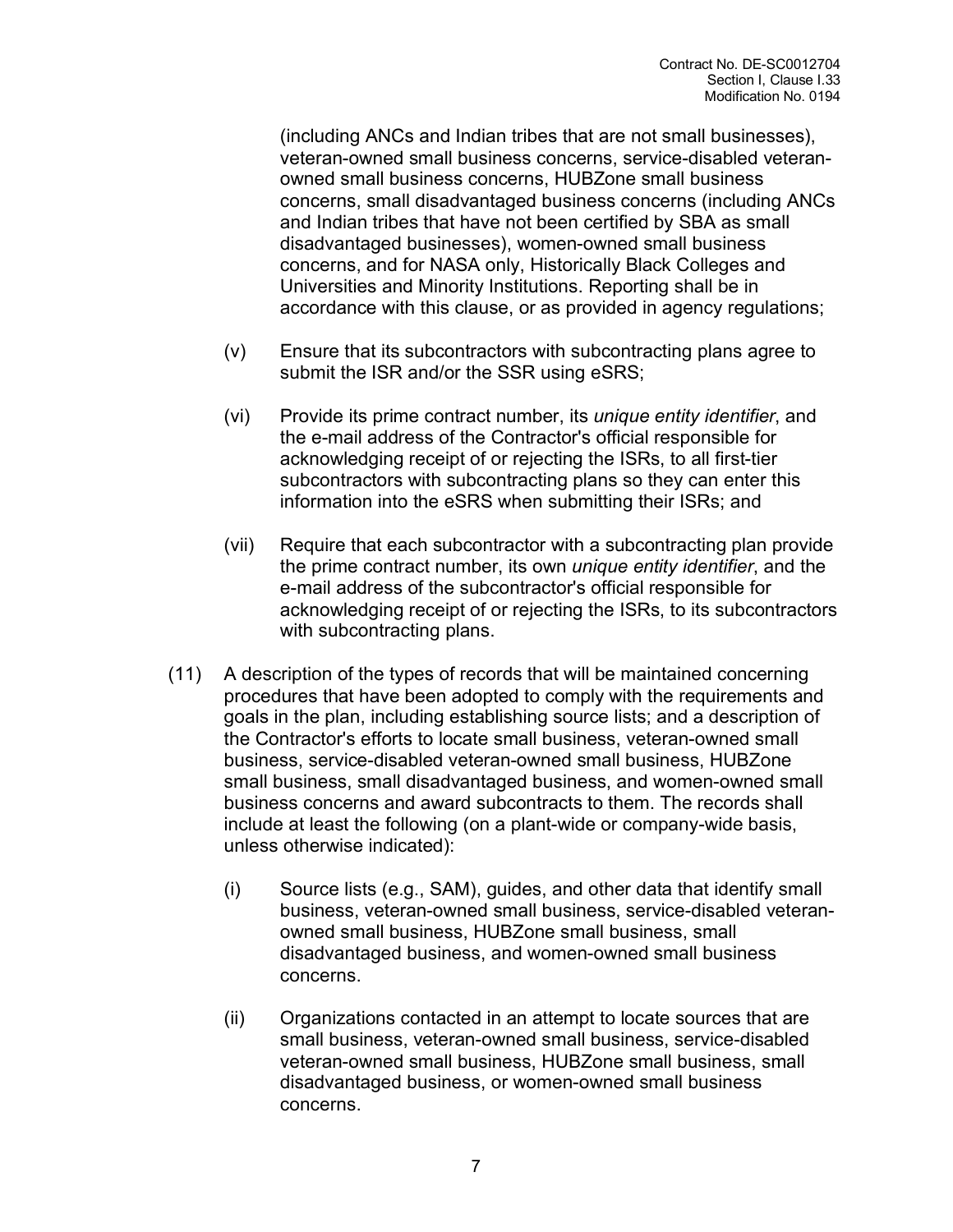- (iii) Records on each subcontract solicitation resulting in an award of more than the simplified acquisition threshold, as defined in FAR 2.101 on the date of subcontract award, indicating–
	- (A) Whether small business concerns were solicited and, if not, why not;
	- (B) Whether veteran-owned small business concerns were solicited and, if not, why not;
	- (C) Whether service-disabled veteran-owned small business concerns were solicited and, if not, why not;
	- (D) Whether HUBZone small business concerns were solicited and, if not, why not;
	- (E) Whether small disadvantaged business concerns were solicited and, if not, why not;
	- (F) Whether women-owned small business concerns were solicited and, if not, why not; and
	- (G) If applicable, the reason award was not made to a small business concern.
- (iv) Records of any outreach efforts to contact–
	- (A) Trade associations;
	- (B) Business development organizations;
	- (C) Conferences and trade fairs to locate small, HUBZone small, small disadvantaged, service-disabled veteran-owned, and women-owned small business sources; and
	- (D) Veterans service organizations.
- (v) Records of internal guidance and encouragement provided to buyers through–
	- (A) Workshops, seminars, training, etc.; and
	- (B) Monitoring performance to evaluate compliance with the program's requirements.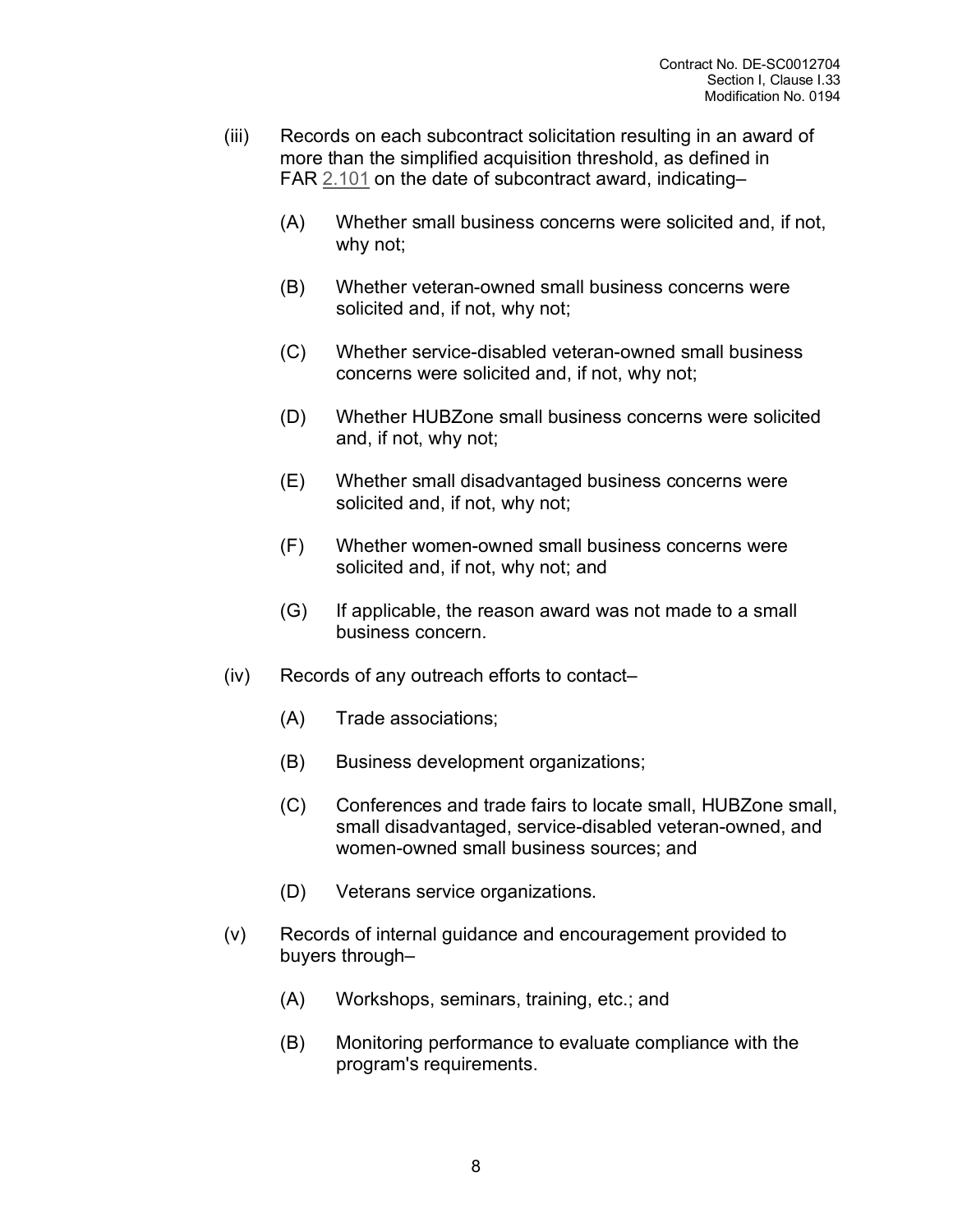- (vi) On a contract-by-contract basis, records to support award data submitted by the Contractor to the Government, including the name, address, and business size of each subcontractor. Contractors having commercial plans need not comply with this requirement.
- (12) Assurances that the Contractor will make a good faith effort to acquire articles, equipment, supplies, services, or materials, or obtain the performance of construction work from the small business concerns that it used in preparing the proposal for the modification, in the same or greater scope, amount, and quality used in preparing and submitting the modification proposal. Responding to a request for a quote does not constitute use in preparing a proposal. The Contractor used a small business concern in preparing the proposal for a modification if–
	- (i) The Contractor identifies the small business concern as a subcontractor in the proposal or associated small business subcontracting plan, to furnish certain supplies or perform a portion of the subcontract; or(ii) The Contractor used the small business concern's pricing or cost information or technical expertise in preparing the proposal, where there is written evidence of an intent or understanding that the small business concern will be awarded a subcontract for the related work when the modification is executed.
- (13) Assurances that the Contractor will provide the Contracting Officer with a written explanation if the Contractor fails to acquire articles, equipment, supplies, services or materials or obtain the performance of construction work as described in (d)(12) of this clause. This written explanation must be submitted to the Contracting Officer within 30 days of contract completion.
- (14) Assurances that the Contractor will not prohibit a subcontractor from discussing with the contracting officer any material matter pertaining to the payment to or utilization of a subcontractor.
- (15) Assurances that the offeror will pay its small business subcontractors on time and in accordance with the terms and conditions of the underlying subcontract, and notify the contracting officer when the prime contractor makes either a reduced or an untimely payment to a small business subcontractor (see 52.242-5).
- (e) In order to effectively implement this plan to the extent consistent with efficient contract performance, the Contractor shall perform the following functions:
	- (1) Assist small business, veteran-owned small business, service-disabled veteran-owned small business, HUBZone small business, small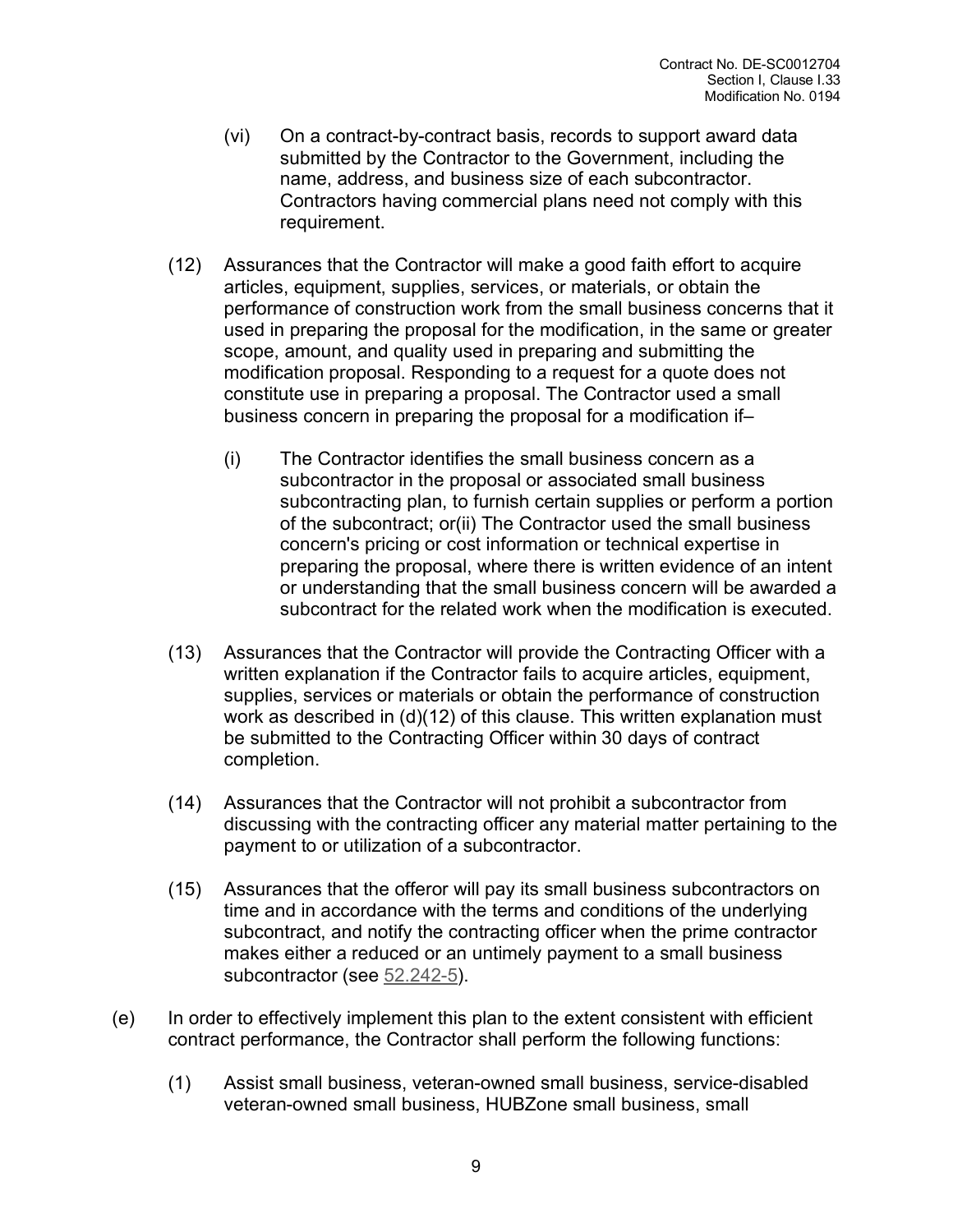disadvantaged business, and women-owned small business concerns by arranging solicitations, time for the preparation of bids, quantities, specifications, and delivery schedules so as to facilitate the participation by such concerns. Where the Contractor's lists of potential small business, veteran-owned small business, service-disabled veteran-owned small business, HUBZone small business, small disadvantaged business, and women-owned small business subcontractors are excessively long, reasonable effort shall be made to give all such small business concerns an opportunity to compete over a period of time.

- (2) Provide adequate and timely consideration of the potentialities of small business, veteran-owned small business, service-disabled veteran-owned small business, HUBZone small business, small disadvantaged business, and women-owned small business concerns in all "make-or-buy" decisions.
- (3) Counsel and discuss subcontracting opportunities with representatives of small business, veteran-owned small business, service-disabled veteranowned small business, HUBZone small business, small disadvantaged business, and women-owned small business firms.
- (4) Confirm that a subcontractor representing itself as a HUBZone small business concern is certified by SBA as a HUBZone small business concern in accordance with 52.219-8(d)(2).
- (5) Provide notice to subcontractors concerning penalties and remedies for misrepresentations of business status as small, veteran-owned small business, HUBZone small, small disadvantaged, or women-owned small business for the purpose of obtaining a subcontract that is to be included as part or all of a goal contained in the Contractor's subcontracting plan.
- (6) For all competitive subcontracts over the simplified acquisition threshold, as defined in FAR 2.101 on the date of subcontract award, in which a small business concern received a small business preference, upon determination of the successful subcontract offeror, prior to award of the subcontract the Contractor must inform each unsuccessful small business subcontract offeror in writing of the name and location of the apparent successful offeror and if the successful subcontract offeror is a small business, veteran-owned small business, service-disabled veteran-owned small business, HUBZone small business, small disadvantaged business, or women-owned small business concern.
- (7) Assign each subcontract the NAICS code and corresponding size standard that best describes the principal purpose of the subcontract.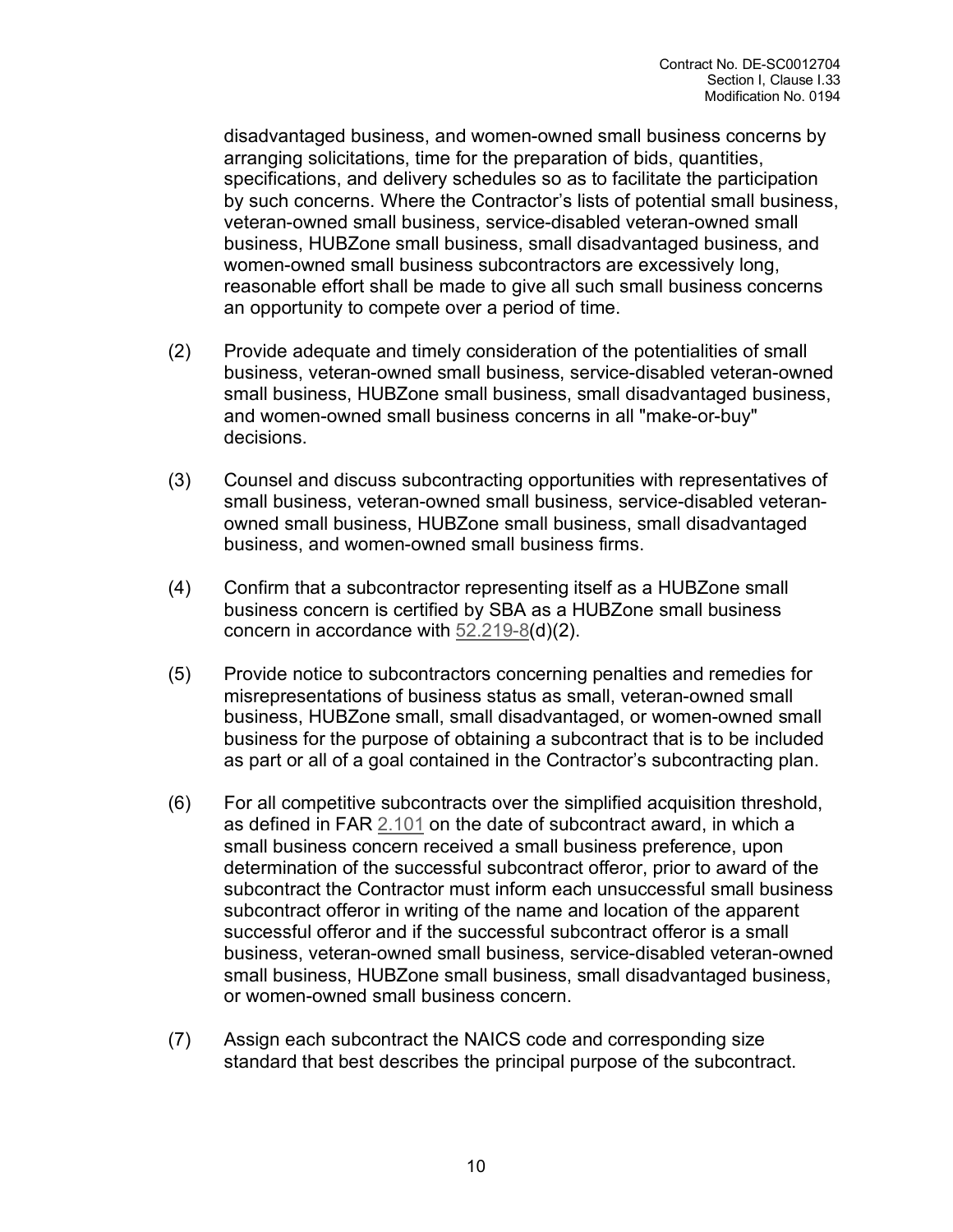- (f) A master subcontracting plan on a plant or division-wide basis that contains all the elements required by paragraph (d) of this clause, except goals, may be incorporated by reference as a part of the subcontracting plan required of the Offeror by this clause; provided-
	- (1) The master subcontracting plan has been approved;
	- (2) The Offeror ensures that the master subcontracting plan is updated as necessary and provides copies of the approved master subcontracting plan, including evidence of its approval, to the Contracting Officer; and
	- (3) Goals and any deviations from the master subcontracting plan deemed necessary by the Contracting Officer to satisfy the requirements of this contract are set forth in the individual subcontracting plan.
- (g) A commercial plan is the preferred type of subcontracting plan for contractors furnishing commercial items. The commercial plan shall relate to the offeror's planned subcontracting generally, for both commercial and Government business, rather than solely to the Government contract. Once the Contractor's commercial plan has been approved, the Government will not require another subcontracting plan from the same Contractor while the plan remains in effect, as long as the product or service being provided by the Contractor continues to meet the definition of a commercial item. A Contractor with a commercial plan shall comply with the reporting requirements stated in paragraph (d)(10) of this clause by submitting one SSR in eSRS for all contracts covered by its commercial plan. A Contractor authorized to use a commercial subcontracting plan shall include in its subcontracting goals and in its SSR all indirect costs, with the exception of those such as the following: Employee salaries and benefits; payments for petty cash; depreciation; interest; income taxes; property taxes; lease payments; bank fees; fines, claims, and dues; original equipment manufacturer relationships during warranty periods (negotiated up front with the product); utilities and other services purchased from a municipality or an entity solely authorized by the municipality to provide those services in a particular geographical region; and philanthropic contributions. This report shall be acknowledged or rejected in eSRS by the Contracting Officer who approved the plan. This report shall be submitted within 30 days after the end of the Government's fiscal year.
- (h) Prior compliance of the offeror with other such subcontracting plans under previous contracts will be considered by the Contracting Officer in determining the responsibility of the offeror for award of the contract.
- (i) A contract may have no more than one subcontracting plan. When a contract modification exceeds the subcontracting plan threshold in FAR 19.702(a), or an option is exercised, the goals of the existing subcontracting plan shall be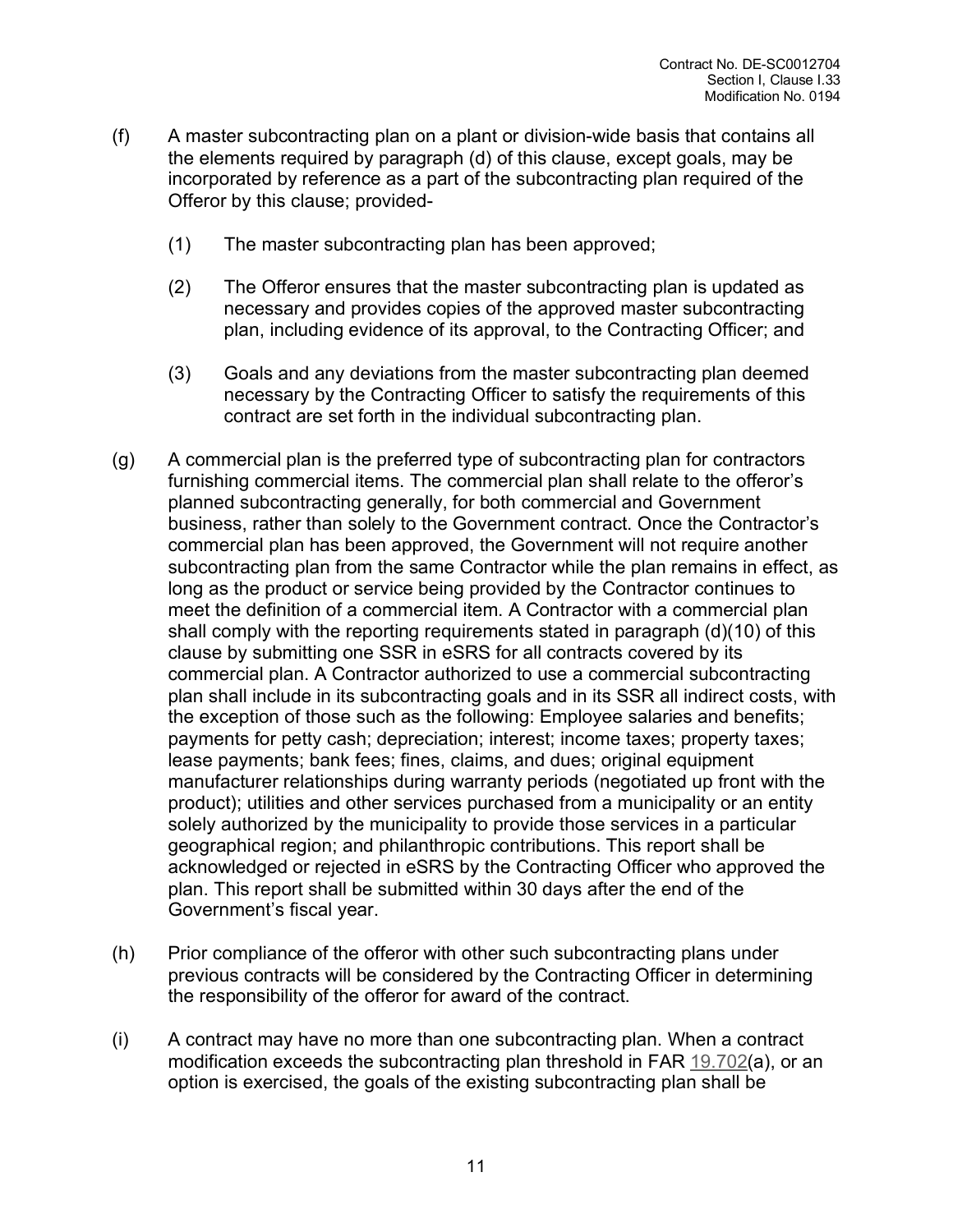amended to reflect any new subcontracting opportunities. When the goals in a subcontracting plan are amended, these goal changes do not apply retroactively.

- (j) Subcontracting plans are not required from subcontractors when the prime contract contains the clause at 52.212-5, Contract Terms and Conditions Required to Implement Statutes or Executive Orders-Commercial Items, or when the subcontractor provides a commercial item subject to the clause at 52.244-6, Subcontracts for Commercial Items, under a prime contract.
- (k) The failure of the Contractor or subcontractor to comply in good faith with (1) the clause of this contract entitled "Utilization Of Small Business Concerns;" or (2) an approved plan required by this clause, shall be a material breach of the contract and may be considered in any past performance evaluation of the Contractor.
- (l) The Contractor shall submit ISRs and SSRs using the web-based eSRS at http://www.esrs.gov. Purchases from a corporation, company, or subdivision that is an affiliate of the Contractor or subcontractor are not included in these reports. Subcontract awards by affiliates shall be treated as subcontract awards by the Contractor. Subcontract award data reported by the Contractor and subcontractors shall be limited to awards made to their immediate next-tier subcontractors. Credit cannot be taken for awards made to lower tier subcontractors, unless the Contractor or subcontractor has been designated to receive a small business or small disadvantaged business credit from an ANC or Indian tribe. Only subcontracts involving performance in the United States or its outlying areas should be included in these reports with the exception of subcontracts under a contract awarded by the State Department or any other agency that has statutory or regulatory authority to require subcontracting plans for subcontracts performed outside the United States and its outlying areas.
	- (1) *ISR*. This report is not required for commercial plans. The report is required for each contract containing an individual subcontracting plan.
		- (i) The report shall be submitted semi-annually during contract performance for the periods ending March 31 and September 30. A report is also required for each contract within 30 days of contract completion. Reports are due 30 days after the close of each reporting period, unless otherwise directed by the Contracting Officer. Reports are required when due, regardless of whether there has been any subcontracting activity since the inception of the contract or the previous reporting period. When the Contracting Officer rejects an ISR, the Contractor shall submit a corrected report within 30 days of receiving the notice of ISR rejection.

(ii)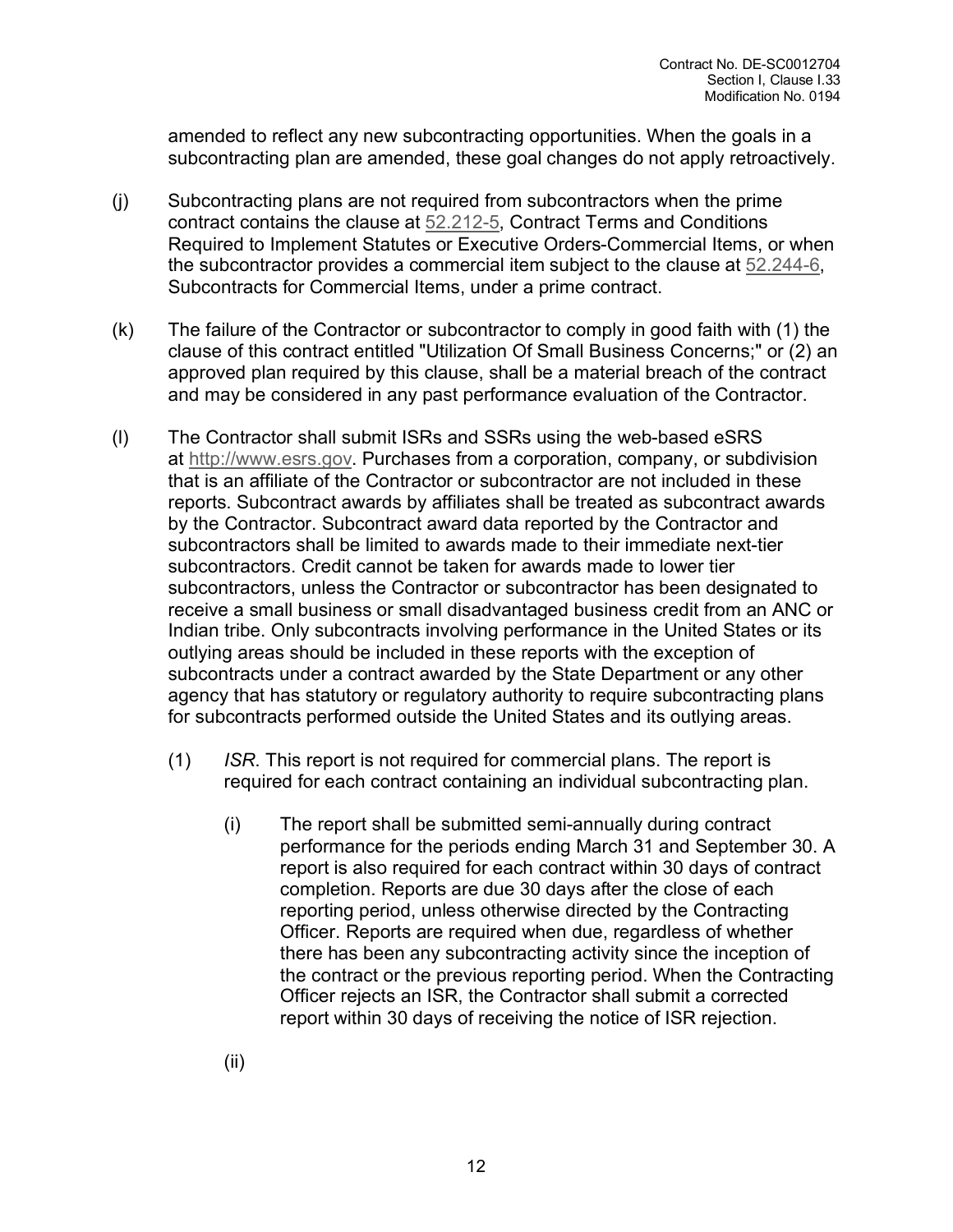- (A) When a subcontracting plan contains separate goals for the basic contract and each option, as prescribed by FAR 19.704(c), the dollar goal inserted on this report shall be the sum of the base period through the current option; for example, for a report submitted after the second option is exercised, the dollar goal would be the sum of the goals for the basic contract, the first option, and the second option.
- (B) If a subcontracting plan has been added to the contract pursuant to 19.702 a)(1)(iii) or 19.301-2(e), the Contractor's achievements must be reported in the ISR on a cumulative basis from the date of incorporation of the subcontracting plan into the contract.
- (iii) When a subcontracting plan includes indirect costs in the goals, these costs must be included in this report.
- (iv) The authority to acknowledge receipt or reject the ISR resides–
	- (A) In the case of the prime Contractor, with the Contracting Officer; and
	- (B) In the case of a subcontract with a subcontracting plan, with the entity that awarded the subcontract.
- (2) *SSR*.
	- (i) Reports submitted under individual contract plans–
		- (A) This report encompasses all subcontracting under prime contracts and subcontracts with an executive agency, regardless of the dollar value of the subcontracts. This report also includes indirect costs on a prorated basis when the indirect costs are excluded from the subcontracting goals.
		- (B) The report may be submitted on a corporate, company or subdivision (*e.g.* plant or division operating as a separate profit center) basis, unless otherwise directed by the agency.
		- (C) If the Contractor or a subcontractor is performing work for more than one executive agency, a separate report shall be submitted to each executive agency covering only that agency's contracts, provided at least one of that agency's contracts is over the applicable threshold specified in FAR 19.702(a), and the contractand contains a subcontracting plan. For DoD, a consolidated report shall be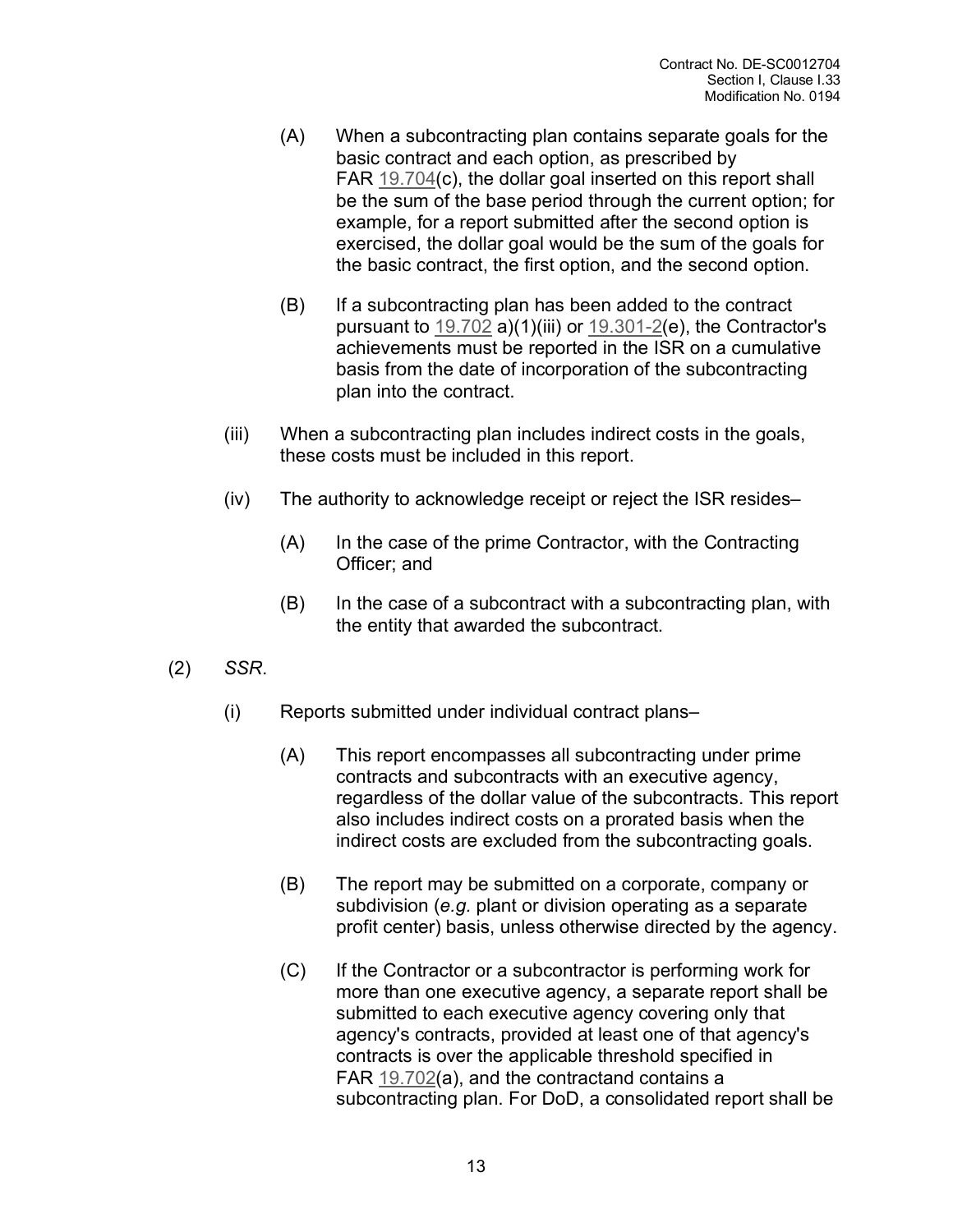submitted for all contracts awarded by military departments/agencies and/or subcontracts awarded by DoD prime contractors.

- (D) The report shall be submitted annually by October 30 for the twelve month period ending September 30. When a Contracting Officer rejects an SSR, the Contractor shall submit a revised report within 30 days of receiving the notice of SSR rejection.
- (E) Subcontract awards that are related to work for more than one executive agency shall be appropriately allocated.
- (F) The authority to acknowledge or reject SSRs in eSRS, including SSRs submitted by subcontractors with subcontracting plans, resides with the Government agency awarding the prime contracts unless stated otherwise in the contract.
- (ii) *Reports submitted under a commercial plan*
	- (A) The report shall include all subcontract awards under the commercial plan in effect during the Government's fiscal year and all indirect costs.
	- (B) The report shall be submitted annually, within thirty days after the end of the Government's fiscal year.
	- (C) If a Contractor has a commercial plan and is performing work for more than one executive agency, the Contractor shall specify the percentage of dollars attributable to each agency.
	- (D) The authority to acknowledge or reject SSRs for commercial plans resides with the Contracting Officer who approved the commercial plan.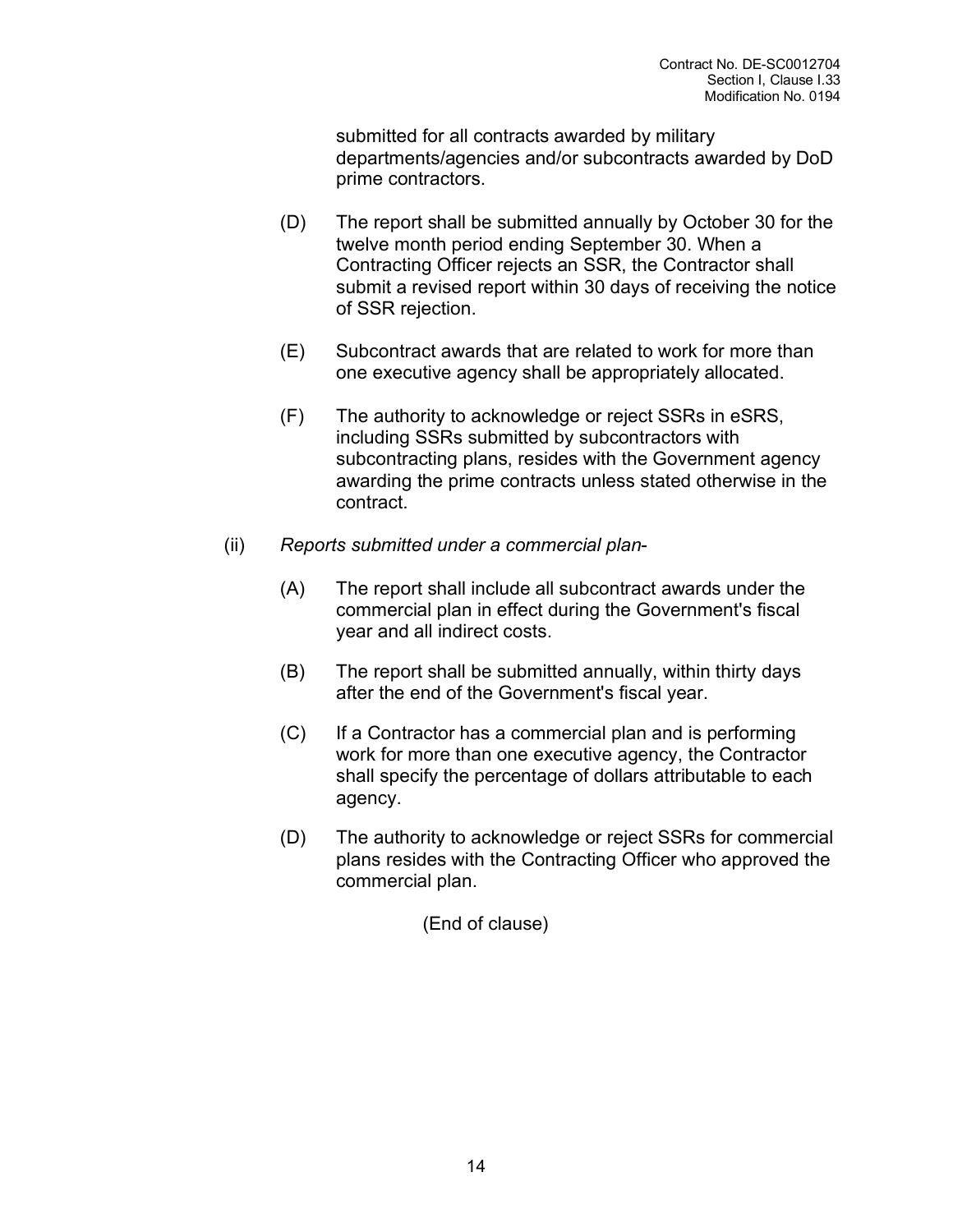### **CLAUSE I.34 – FAR 52.219-16 – LIQUIDATED DAMAGES--SUBCONTRACTING PLAN (SEP 2021)**

- (a) "Failure to make a good faith effort to comply with the subcontracting plan," as used in this clause, means a willful or intentional failure to perform in accordance with the requirements of the subcontracting plan approved under the clause in this contract entitled "Small Business Subcontracting Plan," or willful or intentional action to frustrate the plan.
- (b) Performance shall be measured by applying the percentage goals to the total actual subcontracting dollars or, if a commercial plan is involved, to the pro rata share of actual subcontracting dollars attributable to Government contracts covered by the commercial plan. If, at contract completion or, in the case of a commercial plan, at the close of the fiscal year for which the plan is applicable, the Contractor has failed to meet its subcontracting goals and the Contracting Officer decides in accordance with paragraph (c) of this clause that the Contractor failed to make a good faith effort to comply with its subcontracting plan (see 19.705-7), established in accordance with the clause in this contract entitled "Small Business Subcontracting Plan," the Contractor shall pay the Government liquidated damages in an amount stated. The amount of probable damages attributable to the Contractor's failure to comply shall be an amount equal to the actual dollar amount by which the Contractor failed to achieve each subcontract goal.
- (c) Before the Contracting Officer makes a final decision that the Contractor has failed to make such good faith effort, the Contracting Officer shall give the Contractor written notice specifying the failure and permitting the Contractor to demonstrate what good faith efforts have been made and to discuss the matter. Failure to respond to the notice may be taken as an admission that no valid explanation exists. If, after consideration of all the pertinent data, the Contracting Officer finds that the Contractor failed to make a good faith effort to comply with the subcontracting plan, the Contracting Officer shall issue a final decision to that effect and require that the Contractor pay the Government liquidated damages as provided in paragraph (b) of this clause.
- (d) With respect to commercial plans, the Contracting Officer who approved the plan will perform the functions of the Contracting Officer under this clause on behalf of all agencies with contracts covered by the commercial plan.
- (e) The Contractor shall have the right of appeal, under the clause in this contract entitled, Disputes, from any final decision of the Contracting Officer.
- (f) Liquidated damages shall be in addition to any other remedies that the Government may have.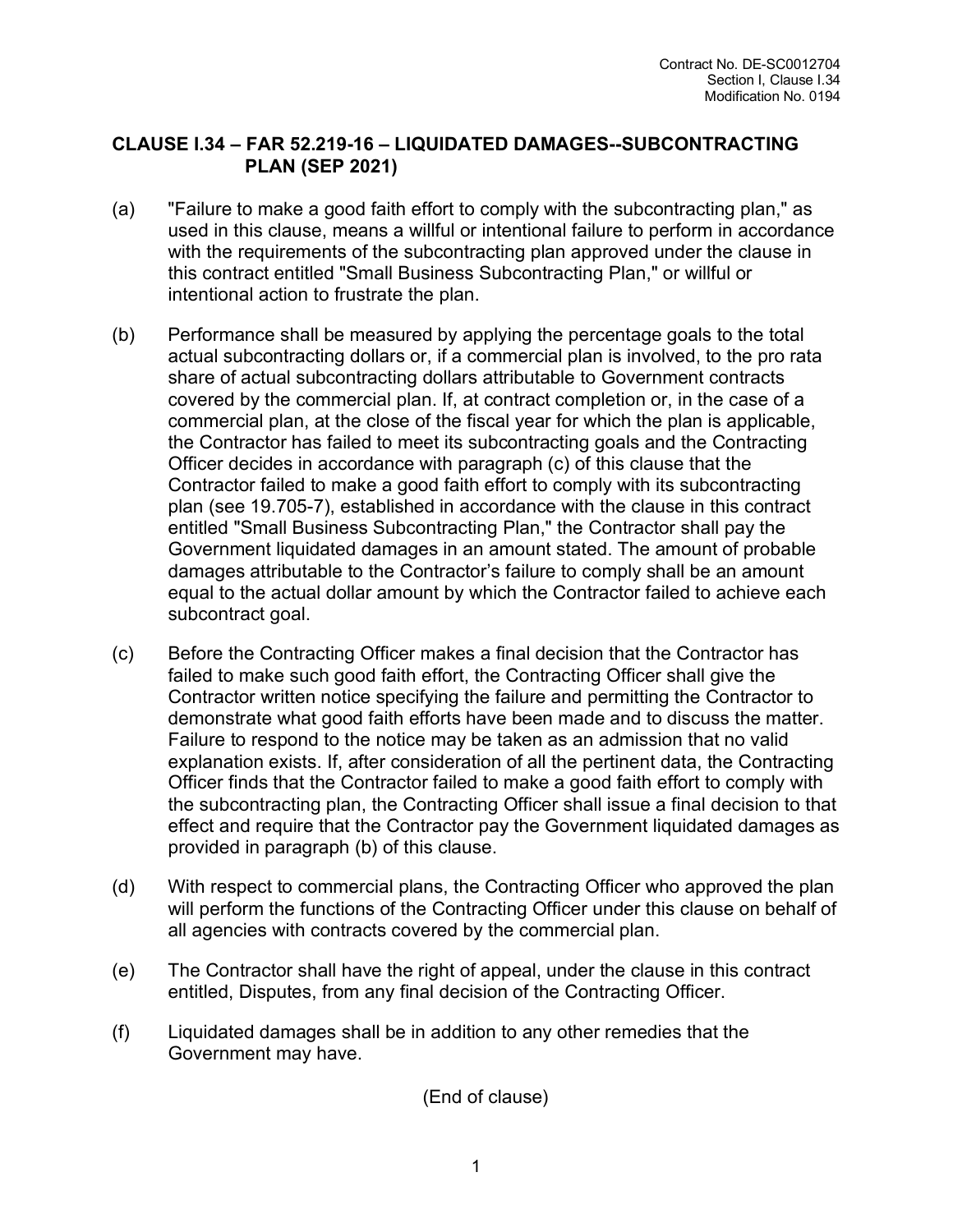### **CLAUSE I.88 – FAR 52.244-6 - SUBCONTRACTS FOR COMMERCIAL ITEMS (JUL 2021)**

(a) *Definitions.* As used in this clause—

*Commercial item* and *commercially available off-the-shelf item* have the meanings contained in Federal Acquisition Regulation (FAR) 2.101.

*Subcontract* includes a transfer of commercial items between divisions, subsidiaries, or affiliates of the Contractor or subcontractor at any tier.

(b) To the maximum extent practicable, the Contractor shall incorporate, and require its subcontractors at all tiers to incorporate, commercial items or nondevelopmental items as components of items to be supplied under this contract.

(c)

- (1) The Contractor shall insert the following clauses in subcontracts for commercial items:
	- (i) 52.203-13, Contractor Code of Business Ethics and Conduct (JUN 2020) (41 U.S.C. 3509), if the subcontract exceeds the threshold specified in FAR 3.1004(a) on the date of subcontract award, and has a performance period of more than 120 days. In altering this clause to identify the appropriate parties, all disclosures of violation of the civil False Claims Act or of Federal criminal law shall be directed to the agency Office of the Inspector General, with a copy to the Contracting Officer.
	- (ii) 52.203-15, Whistleblower Protections Under the American Recovery and Reinvestment Act of 2009 (JUN 2010) (Section 1553 of Pub. L. 111-5), if the subcontract is funded under the Recovery Act.
	- (iii) 52.203-19, Prohibition on Requiring Certain Internal Confidentiality Agreements or Statements (JAN 2017).
	- (iv) 52.204-21, Basic Safeguarding of Covered Contractor Information Systems (JUN 2016), other than subcontracts for commercially available off-the-shelf items, if flow down is required in accordance with paragraph (c) of FAR clause 52.204-21.
	- (v)  $52.204-23$ , Prohibition on Contracting for Hardware, Software, and Services Developed or Provided by Kaspersky Lab and Other Covered Entities (JUL 2018) (Section 1634 of Pub. L. 115-91).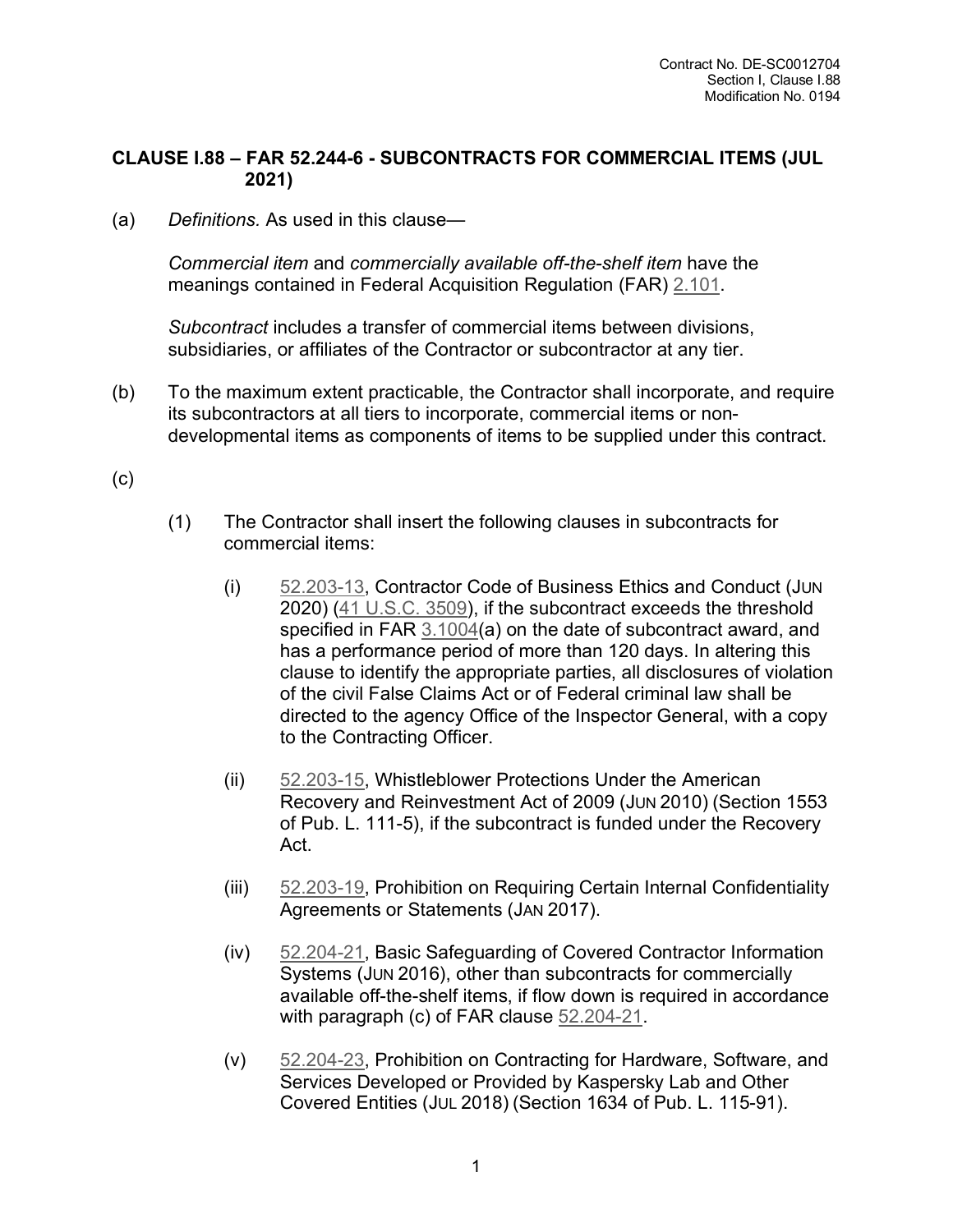- (vi) 52.204-25, Prohibition on Contracting for Certain Telecommunications and Video Surveillance Services or Equipment. (AUG 2020) (Section 889(a)(1)(A) of Pub. L. 115-232).
- (vii) 52.219-8, Utilization of Small Business Concerns (OCT 2018) (15 U.S.C.637(d)(2) and (3)), if the subcontract offers further subcontracting opportunities. If the subcontract (except subcontracts to small business concerns) exceeds the applicable threshold specified in FAR 19.702(a) on the date of subcontract award, the subcontractor must include 52.219-8 in lower tier subcontracts that offer subcontracting opportunities.
- (viii) 52.222-21, Prohibition of Segregated Facilities (APR 2015).
- (ix) 52.222-26, Equal Opportunity (SEPT 2016) (E.O.11246).
- $(x)$  52.222-35, Equal Opportunity for Veterans (JUN 2020) (38 U.S.C.4212(a));
- (xi) 52.222-36, Equal Opportunity for Workers with Disabilities (JUN 2020) (29 U.S.C.793).
- (xii)  $52.222-37$ , Employment Reports on Veterans (Jun 2020) ( $38$ U.S.C.4212).
- (xiii) 52.222-40, Notification of Employee Rights Under the National Labor Relations Act (DEC 2010) (E.O. 13496), if flow down is required in accordance with paragraph (f) of FAR clause 52.222-40.
- (xiv)
- $(A)$  52.222-50, Combating Trafficking in Persons (OCT 2020) (22 U.S.C. chapter 78 and E.O. 13627).
- (B) Alternate I (MAR 2015) of 52.222-50 (22 U.S.C. chapter 78 and E.O. 13627).
- (xv) 52.222-55, Minimum Wages under Executive Order 13658 (NOV 2020), if flow down is required in accordance with paragraph (k) of FAR clause 52.222-55.
- (xvi) 52.222-62, Paid Sick Leave Under Executive Order 13706 (JAN 2017) (E.O. 13706), if flow down is required in accordance with paragraph (m) of FAR clause 52.222-62.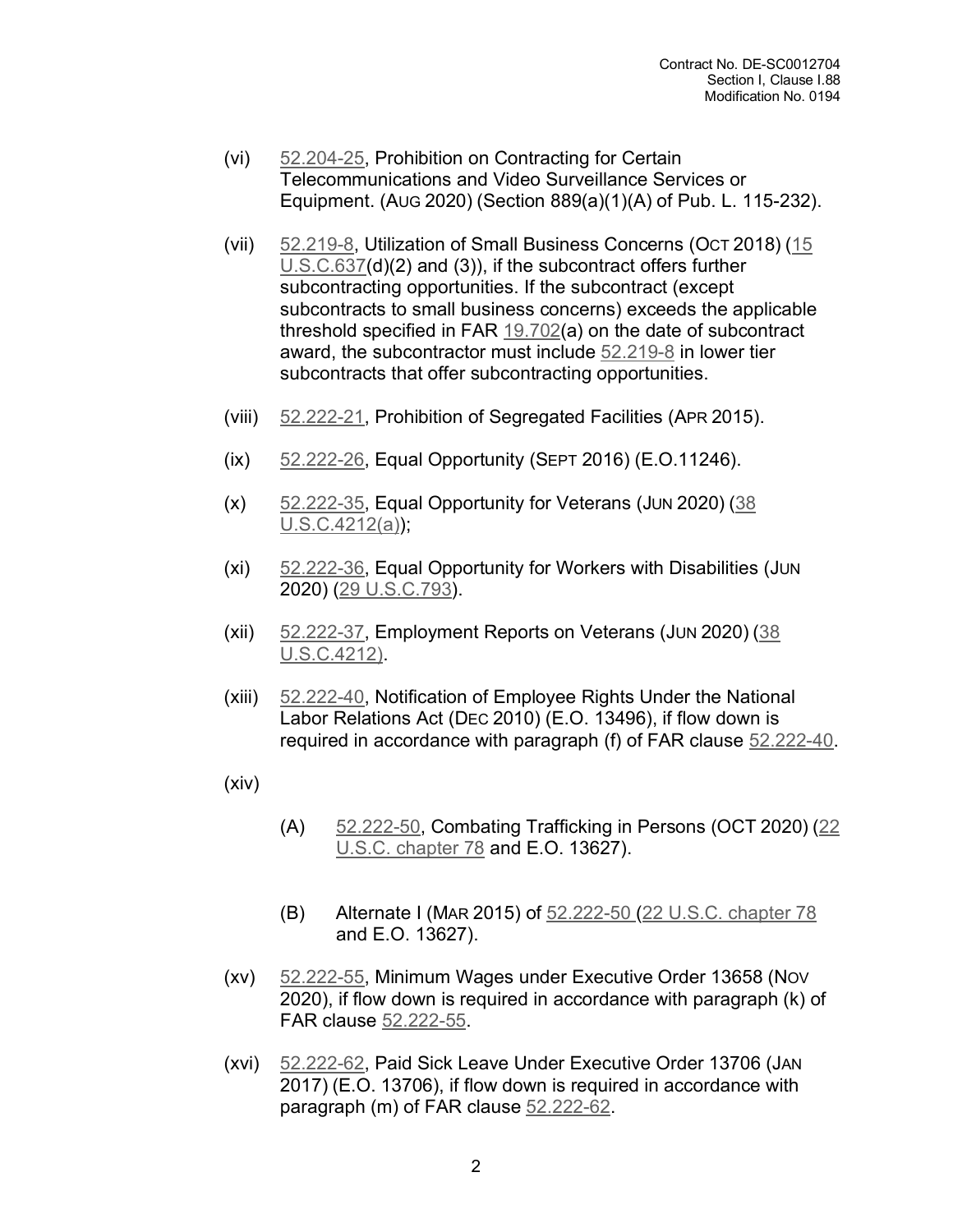(xvii)

- $(A)$  52.224-3, Privacy Training (JAN 2017) (5 U.S.C. 552a) if flow down is required in accordance with 52.224-3(f).
- (B) Alternate I (JAN 2017) of  $52.224-3$ , if flow down is required in accordance with 52.224-3(f) and the agency specifies that only its agency-provided training is acceptable).
- (xviii) 52.225-26, Contractors Performing Private Security Functions Outside the United States (OCT 2016) (Section 862, as amended, of the National Defense Authorization Act for Fiscal Year 2008; 10 U.S.C. 2302 Note).
- (xix) 52.232-40, Providing Accelerated Payments to Small Business Subcontractors (DEC 2013), if flow down is required in accordance with paragraph (c) of FAR clause 52.232-40.
- (xx) 52.247-64, Preference for Privately Owned U.S.-Flag Commercial Vessels (FEB 2006) (46 U.S.C. 55305 and 10 U.S.C.2631), if flow down is required in accordance with paragraph (d) of FAR clause 52.247-64).
- (2) While not required, the Contractor may flow down to subcontracts for commercial items a minimal number of additional clauses necessary to satisfy its contractual obligations.
- (d) The Contractor shall include the terms of this clause, including this paragraph (d), in subcontracts awarded under this contract.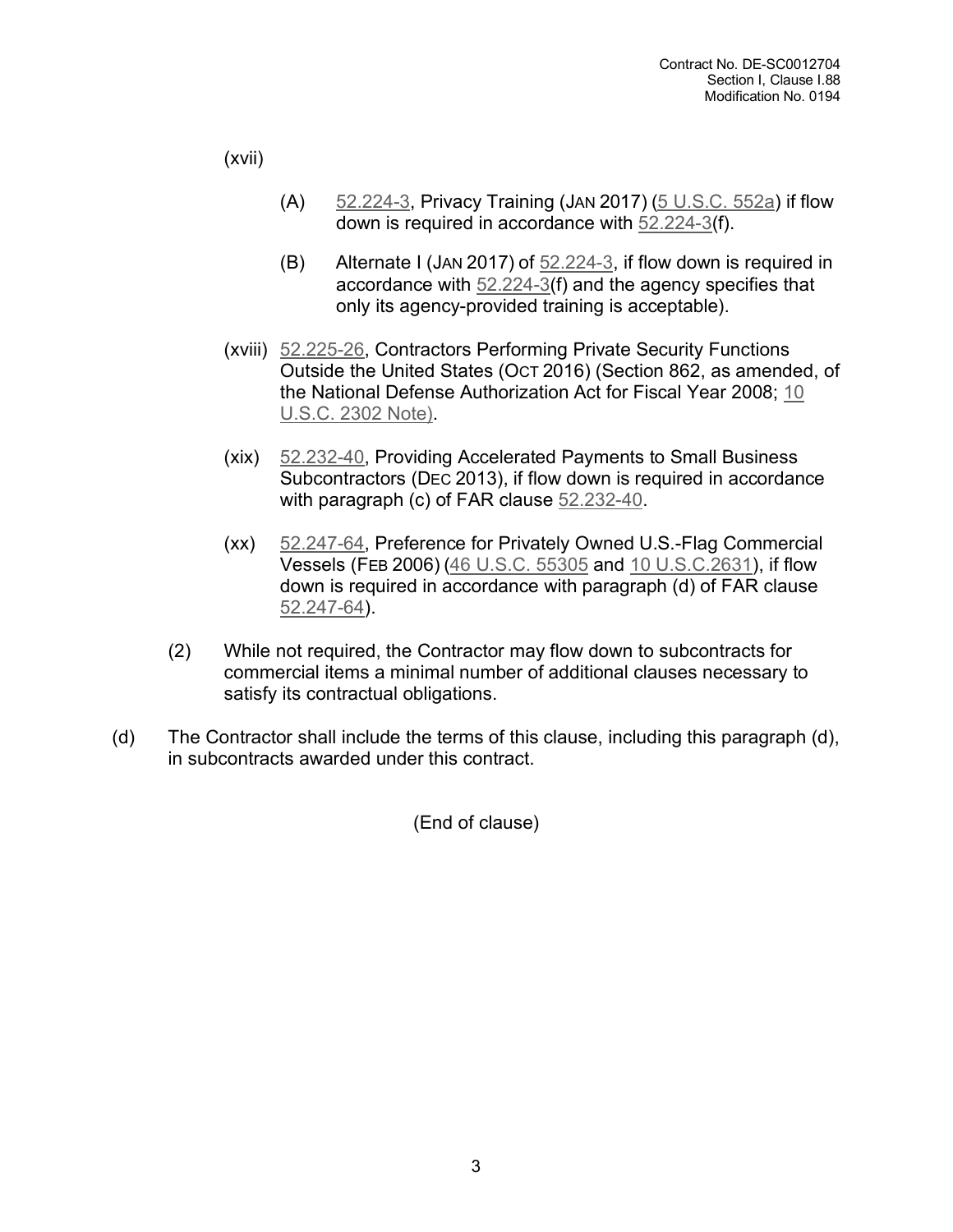### **CLAUSE I.138 – DEAR 970.5227-2 – RIGHTS IN DATA -- TECHNOLOGY TRANSFER (DEC 2000) (DEVIATION) (SEP 2021)**

### (a) Definitions.

*Assistant General Counsel for Technology Transfer and Intellectual Property* is the senior intellectual property counsel for the Department of Energy, as distinguished from the NNSA Patent Counsel, and, where used in this clause, indicates that the authority for the activity(ies) being described belongs to DOE.

*Computer data bases,* as used in this clause, means a collection of data in a form capable of, and for the purpose of, being stored in, processed, and operated on by a computer. The term does not include computer software.

*Computer software,* as used in this clause, means (1) computer programs which are data comprising a series of instructions, rules, routines, or statements, regardless of the media in which recorded, that allow or cause a computer to perform a specific operation or series of operations and (2) data comprising source code listings, design details, algorithms, processes, flow charts, formulae, and related material that would enable the computer program to be produced, created, or compiled. The term does not include computer data bases.

*Data,* as used in this clause, means recorded information, regardless of form or the media on which it may be recorded. The term includes technical data and computer software. The term "data" does not include data incidental to the administration of this contract, such as financial, administrative, cost and pricing, or management information.

*Department of Energy (DOE)*, as used in this clause, includes the National Nuclear Security Administration (NNSA), unless otherwise identified or indicated.

*Limited rights data,* as used in this clause, means data, other than computer software, developed at private expense that embody trade secrets or are commercial or financial and confidential or privileged. The Government's rights to use, duplicate, or disclose limited rights data are as set forth in the Limited Rights Notice of paragraph (h) of this clause.

*Open source software,* as used in this clause, means computer software with its source code that is distributed under a license in which the user is granted the right to use, copy, modify, and prepare derivative works thereof, without having to make royalty payments.

*Patent Counsel* means the DOE or NNSA Patent Counsel assisting the contracting activity.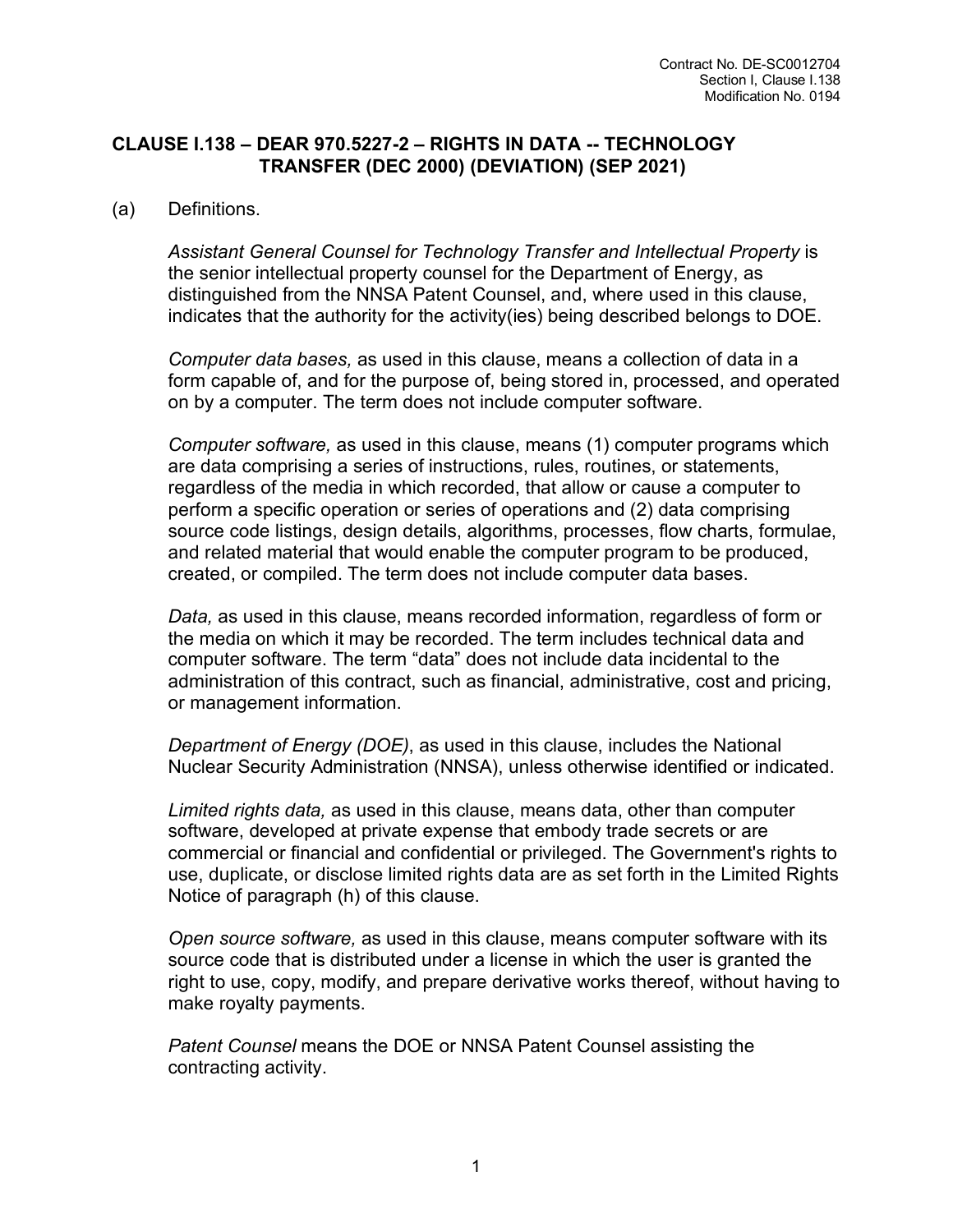*Restricted computer software,* as used in this clause, means computer software developed at private expense and that is a trade secret; is commercial or financial and is confidential or privileged; or is published copyrighted computer software, including minor modifications of any such computer software. The Government's rights to use, duplicate, or disclose restricted computer software are as set forth in the Restricted Rights Notice of subparagraph (i) of this clause.

*Technical data,* as used in this clause, means recorded data, regardless of form or characteristic, that are of a scientific or technical nature. Technical data does not include computer software, but does include manuals and instructional materials and technical data formatted as a computer data base.

*Unlimited rights,* as used in this clause, means the rights of the Government to use, disclose, reproduce, prepare derivative works, distribute copies to the public, including by electronic means, and perform publicly and display publicly, in any manner, including by electronic means, and for any purpose whatsoever, and to have or permit others to do so.

- (b) *Allocation of Rights*.
	- (1) Except as may be otherwise expressly provided or directed in writing by the Patent Counsel, the Government shall have—
		- (i) Ownership of all technical data and computer software first produced in the performance of this Contract;
		- (ii) Unlimited rights in technical data and computer software first produced or specifically used in the performance of this Contract, except as provided herein regarding copyright, limited rights data, or restricted computer software, and except for data subject to the withholding provisions for protected Cooperative Research and Development Agreement (CRADA) information in accordance with Technology Transfer actions under this contract, or other data specifically protected by statute for a period of time or, where, approved by Patent Counsel, in appropriate instances of the DOE Strategic Partnership Projects (SPP) Program;
		- (iii) The right to inspect technical data and computer software first produced or specifically used in the performance of this contract at all reasonable times. The Contractor shall make available all necessary facilities to allow DOE personnel to perform such inspection;
		- (iv) The right to have all technical data and computer software first produced or specifically used in the performance of this contract delivered to the Government or otherwise disposed of by the contractor, either as the Contracting Officer may from time to time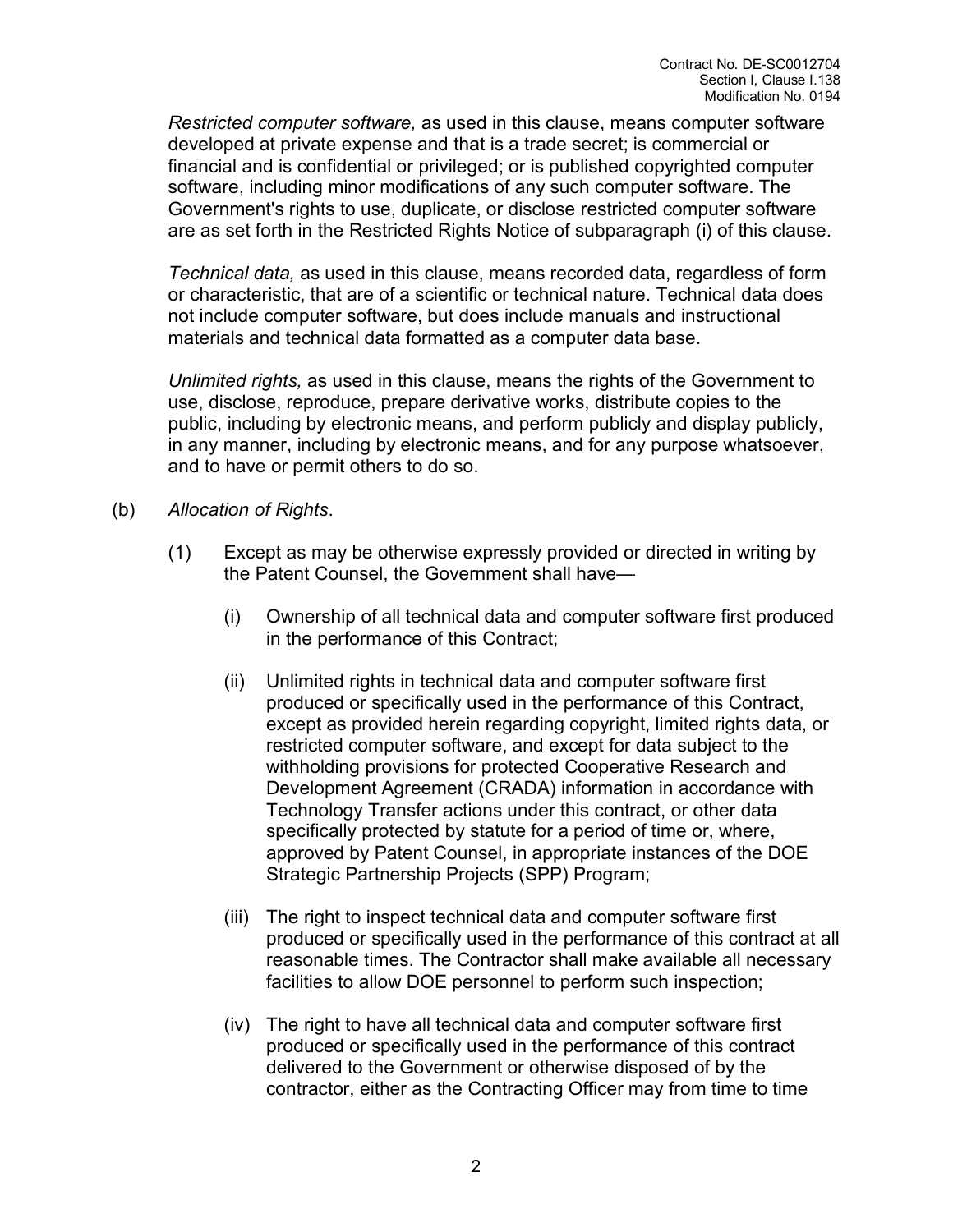direct during the progress of the work or in any event as the Contracting Officer shall direct upon completion or termination of this contract. When delivering all contractor-produced computer software to the DOE Office of Scientific and Technical Information (OSTI), the Contractor shall submit a complete package as prescribed in paragraph (e)(3) of this section. The Contractor agrees to leave a copy of such data at the facility or plant to which such data relate, and to make available for access or to deliver to the Government such data upon request by the Contracting Officer. If such data are limited rights data or restricted computer software, the rights of the Government in such data shall be governed solely by the provisions of paragraph (h) of this clause ("Rights in Limited Rights Data") or paragraph (i) of this clause ("Rights in Restricted Computer Software"); and

(v) The right to remove, cancel, correct, or ignore any markings not authorized by the terms of this Contract on any data furnished hereunder if, in response to a written inquiry by DOE concerning the propriety of the markings, the

Contractor fails to respond thereto within 60 days or fails to substantiate the propriety of the markings. In either case DOE will notify the Contractor of the action taken.

- (2) The Contractor shall have:
	- (i) The right to withhold limited rights data and restricted computer software unless otherwise provided in provisions of this clause;
	- (ii) The right to use for its private purposes, subject to patent, security or other provisions of this Contract, data it first produces in the performance of this Contract, except for data in DOE's Uranium Enrichment Technology, including diffusion, centrifuge, and atomic vapor laser isotope separation, provided the data requirements of this Contract have been met as of the date of the private use of such data; and
	- (iii) The right to assert copyright subsisting in scientific and technical works, and works produced by Contractor under DEAR 952.204-75 as provided in paragraph (d) of this clause and the right to request permission to assert copyright subsisting in works other than scientific and technical articles as provided in paragraph (e) of this clause.
- (3) The Contractor agrees that for limited rights data or restricted computer software or other technical business or financial data in the form of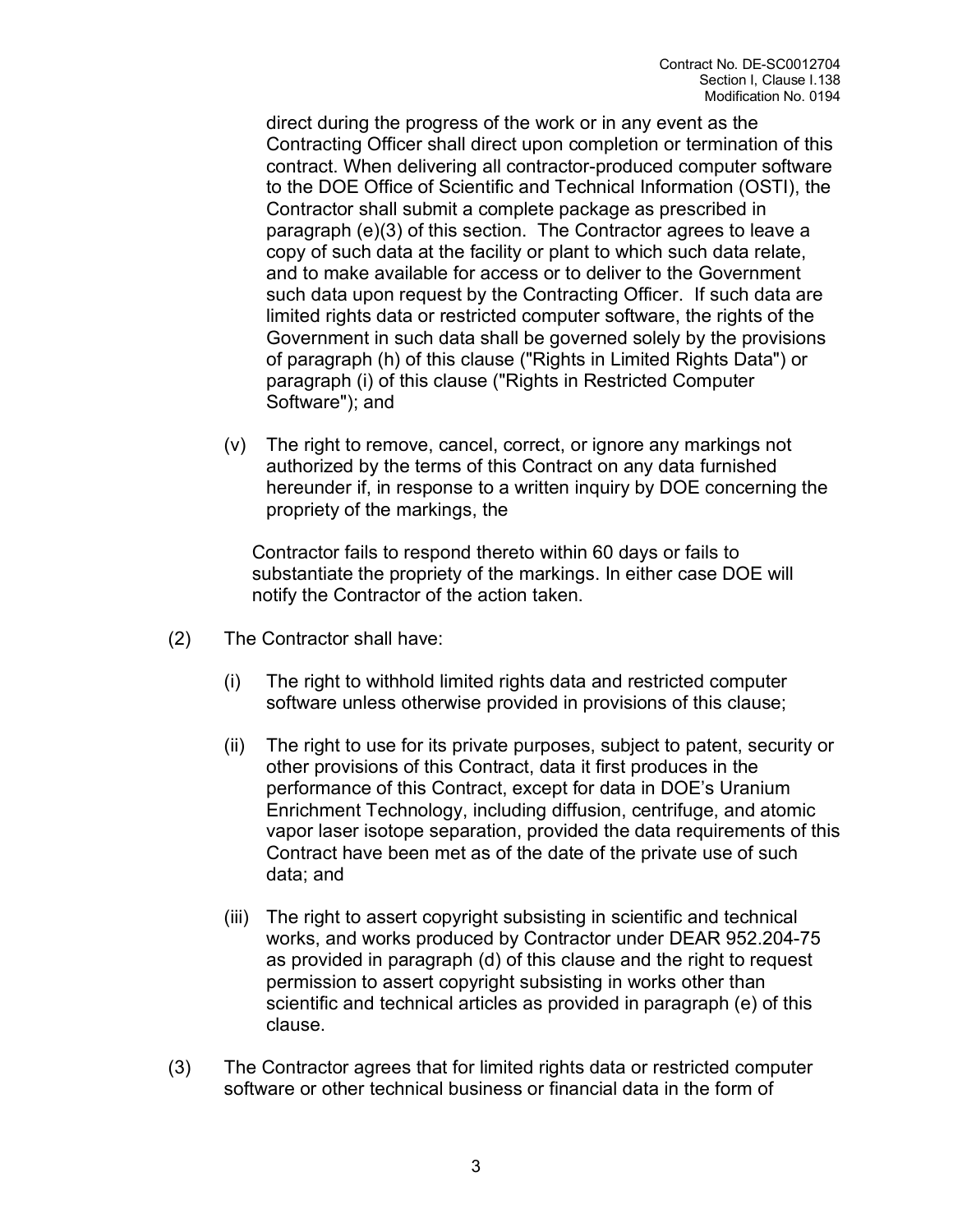recorded information which it receives from, or is given access to by DOE or a third party, including a DOE contractor or subcontractor, and for technical data or computer software it first produces under this Contract which is authorized to be marked by DOE, the Contractor shall treat such data in accordance with any restrictive legend contained thereon.

- (4) In the performance of DOE contracted obligations, each Contractor is required to manage scientific and technical information (STI) produced under the contract as a direct and integral part of the work and ensure its broad availability to all customer segments by making STI available to DOE's central STI coordinating office, OSTI. Requirements for all such reportable information to OSTI are in DOE Order 241.1B, or successor version, whether it is publicly releasable, controlled unclassified information, or classified.
- (c) *Copyright (General).*
	- (1) The Contractor agrees not to mark, register, or otherwise assert copyright in any data in a published or unpublished work, other than as set forth in paragraphs (d), (e), or (f) of this clause.
	- (2) Except for material to which the Contractor has obtained the right to assert copyright in accordance with paragraphs (d), (e) or (f) of this clause, the contractor agrees not to include in the data delivered under this contract any material copyrighted by the contractor and not to knowingly include any material copyrighted by others without first granting or obtaining at no cost a license therein for the benefit of the Government of the same scope as set forth in paragraph (d) of this clause. If the contractor believes that such copyrighted material for which the license cannot be obtained must be included in the data to be delivered, rather than merely incorporated therein by reference, the contractor shall obtain the written authorization of the Contracting Officer to include such material in the data prior to its delivery.
	- (3) If the Contractor has not been granted permission to copyright data or computer software first produced under the contract where such permission is necessary, i.e., for works other than scientific and technical journal articles and data produced under a CRADA, and if the Government desires to obtain copyright in such data or computer software, the Patent Counsel may direct the Contractor to establish claim to copyright in such data or computer software and to assign such copyright to the Government or its designated assignee.
- (d) *Copyrighted works (scientific and technical works).*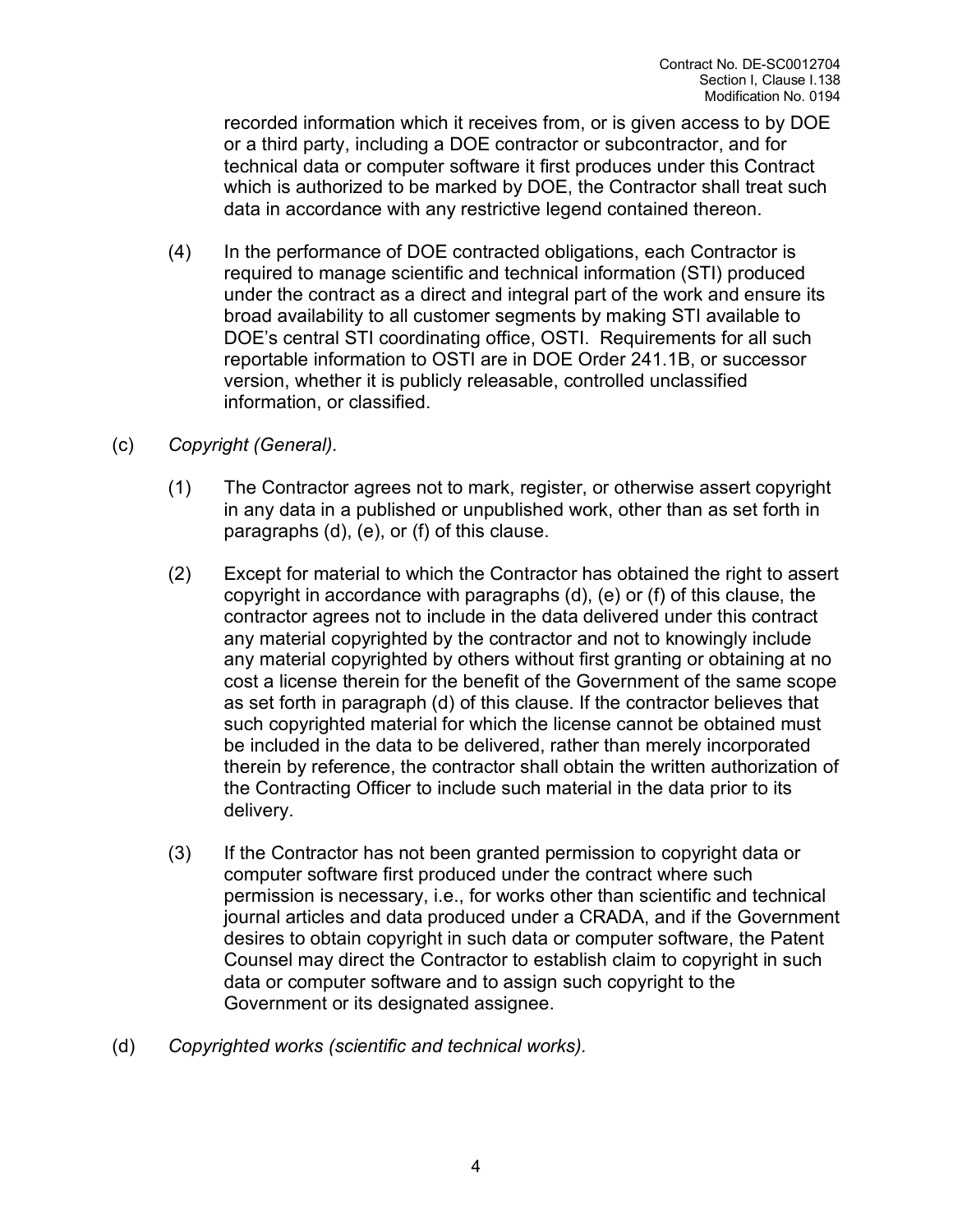- (1) The Contractor shall have the right to assert, without prior approval of the Contracting Officer, copyright subsisting in scientific and technical works composed under this contract or based on or containing data first produced by the Contractor in the performance of this contract, and published in academic, technical or professional journals, symposia, proceedings, contributions to chapters of book compilations or similar means of dissemination to make broadly available to the public or scientific community for the purpose of scientific, research, knowledge and education. Such scientific and technical works may be recorded or fixed in any medium including but not limited to print, online, web, audio, video or other medium, and released or disseminated through any communication or distribution channel including but not limited to articles, reports, books, non-architectural drawings, repositories, videos, websites, workshops, or social media. When assertion of copyright is made, the Contractor shall affix the applicable copyright notice of 17 U.S.C. 401 or 402 and acknowledgment of Government sponsorship (including contract number) on the data when such data are delivered to the Government as well as when the data are published or deposited for registration as a published work in the U.S. Copyright Office. The Contractor grants to the Government, and others acting on its behalf, a nonexclusive, paid-up, irrevocable, world-wide license in such copyrighted data to reproduce, prepare derivative works, distribute copies to the public, and perform publicly and display publicly, by or on behalf of the Government.
- (2) For each scientific or technical work first produced or composed under this contract and submitted for publication or similar means of dissemination, the contractor shall provide notice to the publisher of the Government's license in the copyright that is substantially similar to or otherwise references one of the following notices below:

A suitable notice (long version) reflecting the Government's non-exclusive, paid-up, irrevocable, world-wide license in the copyright.

Notice: This work was produced by Brookhaven Science Associates, LLC under contract No. DE-SC0012704 with the U.S. Department of Energy. The United States Government retains and the publisher, by accepting the work for publication, acknowledges that the United States Government retains a nonexclusive, paid-up, irrevocable, world-wide license to publish or reproduce the published form of this work, or allow others to do so, for United States Government purposes. The Department of Energy will provide public access to these results of federally sponsored research in accordance with the DOE Public Access Plan (http://energy.gov/downloads/doe-public-access-plan).

(End of notice)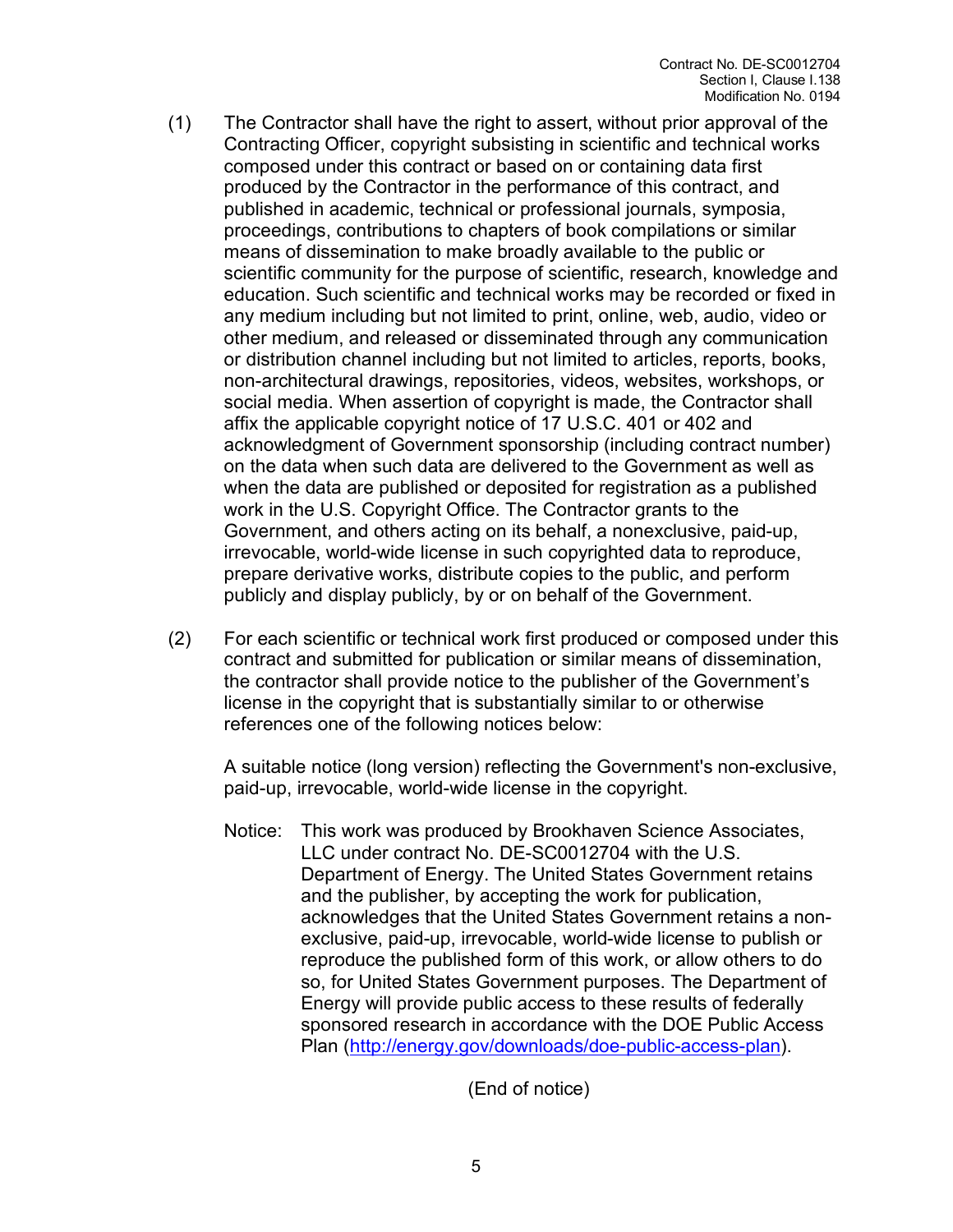A suitable notice (short version) reflecting the Government's nonexclusive, paid-up, irrevocable, world-wide license in the copyright follows:

- Notice: This work was produced by Brookhaven Science Associates, LLC under Contract No. DE-SC0012704 with the U.S. department of Energy. Publisher acknowledges the U.S. Government license to provide public access under the DOE Public Access Plan (http://energy.gov/downloads/doe-public-access-plan).
- (3) The title to the copyright of the original of unclassified graduate theses and the original of related unclassified scientific papers shall vest in the author thereof, subject to the right of DOE to retain duplicates of such documents and to use such documents for any purpose whatsoever without any claim on the part of the author or the Contractor for additional compensation.
- (e) *Copyrighted works (other than scientific and technical works and data produced under a CRADA).* The Contractor may obtain permission to assert copyright subsisting in technical data and computer software first produced by the Contractor in performance of this contract, when the Contractor needs to control distribution to advance the goals of the technology transfer mission and where the Contractor can show that commercialization would be enhanced by such copyright protection, subject to the following:
	- (1) *Contractor request to assert copyright.*
		- (i) Except for scientific and technical works under (d) above and data produced under a CRADA, the Contractor shall submit in writing to Patent Counsel its request to assert copyright in data first produced in the performance of this contract pursuant to this clause. The right of the Contractor to copyright data first produced under a CRADA is as described in the individual CRADA. Each request by the Contractor must include:
			- (A) The identity of the data (including any computer software) for which the Contractor requests permission to assert copyright, as well as an abstract which is descriptive of the data and is suitable for dissemination purposes;
			- (B) The funding program under which it was funded;
			- (C) Whether, to the best knowledge of the Contractor, the data is subject to an international treaty or agreement;
			- (D) Whether the data is subject to export control;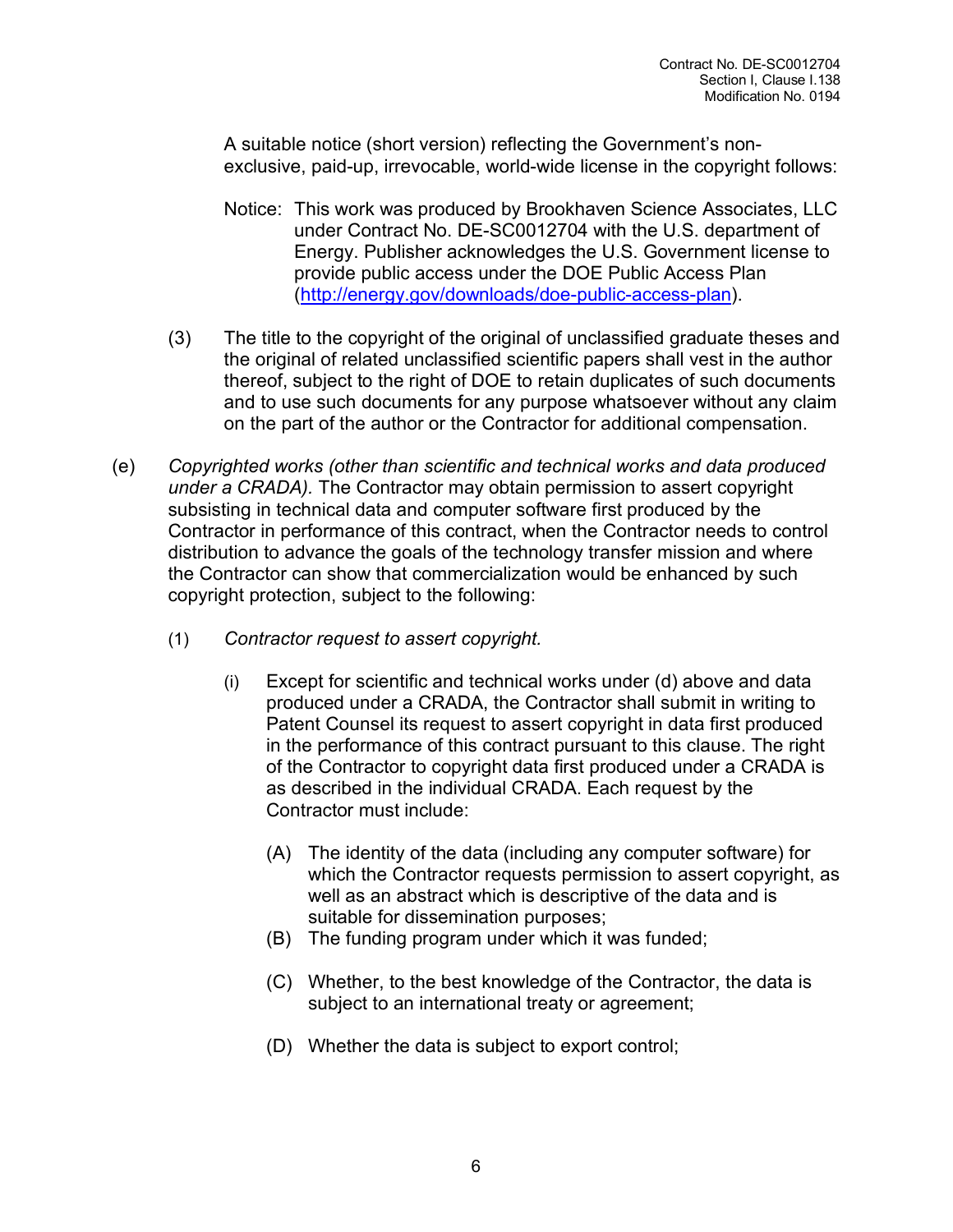- (E) A statement that the Contractor plans to commercialize the data in compliance with the clause of this contract entitled, "Technology Transfer Mission," within five (5) years after obtaining permission to assert copyright or, on a case-by-case basis, a specified longer period where the Contractor can demonstrate that the ability to commercialize effectively is dependent upon such longer period; and
- (F) For data other than computer software, a statement explaining why the assertion of copyright is necessary to enhance commercialization and is consistent with DOE's dissemination responsibilities.
- (ii) For data that is developed using other funding sources in addition to DOE funding, the permission to assert copyright in accordance with this clause must also be obtained by the Contractor from all other funding sources prior to the Contractor's request to Patent Counsel. The request shall include the Contractor's certification or other documentation acceptable to Patent Counsel demonstrating such permission has been obtained;
- (iii) Permission for the Contractor to assert copyright in excepted categories of data as determined exclusively by DOE will be expressly withheld. Such excepted categories include data whose release—
	- (A) Would be detrimental to national security, i.e., involve classified information or data or sensitive information under Section 148 of the Atomic Energy Act of 1954, as amended, or are subject to export control for nonproliferation and other nuclear-related national security purposes;
	- (B) Would not enhance the appropriate transfer or dissemination and commercialization of such data;
	- (C) Would have a negative impact on U.S. industrial competitiveness;
	- (D) Would prevent DOE from meeting its obligations under treaties and international agreements; or
	- (E) Would be detrimental to one or more of DOE's programs.
- (iv) The Contractor will obtain the advanced written approval of the Patent Counsel to assert copyright where data are determined to be in the following excepted categories: (a) under export control restrictions; (b) developed with Naval Reactors' funding; (c) subject to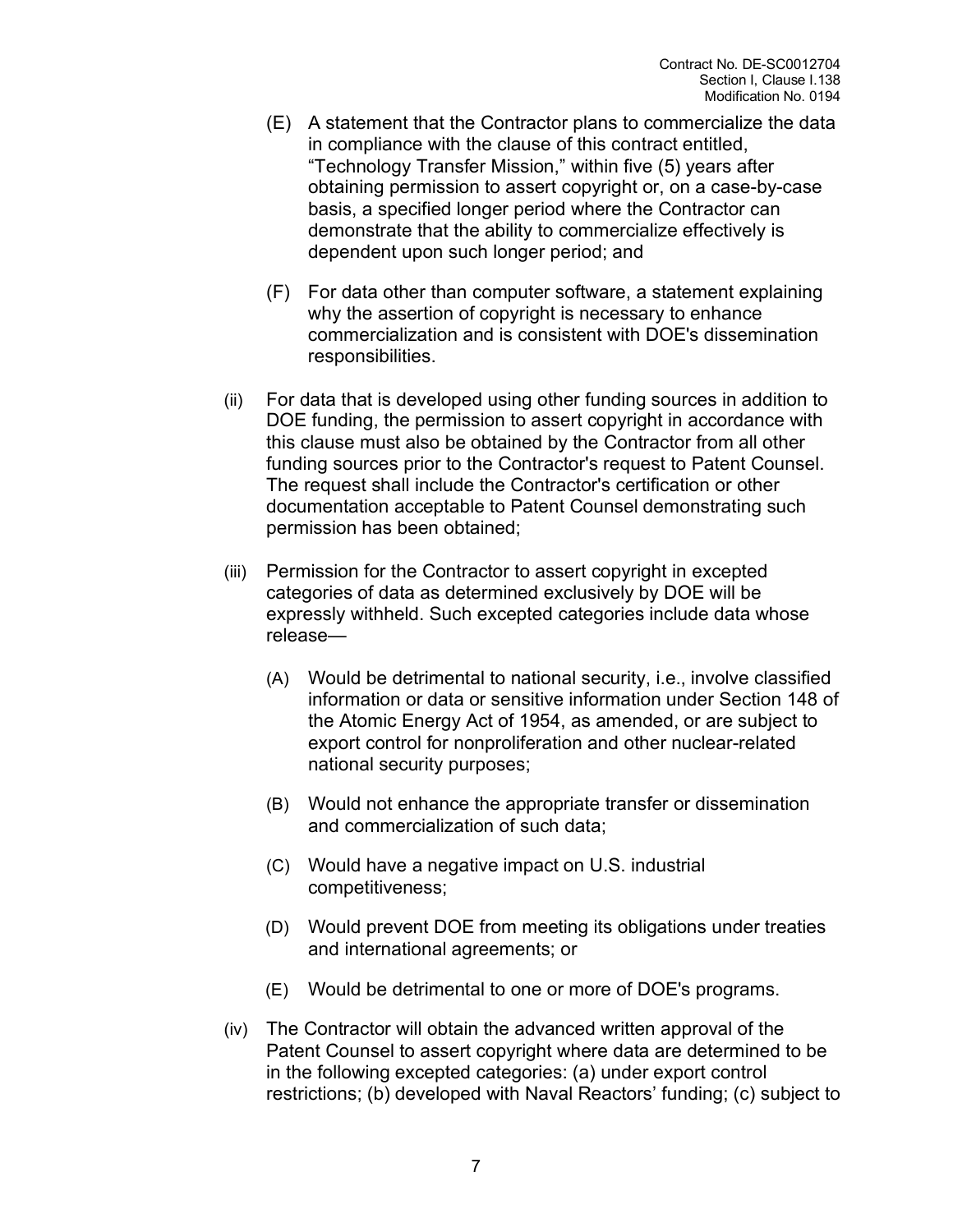disposition of data rights under treaties and international agreements. Additional excepted categories may be added by the Assistant General Counsel for Technology Transfer and Intellectual Property. Where data are determined to be under export control restriction, the Contractor may obtain permission to assert copyright subject to the provisions of this clause for purposes of limited commercialization in a manner that complies with export control statutes and applicable regulations. In addition, notwithstanding any other provision of this contract, all data developed with Naval Reactors' funding and those data that are classified fall within excepted categories. The rights of the Contractor in data are subject to the disposition of data rights in the treaties and international agreements identified at DOES' Office of International Affairs (International Commitments—IEC).

- (2) Patent Counsel Review and Response to Contractor's Request. The Patent Counsel shall use its best efforts to respond in writing within 60 days of receipt of a complete request by the Contractor to assert copyright in technical data and computer software pursuant to this clause. Such response shall either give or withhold DOE's permission for the Contractor to assert copyright or advise the Contractor that DOE needs additional time to respond, and the reasons therefor. If Patent Counsel grants permission for the Contractor to assert copyright in computer software, the permission automatically extends to subsequent minor versions (e.g., minor revisions, patches and bug fixes) having the same funding source, same name and substantially same functionality as the original computer software, and may be extended to subsequent major versions representing significant modifications of the program with the approval of Patent Counsel.
- (3) *Permission for contractor to assert copyright.*
	- (i) For computer software, the Contractor shall furnish, or make available to the DOE Office of Scientific and Technical Information (OSTI) in accordance with OSTI guidelines at the time permission to assert copyright is given under paragraph (e)(2) of this clause—
	- (ii)
- (A) Announcement information/metadata contained in the Software Announcement Notice 241.4;
- (B) The source code and/or executable file for each software program; and
- (C) Documentation, if any, which may consist of a user manual, sample test cases, or similar information, needed by a technically competent user to understand and use the software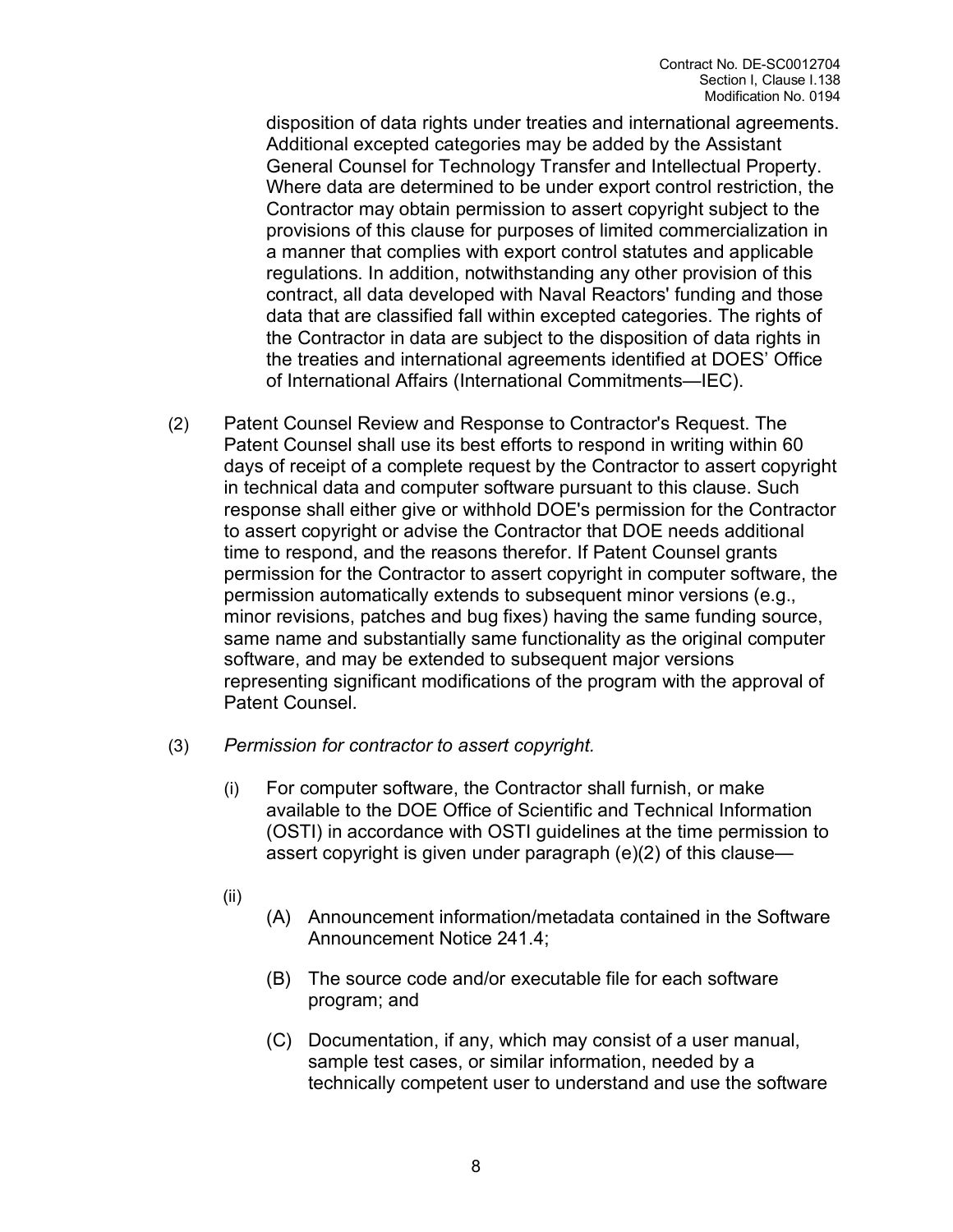(whether included on the software media itself or provided in a separate file or in paper format).

- (iii) The Contractor acknowledges that the DOE designated software distribution and control point may provide a technical description of the software in an announcement identifying its availability from the copyright holder.
- (iv) Unless otherwise directed by the Patent Counsel, for data other than computer software to which the Contractor has received permission to assert copyright under paragraph (e)(2) of this clause above, the Contractor shall within sixty (60) days of obtaining such permission furnish, or make available, to OSTI in accordance with OSTI guidelines, a copy of such data as well as an abstract of the data suitable for dissemination purposes. The Contractor acknowledges that OSTI may provide an abstract of the data in an announcement to DOE, its contractors and to the public identifying its availability from the copyright holder.
- (v) Once the Contractor is given permission to assert copyright in data, the Contractor may begin to commercialize the copyrighted data by making copyrighted data available for licensing to third parties and by offering other types of distribution to third parties. During the period in which commercialization activities pertaining to the copyrighted data are continuing, or for a specified period of time prescribed by Patent Counsel in paragraph (e)(2) above, the Contractor grants to the Government, and others acting on its behalf, a paid-up, nonexclusive, irrevocable worldwide license in such copyrighted data to reproduce, prepare derivative works and perform publicly and display publicly, by or on behalf of the Government. For all previously approved and current copyrighted data that the Contractor is actively commercializing, the Contractor may continue to commercialize in accordance with this paragraph.
- (vi) When the Contractor abandons commercialization activities pertaining to the data to which the Contractor has been given permission to assert copyright or at the end of the specified period as prescribed by Patent Counsel, the Contractor grants to the Government, and others acting on its behalf, a paid-up, nonexclusive, irrevocable worldwide license in such copyrighted data to reproduce, distribute copies to the public, prepare derivative works, perform publicly and display publicly, and to permit others to do so.
- (vii) At any time the Contractor abandons commercialization activities for copyrighted data, the Contractor shall advise OSTI and Patent Counsel and, upon request, assign the copyright to the Government so that the Government can distribute the copyrighted data to the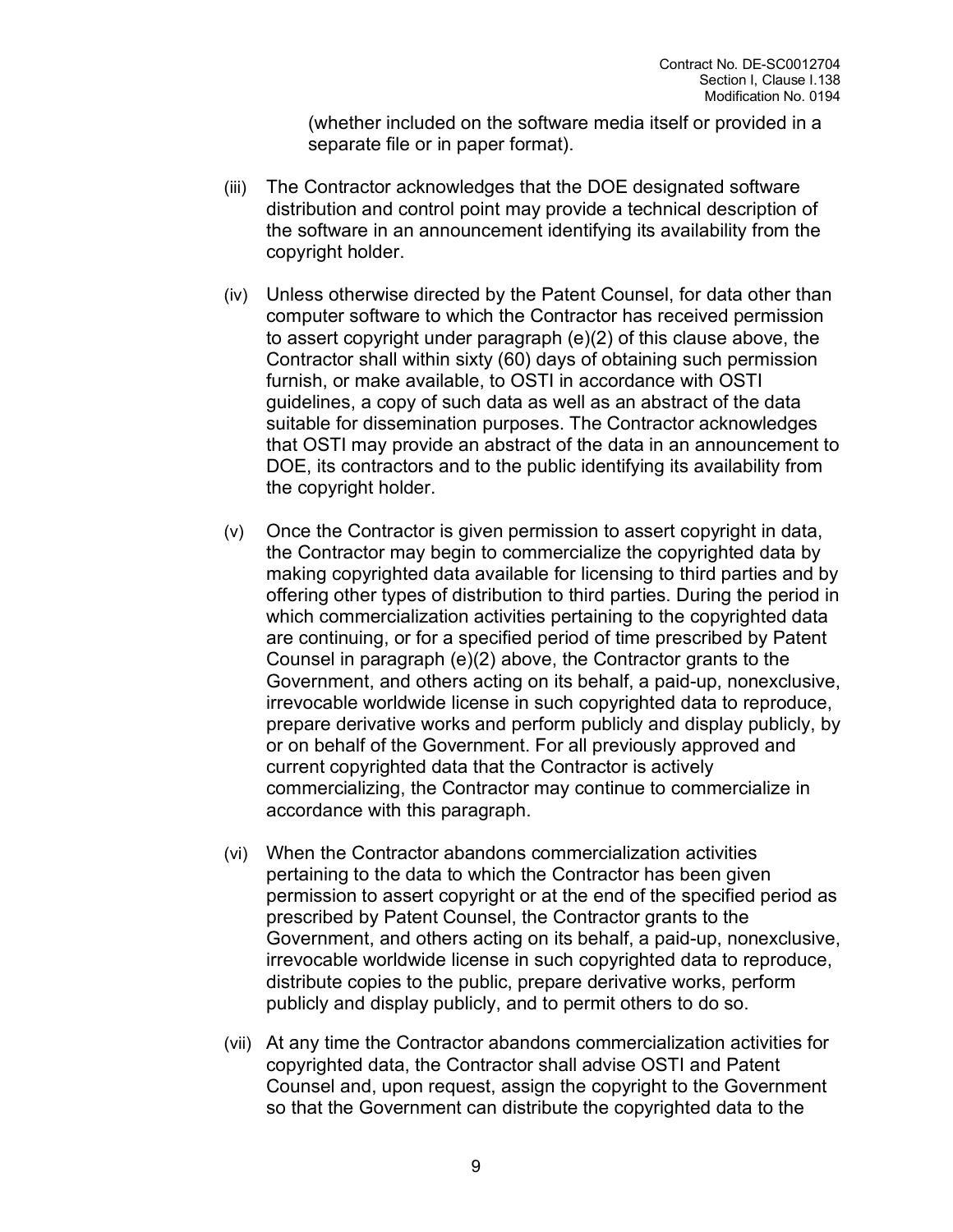public. When the Contractor abandons commercialization activities, the Contractor will provide to OSTI the latest version of the copyrighted data (for example, source code, object code, minimal support documentation, drawings or updated manuals.) In addition, the Contractor will provide annually to Patent Counsel, if requested, a list of all copyrighted data that the Contractor has abandoned commercial licensing activity during that year.

- (viii) Whenever the Contractor asserts copyright in data pursuant to this paragraph (e), the Contractor shall affix the applicable copyright notice of 17 U.S.C. 401 or 402 on the copyrighted data and also an acknowledgment of the Government sponsorship and license rights of paragraphs (e)(3)(iv) and (v) of this clause. Such action shall be taken when the data are delivered to the Government, licensed or deposited for registration as a published work in the U.S. Copyright Office, or when submitted for publication. The acknowledgment of Government sponsorship and license rights shall substantially be similar to the following:
	- Notice: These data were produced by Brookhaven Science Associates, LLC under Contract No. DE-SC0012704 with the Department of Energy. During the period of commercialization or such other time period specified by the Department of Energy, the Government is granted for itself and others acting on its behalf a nonexclusive, paidup, irrevocable worldwide license in this data to reproduce, prepare derivative works, and perform publicly and display publicly, by or on behalf of the Government. Subsequent to that period the Government is granted for itself and others acting on its behalf a nonexclusive, paid-up, irrevocable worldwide license in this data to reproduce, prepare derivative works, distribute copies to the public, perform publicly and display publicly, and to permit others to do so. The specific term of the license can be identified by inquiry made to the Contractor or DOE. NEITHER THE UNITED STATES NOR THE UNITED STATES DEPARTMENT OF ENERGY, NOR ANY OF THEIR EMPLOYEES, MAKES ANY WARRANTY, EXPRESS OR IMPLIED, OR ASSUMES ANY LEGAL LIABILITY OR RESPONSIBILITY FOR THE ACCURACY, COMPLETENESS, OR USEFULNESS OF ANY DATA, APPARATUS, PRODUCT, OR PROCESS DISCLOSED, OR REPRESENTS THAT ITS USE WOULD NOT INFRINGE PRIVATELY OWNED RIGHTS.

(End of notice)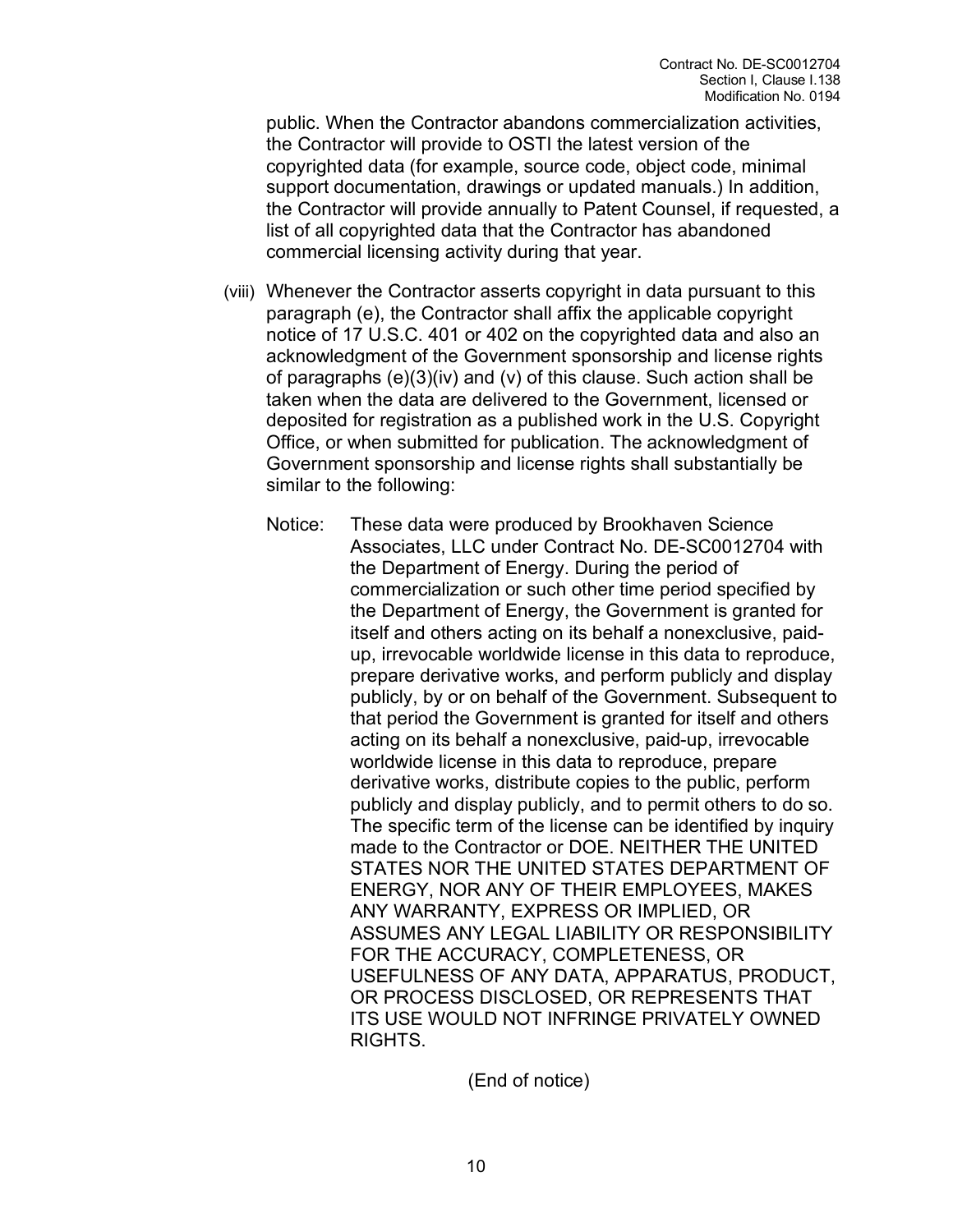- (ix) With respect to any data to which the Contractor has received permission to assert copyright, the DOE has the right, during the period that Contractor is commercializing the data as provided for in paragraph (e)(3)(iv) of this clause, to request the Contractor to grant a nonexclusive, partially exclusive or exclusive license in any field of use to a responsible applicant(s) upon terms that are reasonable under the circumstances, and if the Contractor refuses such request, to grant such license itself, if the DOE determines that the Contractor has not made a satisfactory demonstration that either it or its licensee(s) is actively pursuing commercialization of the data as set forth in subparagraph (e)(1)(i) of this clause. Before licensing under this subparagraph, DOE shall furnish the Contractor a written request for the Contractor to grant the stated license, and the Contractor shall be allowed thirty (30) days (or such longer period as may be authorized by the Contracting Officer for good cause shown in writing by the Contractor) after such notice to show cause why the license should not be granted. The Contractor shall have the right to appeal the decision of the DOE to grant the stated license to the Invention Licensing Appeal Board as set forth in 10 CFR 781.65— "Appeals".
- (x) No costs shall be allowable for maintenance of copyrighted data, primarily for the benefit of the Contractor and/or a licensee which exceeds DOE Program needs, except as expressly provided in writing by the Contracting Officer. The Contractor may use its net royalty income to effect such maintenance costs.
- (4) The following notice may be included in computer software prior to any publication or release and prior to the Contractor's obtaining permission from the Department of Energy to assert copyright in the computer software pursuant to paragraph (c)(3) of this section.
	- Notice: This computer software was prepared by Brookhaven Science Associates, LLC and [insert the individual author], hereinafter the Contractor, under Contract No. DE-SC0012704 with the Department of Energy (DOE). All rights in the computer software are reserved by DOE on behalf of the United States Government and the Contractor as provided in the Contract. You are authorized to use this computer software for Governmental purposes but it is not to be released or distributed to the public. NEITHER THE GOVERNMENT NOR THE CONTRACTOR MAKES ANY WARRANTY, EXPRESS OR IMPLIED, OR ASSUMES ANY LIABILITY FOR THE USE OF THIS SOFTWARE. This notice including this sentence must appear on any copies of this computer software.

(End of notice)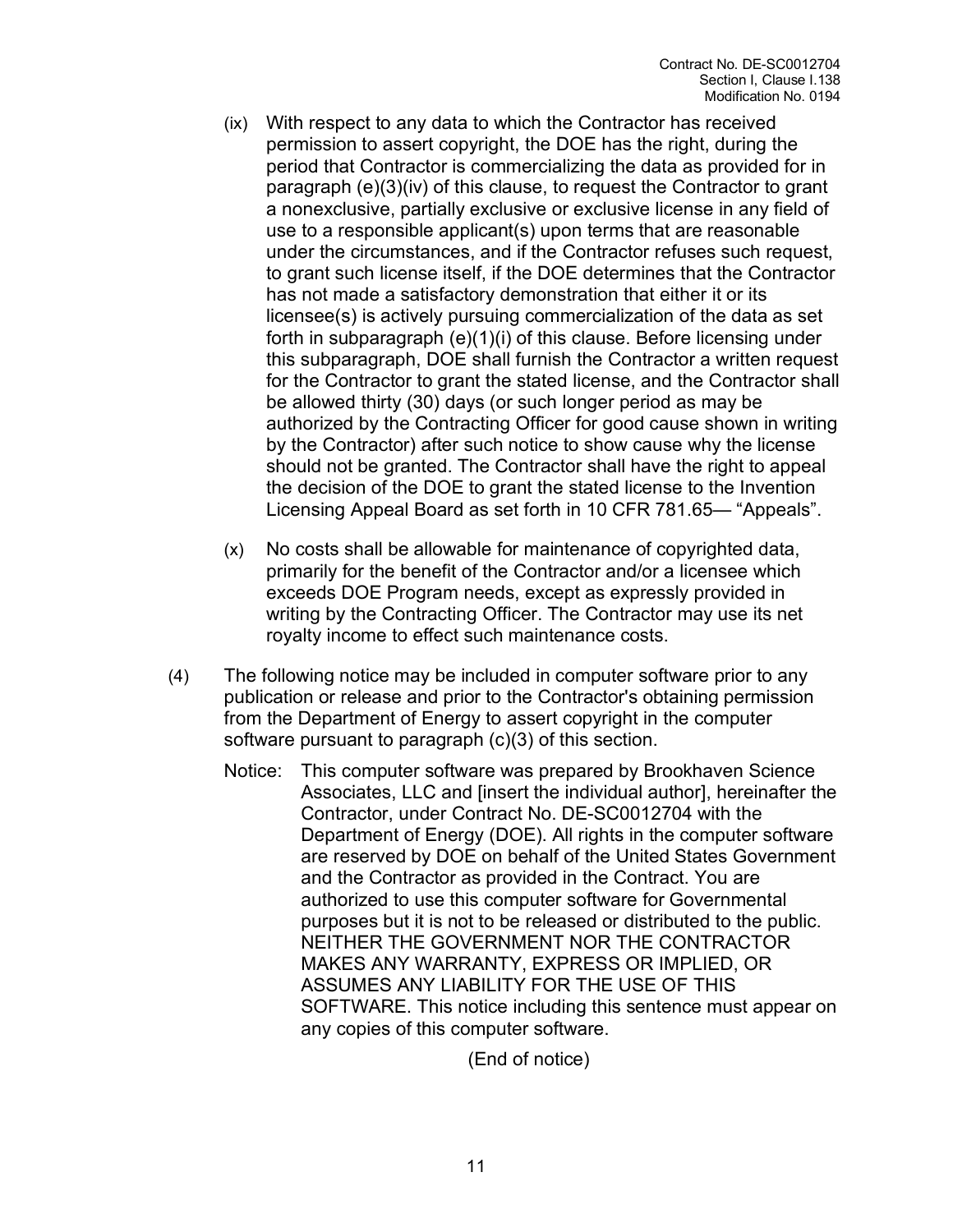- (5) A similar notice can be used for data, other than computer software, prior to any publication or release and prior to Contractor's obtaining permission of DOE Patent Counsel to assert copyright.
- (f) *Open software source.* The Contractor may release computer software first produced by the Contractor in the performance of this contract under an open source software license. Such software shall hereinafter be referred to as open source software or OSS, subject to the following:
	- (1) *DOE Program notice for copyright assertion for OSS.*
		- (i) The Contractor shall provide written notice (including relevant data such as, for example, the software disclosure form) to each DOE Program or Programs that have provided a substantial portion of the funding (funding source(s)) to develop the software that the Contractor intends to release as OSS unless the funding Program(s) has previously provided blanket approval for all software developed with funding from that Program or a specific DOE project stipulates the software to be released as OSS. If Program has neither consented nor objected to the assertion of copyright within two weeks of such written notification, the Contractor may assert copyright in the software. If notification of a funding DOE Program(s) is not practicable or DOE Program(s) has objected, the Contractor shall consult with Patent Counsel, which may provide approval. For software developed under a technology transfer agreement (e.g., CRADA, SPP, or User Facility Agreement), authorization from the partner of the such agreement shall be additionally obtained for OSS release unless such agreement has a provision providing for such copyright assertion.
		- (ii) If the software is developed with funding from a federal government agency or agencies (funding source(s)) other than DOE, then authorization from all the funding agency(ies) shall be obtained for OSS release, if practicable. Such federal government agency(ies) may provide blanket approval for all software developed with funding from that agency(ies). However, OSS release of any one of such software shall be subject to approval by all other funding sources for the software, if any. If approval from such federal government agency(ies) is not practicable, the Patent Counsel may provide approval instead.
	- (2) *Assert copyright in the OSS.* Once the Contractor has met the program approval requirements set forth in paragraph (f)(1) of this clause, copyright in the software to be distributed as OSS may be asserted by the Contractor, or, for OSS developed under a CRADA, User Facility Agreement, or SPP Agreement, either by the Contractor, CRADA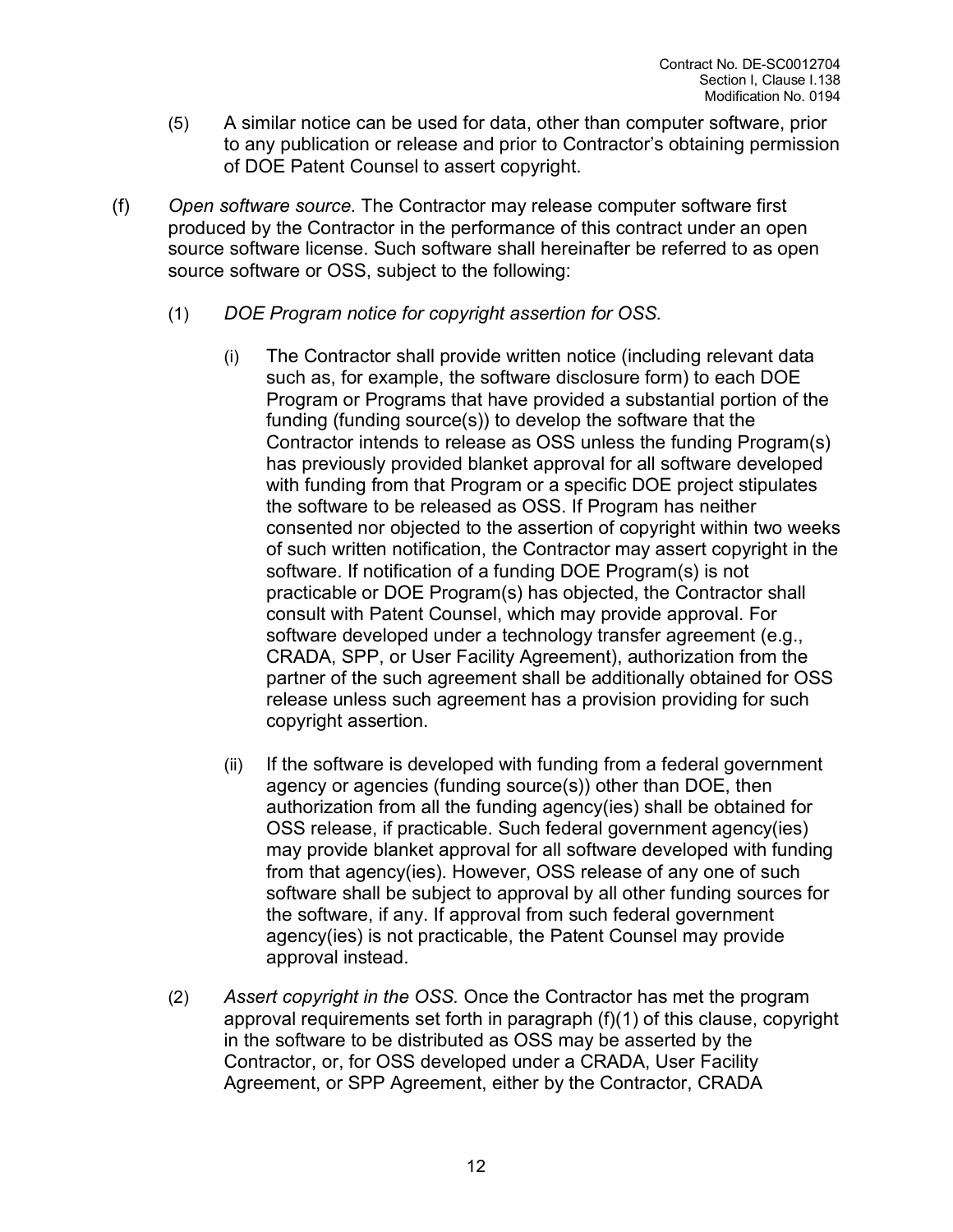Participant, User Facility User, or SPP Sponsor, as applicable, which precludes marking such OSS as protectable from public distribution.

- (3) *Submit Software Announcement Notice 241.4 to OSTI.* The Contractor must submit Software Announcement Notice (AN) 241.4 (or the current notice as may be required by DOE) to OSTI. In the AN 241.4, the Contractor shall provide the unique URL (i.e. a persistent identifier) from which the software can be obtained so that OSTI can announce the availability of the OSS and the public has access via the URL.
- (4) *Maintain OSS record.* The Contractor must maintain a record of all software distributed as OSS. Upon request of the Patent Counsel, the Contractor shall provide the necessary information regarding any or all OSS.
- (5) *Provide public access to the OSS.* The Contractor shall ensure that the OSS is publicly accessible as open source via the Contractor's website, Open Source Bulletin Boards operated by third parties, DOE, or other standard industry methods.
- (6) *Select an OSS license.* Each OSS will be distributed pursuant to an OSS license. The Contractor may choose among industry standard OSS licenses or create its own set of Contractor standard licenses. To assist the Contractor, the Assistant General Counsel for Technology Transfer and Intellectual Property, may periodically issue guidance on OSS licenses. Each Contractor-created OSS license, must contain, at a minimum, the following provisions --
	- (i) A disclaimer or equivalent that disclaims the Government's and Contractor's liability for licensees' and third parties' use of the software; and
	- (ii) A grant of permission for licensee to distribute OSS containing the licensee's derivative works. This provision may allow the licensee and third parties to commercialize their derivative works or might request that the licensee's derivative works be forwarded to the Contractor for incorporation into future OSS versions.
- (7) *Relationship to other required clauses in the contract.* OSS distributed in accordance with this section shall not be subject to the requirements relating to indemnification of the Contractor or Federal Government, U.S. Competitiveness and U.S. Preference, as set forth in paragraphs (f) and (g) of the clause within this contract entitled Technology Transfer Mission (48 CFR 970.5227-3). The requirement for the Contractor to request permission to assert copyright for the purpose of engaging in licensing software for royalties, as set forth elsewhere in this clause, is not modified by this section.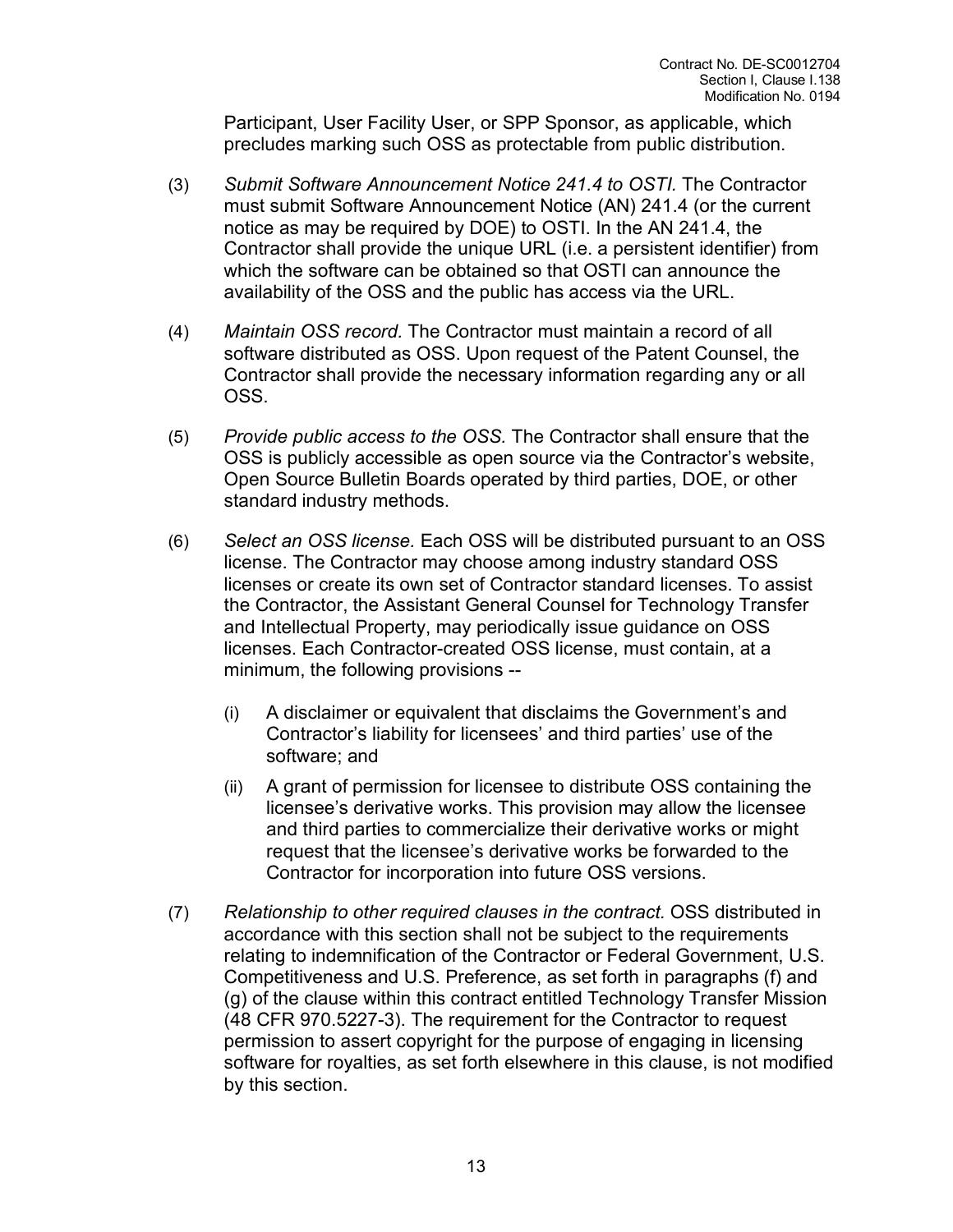- (8) *Government license.* For all OSS, the Contractor grants to the Government, and others acting on its behalf, a paid-up, nonexclusive, irrevocable worldwide license in data copyrighted in accordance with paragraph (f)(2) of this clause to reproduce, distribute copies to the public, prepare derivative works, perform publicly and display publicly, and to permit others to do so.
- (9) *Contractor abandons OSS.* If the Contractor ceases to make OSS publicly available, then the Contractor shall submit to OSTI the object code and source code of the latest version of the OSS developed by the Contractor in addition to a revised Announcement Notice 241.4 (which includes an abstract) and the Contractor shall direct any inquiries from third parties seeking to obtain the original OSS to OSTI.
- (g) *Subcontracting.* 
	- (1) Unless otherwise directed by the Patent Counsel, the Contractor agrees to use, in subcontracts in which technical data or computer software is expected to be produced or in subcontracts for supplies that contain a requirement for production or delivery of data in accordance with the DOE policy and procedures by using "Rights in Data-General" at 48 CFR 52.227–14 modified in accordance with 48 CFR 927.409 including alternates as appropriate with the prior approval of DOE Patent Counsel. The Contractor shall not acquire rights in a subcontractor's limited rights data or restricted computer software, except through the use of Alternates II or III, respectively, without the prior approval of the Patent Counsel. The clause at 48 CFR 52.227–16, Additional Data Requirements, shall be included in subcontracts in accordance with 48 CFR 927.409(d). In subcontracts, including subcontracts for related support services, involving the design or operation of any plants or facilities or specially designed equipment for such plants or facilities that are managed or operated under its contract with DOE, the Contractor shall use the "rights in Data-Facilities clause at 48 CFR 970.5227-1.
	- (2) It is the responsibility of the Contractor to obtain from its subcontractors technical data and computer software and rights therein, on behalf of the Government, necessary to fulfill the Contractor's obligations to the Government with respect to such data. In the event of refusal by a subcontractor to accept a clause affording the Government such rights, the Contractor shall:
		- (i) Promptly submit written notice to the Contracting Officer setting forth reasons or the subcontractor's refusal and other pertinent information which may expedite disposition of the matter, and
		- (ii) Not proceed with the subcontract without the written authorization of the Contracting Officer.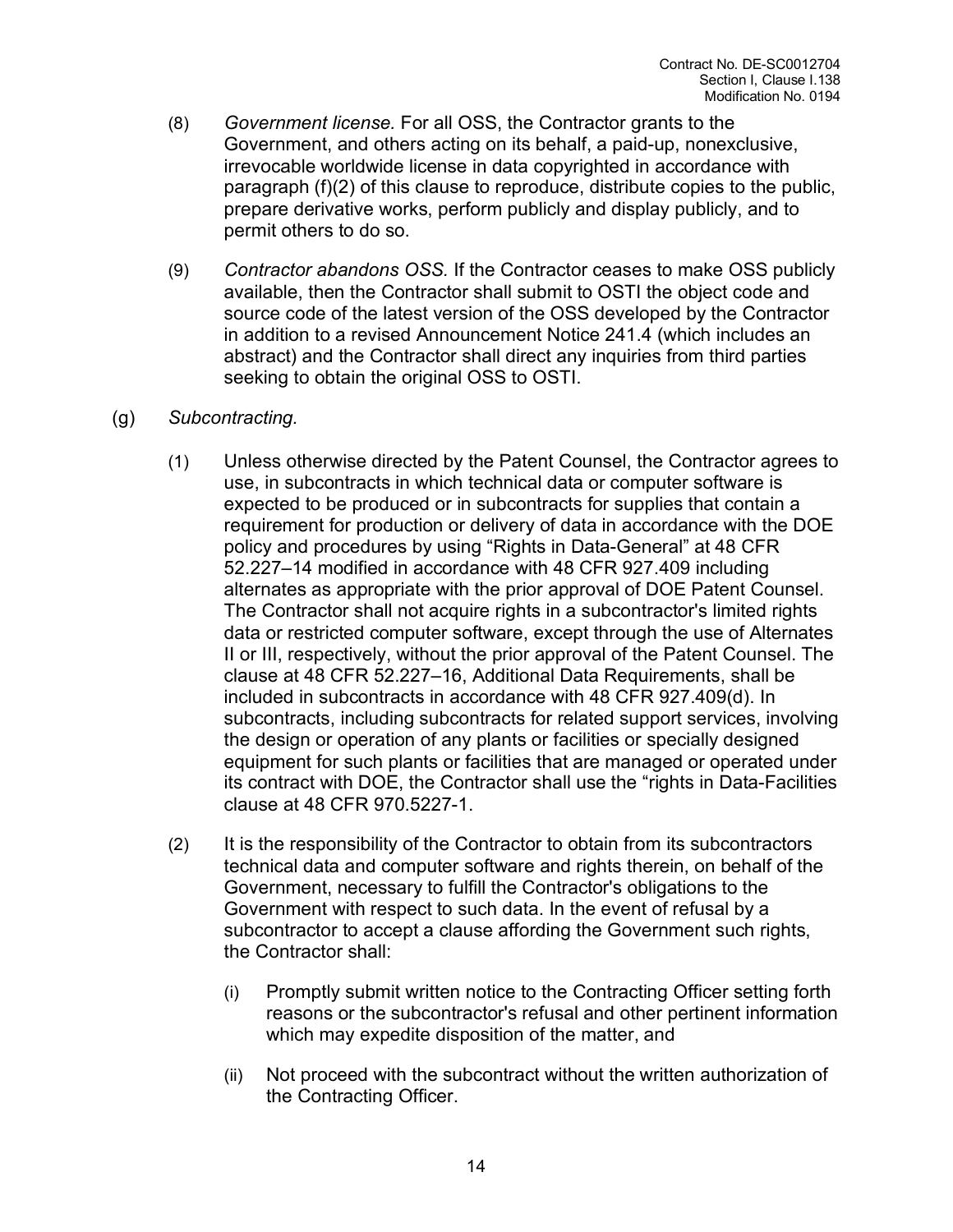- (3) Neither the Contractor nor higher-tier subcontractors shall use their power to award subcontracts as economic leverage to acquire rights in a subcontractor's limited rights data and restricted computer software for their private use.
- (h) *Rights in limited rights data.* Except as may be otherwise specified in this Contract as data which are not subject to this paragraph, the Contractor agrees to and does hereby grant to the Government an irrevocable nonexclusive, paidup license by or for the Government, in any limited rights data of the Contractor specifically used in the performance of this contract, provided, however, that to the extent that any limited rights data when furnished or delivered is specifically identified by the Contractor at the time of initial delivery to the Government or a representative of the Government, such data shall not be used within or outside the Government except as provided in the "Limited Rights Notice" set forth below. All such limited rights data shall be marked with the following "Limited Rights Notice:"

### Limited Rights Notice

These data contain "limited rights data," furnished under Contract No. DE-SC0012704 with the United States Department of Energy which may be duplicated and used by the Government with the express limitations that the "limited rights data" may not be disclosed outside the Government or be used for purposes of manufacture without prior permission of the Contractor, except that further disclosure or use may be made solely for the following purposes:

- (a) Use (except for manufacture) by support services contractors within the scope of their contracts;
- (b) This "limited rights data" may be disclosed for evaluation purposes under the restriction that the "limited rights data" be retained in confidence and not be further disclosed;
- (c) This "limited rights data" may be disclosed to other contractors participating in the Government's program of which this contract is a part for information or use (except for manufacture) in connection with the work performed under their contracts and under the restriction that the "limited rights data" be retained in confidence and not be further disclosed;
- (d) This "limited rights data" may be used by the Government or others on its behalf for emergency repair or overhaul work under the restriction that the "limited rights data" be retained in confidence and not be further disclosed; and
- (e) Release to a foreign government, or instrumentality thereof, as the interests of the United States Government may require, for information or evaluation, or for emergency repair or overhaul work by such government.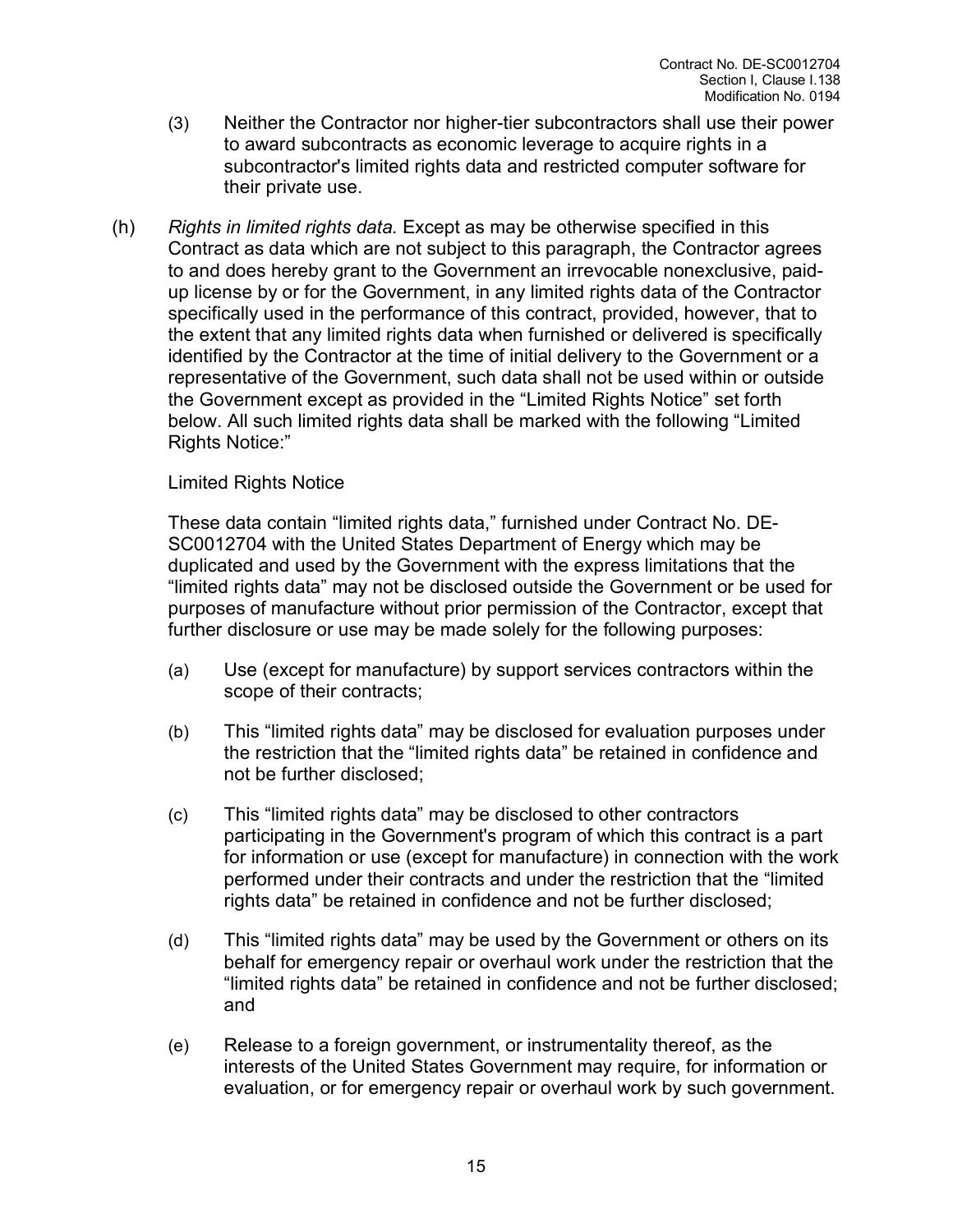This Notice shall be marked on any reproduction of this data in whole or in part.

### (End of notice)

- (i) *Rights in restricted computer software.* 
	- (1) Except as may be otherwise specified in this contract as data which are not subject to this paragraph, the

Contractor agrees to and does hereby grant to the Government an irrevocable, nonexclusive, paid-up, license by or for the Government, in any restricted computer software of the Contractor specifically used in the performance of this contract; provided, however, that to the extent that any restricted computer software when furnished or delivered is specifically identified by the Contractor at the time of initial delivery to the Government or a representative of the Government, such data shall not be used within or outside the Government except as provided in the "Restricted Rights Notice" set forth below. All such restricted computer software shall be marked with the following "Restricted Rights Notice:"

Restricted Rights Notice—Long Form

- (a) This computer software is submitted with restricted rights under Department of Energy Contract No. DE-SC0012704. It may not be used, reproduced, or disclosed by the Government except as provided in paragraph (b) of this notice.
- (b) This computer software may be:
	- (1) Used or copied for use in or with the computer or computers for which it was acquired, including use at any Government installation to which such computer or computers may be transferred;
	- (2) Used, copied for use, in a backup or replacement computer if any computer for which it was acquired is inoperative or is replaced;
	- (3) Reproduced for safekeeping (archives) or backup purposes;
	- (4) Modified, adapted, or combined with other computer software, provided that only the portions of the derivative software consisting of the restricted computer software are to be made subject to the same restricted rights; and
	- (5) Disclosed to and reproduced for use by contractors under a service contract (of the type defined in 48 CFR 37.101) in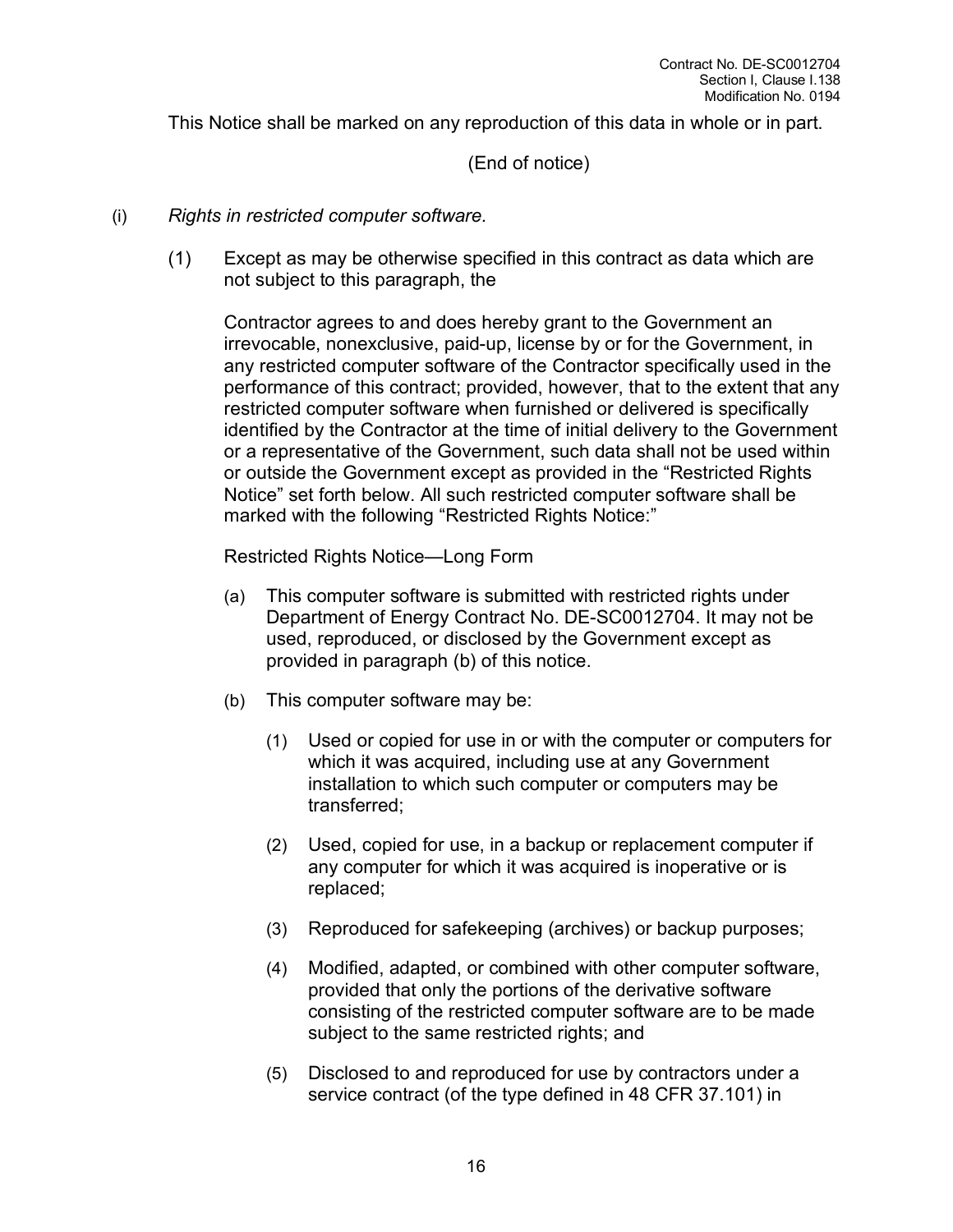accordance with subparagraphs (b)(1) through (4) of this Notice, provided the Government makes such disclosure or reproduction subject to these restricted rights.

- (c) Notwithstanding the foregoing, if this computer software has been published under copyright, it is licensed to the Government, without disclosure prohibitions, with the rights set forth in the restricted rights notice above.
- (d) This Notice shall be marked on any reproduction of this computer software, in whole or in part.

### (End of notice)

(2) Where it is impractical to include the Restricted Rights Notice on restricted computer software, the following short-form Notice may be used in lieu thereof:

Restricted Rights Notice—Short Form Use, reproduction, or disclosure is subject to restrictions set forth in the Long Form Notice of DOE Contract No. DE-SC0012704 with Brookhaven Science Associates, LLC.

### (End of notice)

- (3) If the software is embedded, or if it is commercially impractical to mark it with human readable text, then the symbol R and the clause date (mo/yr) in brackets or a box, e.g. a [R - mo/yr], may be used. This will be read to mean restricted computer software, subject to the rights of the Government as described in the Long Form Notice, in effect as of the date indicated next to the symbol. The symbol shall not be used to mark human readable material. In the event this contract contains any variation to the rights in the Long Form Notice, then the contract number must also be cited.
- (4) If restricted computer software is delivered with the copyright notice of 17 U.S.C. 401, the software will be presumed to be published copyrighted computer software licensed to the Government without disclosure prohibitions and with unlimited rights, unless the Contractor includes the following statement with such copyright notice "Unpublished-rights reserved under the Copyright Laws of the United States."
- (j) *Relationship to patents.* Nothing contained in this clause creates or is intended to imply a license to the Government in any patent or is intended to be construed as affecting the scope of any licenses or other rights otherwise granted to the Government under any patent.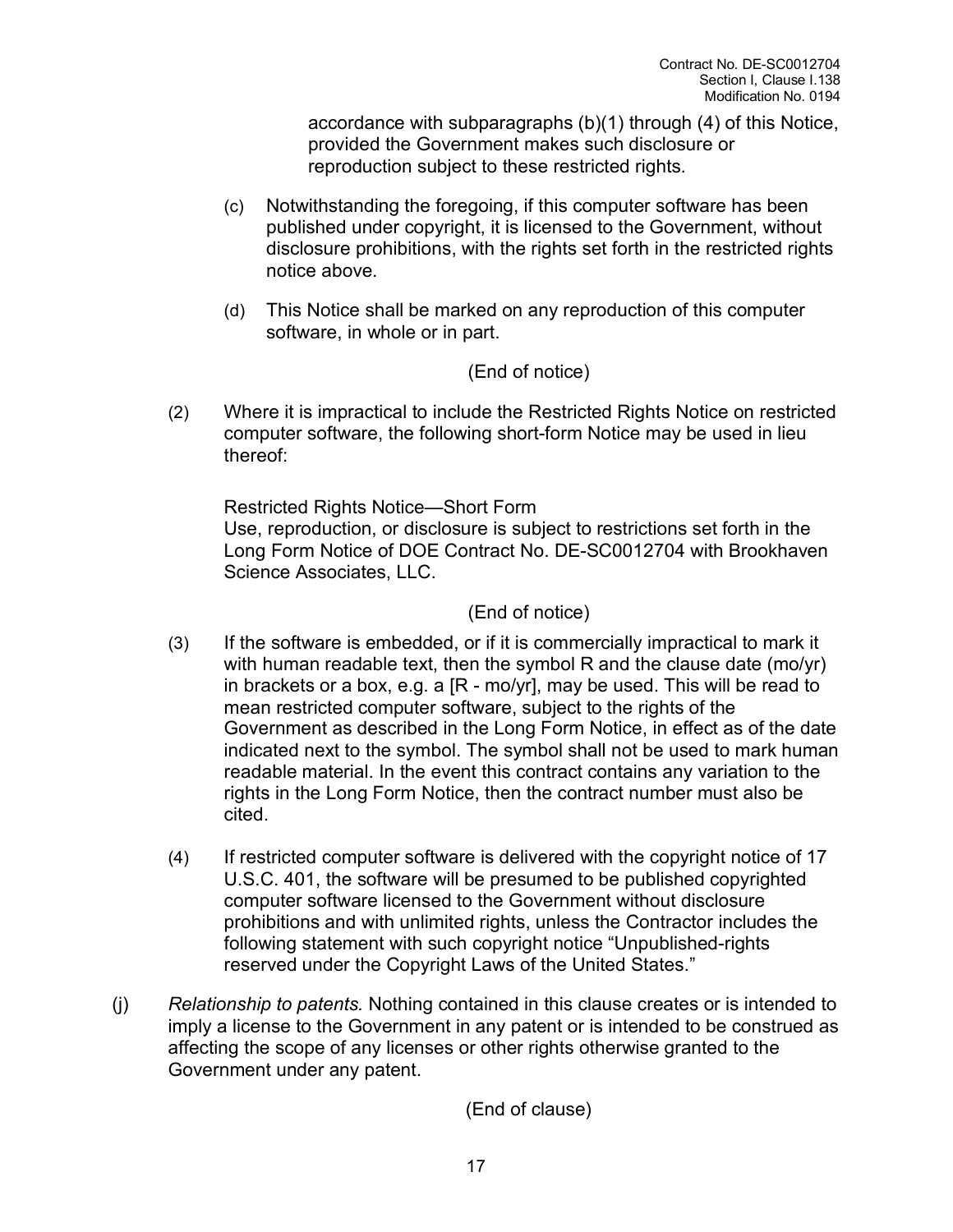## **CLAUSE I.139 – DEAR 970.5227-3 – TECHNOLOGY TRANSFER MISSION (AUG 2019) (ALTERNATE I) (AUG 2002) (DEVIATION) (2021)**

This clause has as its purpose implementation of the National Competitiveness Technology Transfer Act of 1989 (Sections 3131, 3132, 3133, and 3157 of Pub. L. 101– 189 and as amended by Pub. L. 103–160, Sections 3134 and 3160). The Contractor shall conduct technology transfer activities with a purpose of providing benefit from Federal research to U.S. industrial competitiveness.

- (a) Authority.
	- (1) In order to ensure the full use of the results of research and development efforts of, and the capabilities of, the Laboratory, technology transfer, including Cooperative Research and Development Agreements (CRADAs), is established as a mission of the Laboratory consistent with the policy, principles and purposes of Sections 11(a)(1) and 12(g) of the Stevenson-Wydler Technology Innovation Act of 1980, as amended (15 U.S.C. 3710a); Section 3132(b) of Pub. L. 101–189, Sections 3134 and 3160 of Pub. L. 103–160, and of Chapter 38 of the Patent Laws (35 U.S.C. 200 et seq.); Section 152 of the Atomic Energy Act of 1954, as amended (42 U.S.C. 2182); Section 9 of the Federal Nonnuclear Energy Research and Development Act of 1974 (42 U.S.C. 5908); Section 102 of the Laboratory Modernization and Technology Transfer Act (Public Law 115-246) and Executive Order 12591 of April 10, 1987.
	- (2) In pursuing the technology transfer mission, the Contractor is authorized to conduct activities including but not limited to: identifying and protecting intellectual property made, created or acquired at or by the Laboratory; negotiating licensing agreements and assignments for intellectual property made, created or acquired at or by the Laboratory that the Contractor controls or owns; bailments; negotiating all aspects of and entering into CRADAs; providing technical consulting and personnel exchanges; conducting science education activities and reimbursable Strategic Partnership Projects (SPP); providing information exchanges; and making available laboratory or weapon production user facilities. It is fully expected that the Contractor shall use all of the mechanisms available to it to accomplish this technology transfer mission, including, but not limited to, CRADAs, user facilities, SPP, science education activities, consulting, personnel exchanges, assignments, and licensing in accordance with this clause.
	- (3) Trademarks and service marks. The Contractor, with notification to DOE Patent Counsel, is authorized to protect goods/services resulting from work at the Laboratory through Trademark and Service Mark protection.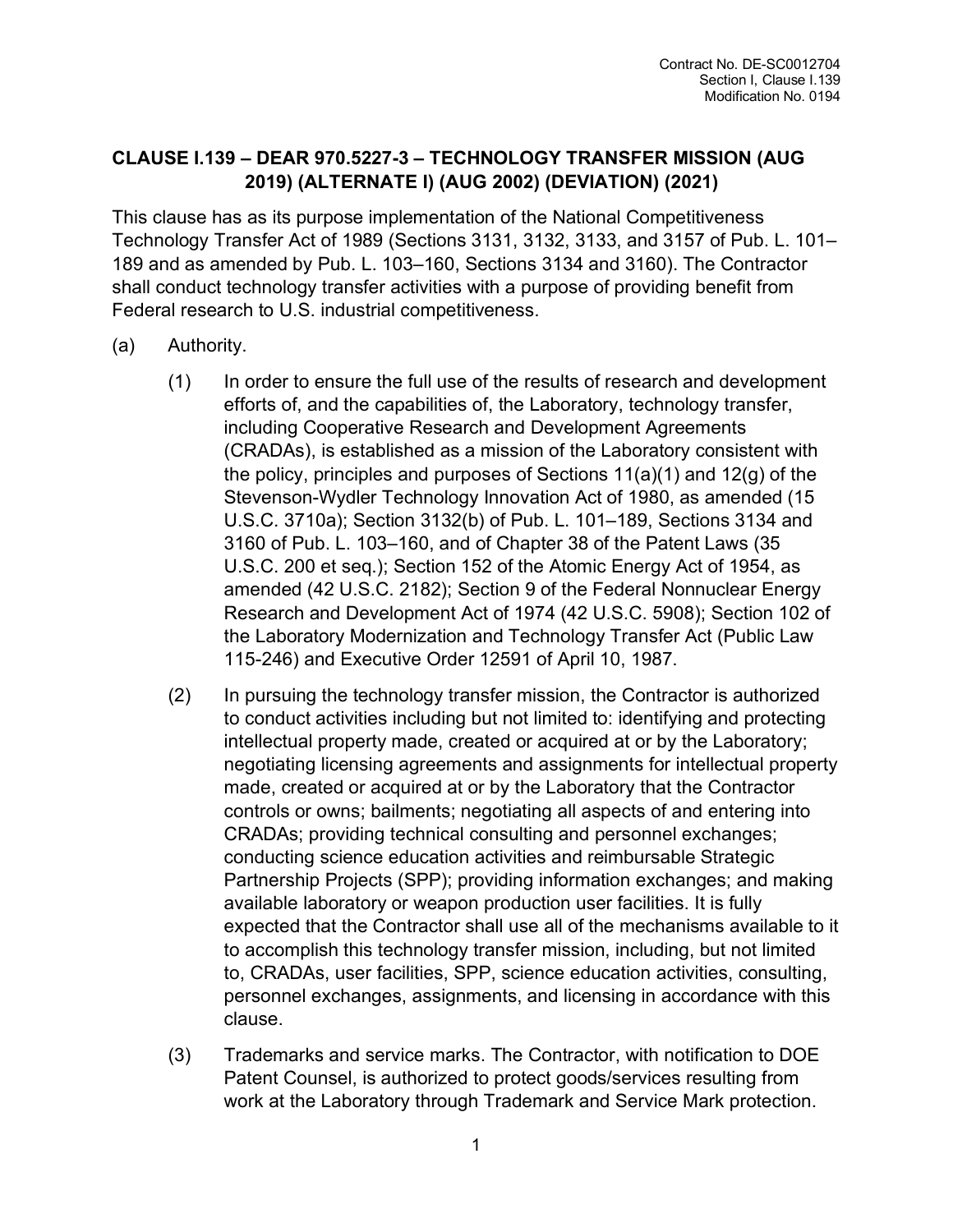The Laboratory name and associated logos are owned by the Department of Energy unless an exception is allowed by the DOE Patent Counsel, and shall be protected by DOE Patent Counsel. In furtherance of the technology transfer mission, should the Contractor want to assert trademark or service mark protection for any word, phrase, symbol, design, or combination thereof that includes or is associated with the Laboratory name, the Contractor must first notify and obtain permission from the Department of Energy Patent Counsel. All marks, whether or not registered with the United States Patent and Trademark Office, are to be included in the "Intellectual property rights" paragraph (i) of this clause, below, regarding transfer to successor contractor, DOE reserves the right to require the Contractor to cancel registration of the mark or cease use of the mark.

- (b) Definitions.
	- (1) Assignment means any agreement by which the Contractor transfers ownership of Laboratory Intellectual Property, subject to the Government's retained rights.
	- (2) Bailment means any agreement in which the Contractor permits the commercial or non- commercial transfer of custody, access or use of Laboratory Biological Materials or Laboratory Tangible Research Product for a specified purpose of technology transfer or research and development, including without limitation evaluation, and without transferring ownership to the bailee.
	- (3) Contractor's Laboratory Director means the individual who has supervision over all or substantially all of the Contractor's operations at the Laboratory.
	- (4) Cooperative Research and Development Agreement (CRADA) means any agreement entered into between the Contractor as operator of the Laboratory, and one or more parties including at least one non-Federal party under which the Government, through its laboratory, provides personnel, services, facilities, equipment, intellectual property, or other resources with or without reimbursement (but not funds to non-Federal parties) and the non-Federal parties provide funds, personnel, services, facilities, equipment, intellectual property, or other resources toward the conduct of specified research or development efforts which are consistent with the missions of the Laboratory; except that such term does not include a procurement contract, grant, or cooperative agreement as those terms are used in sections 6303, 6304, and 6305 of Title 31 of the United States Code.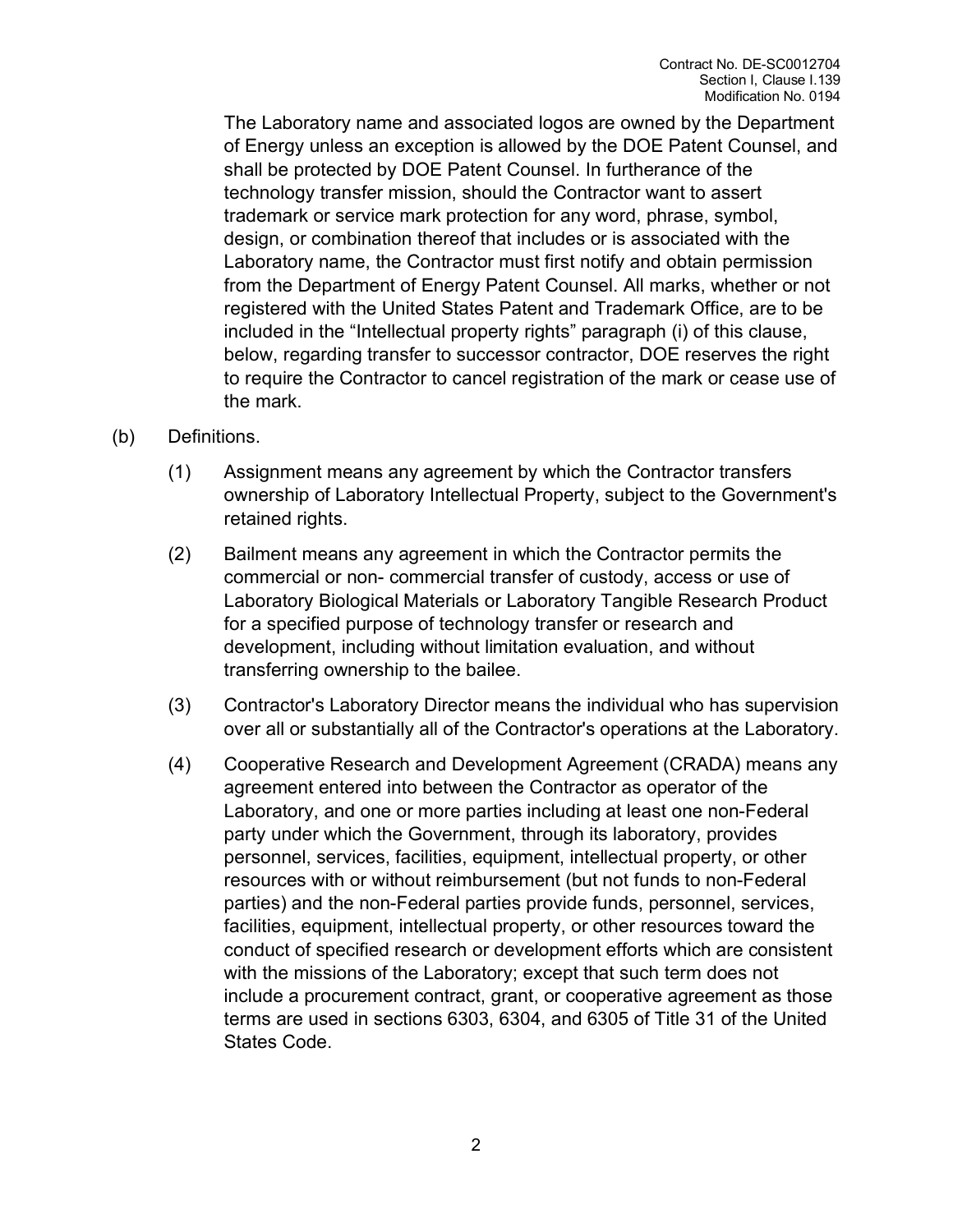- (5) Department of Energy (DOE), as used in this clause, includes the National Nuclear Security Administration (NNSA), unless otherwise identified or indicated.
- (6) Intellectual property means data, inventions, patents, patent applications, trademarks, service marks, copyrights, mask works, protected CRADA information, and other forms of comparable property rights protected by Federal Law and other foreign counterparts.
- (7) Joint Work Statement (JWS) means a proposal for a CRADA prepared by the Contractor, signed by the Contractor's Laboratory Director or designee which describes the project.
- (8) Laboratory biological materials means biological materials capable of replication or reproduction, such as plasmids, deoxyribonucleic acid molecules, ribonucleic acid molecules, living organisms of any sort and their progeny, including viruses, prokaryote and eukaryote cell lines, transgenic plants and animals, and any derivatives or modifications thereof or products produced through their use or associated biological products, made under this contract by Laboratory employees or through the use of Laboratory research facilities.
- (9) Laboratory tangible research product means tangible material results of research which--
	- (A) Are provided to permit replication, reproduction, evaluation or confirmation of the research effort, or to evaluate its potential commercial utility;
	- (B) Are not materials generally commercially available; and
	- (C) Were made under this contract by Laboratory employees or through the use of Laboratory research facilities.
- (10) Patent Counsel means the DOE or NNSA Patent Counsel assisting the contracting activity. The Patent Counsel is the first and primary point of contact for activities described in this clause.
- (11) Privately funded technology transfer means the prosecuting, maintaining, licensing, and marketing of inventions which are not owned by the Government (and not related to CRADAs) when such activities are conducted entirely without the use of Government funds.
- (12) Strategic Partnership Projects (SPP) means any agreement pursuant to the SPP clause, if included in this M&O contract, entered into between the Contractor as operator of the Laboratory and a non-Federal party under which the Government, through its laboratory, provides personnel, services, facilities, equipment, intellectual property, only when such work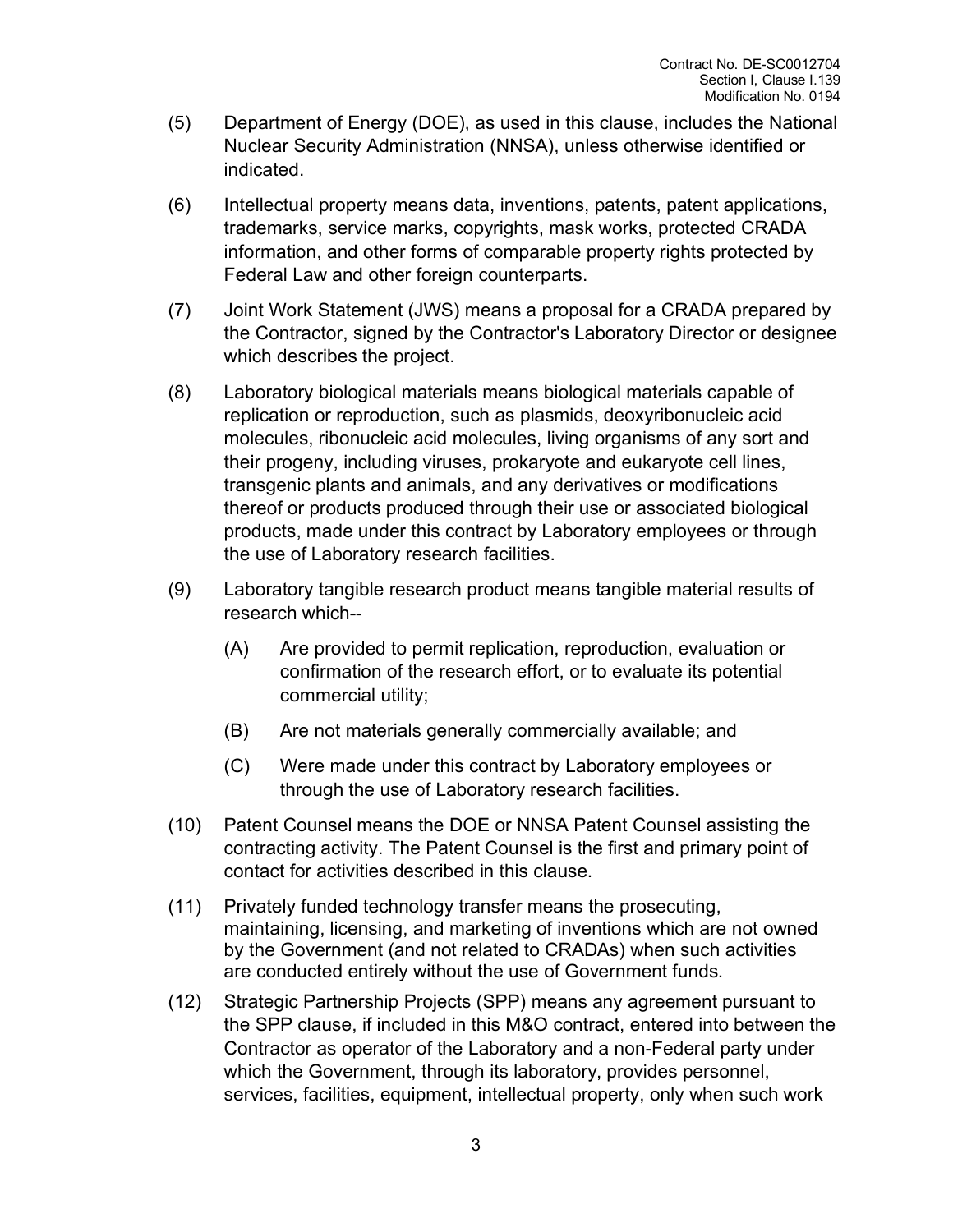does not interfere with DOE-funded activities conducted as authorized by other parts of this M&O contract and on a fully reimbursable basis.

- (c) Allowable costs.
	- (1) The Contractor shall establish and carry out its technology transfer efforts through appropriate organizational elements consistent with the requirements for an Office of Research and Technology Applications (ORTA) pursuant to paragraphs (b) and (c) of Section 11 of the Stevenson-Wydler Technology Innovation Act of 1980, as amended (15 U.S.C. 3710). The costs associated with the conduct of technology transfer through the ORTA including activities associated with obtaining, maintaining, licensing, and assigning intellectual property rights, increasing the potential for the transfer of technology, widespread notice of technology transfer opportunities, and early stage and precommercial technology demonstration to remove barriers that limit private sector interest and demonstrate potential commercial applications of any research and technologies arising from Laboratory activities, shall be deemed allowable provided that such costs meet the other requirements of the allowable costs provisions of this contract.
	- (2) The Contractor's participation in litigation to enforce or defend intellectual property claims incurred in its technology transfer efforts shall be as provided in the clause entitled "Insurance— Litigation and Claims" of this contract.
- (d) Conflicts of interest—technology transfer. The Contractor shall have implementing procedures that seek to avoid employee and organizational conflicts of interest, or the appearance of conflicts of interest, in the conduct of its technology transfer activities. These procedures shall apply to all persons participating in Laboratory research or related technology transfer activities. Such implementing procedures shall be provided to the Contracting Officer for review and approval within sixty (60) days after execution of this contract. The Contracting Officer shall have thirty (30) days thereafter to approve or require specific changes to such procedures. Such implementing procedures shall include procedures to:
	- (1) Inform employees of and require conformance with standards of conduct and integrity in connection with research involving non-federal sponsors in accordance with the provisions of paragraph (n)(5) of this clause;
	- (2) Review and approve employee activities so as to avoid conflicts of interest arising from commercial utilization activities relating to contractordeveloped intellectual property;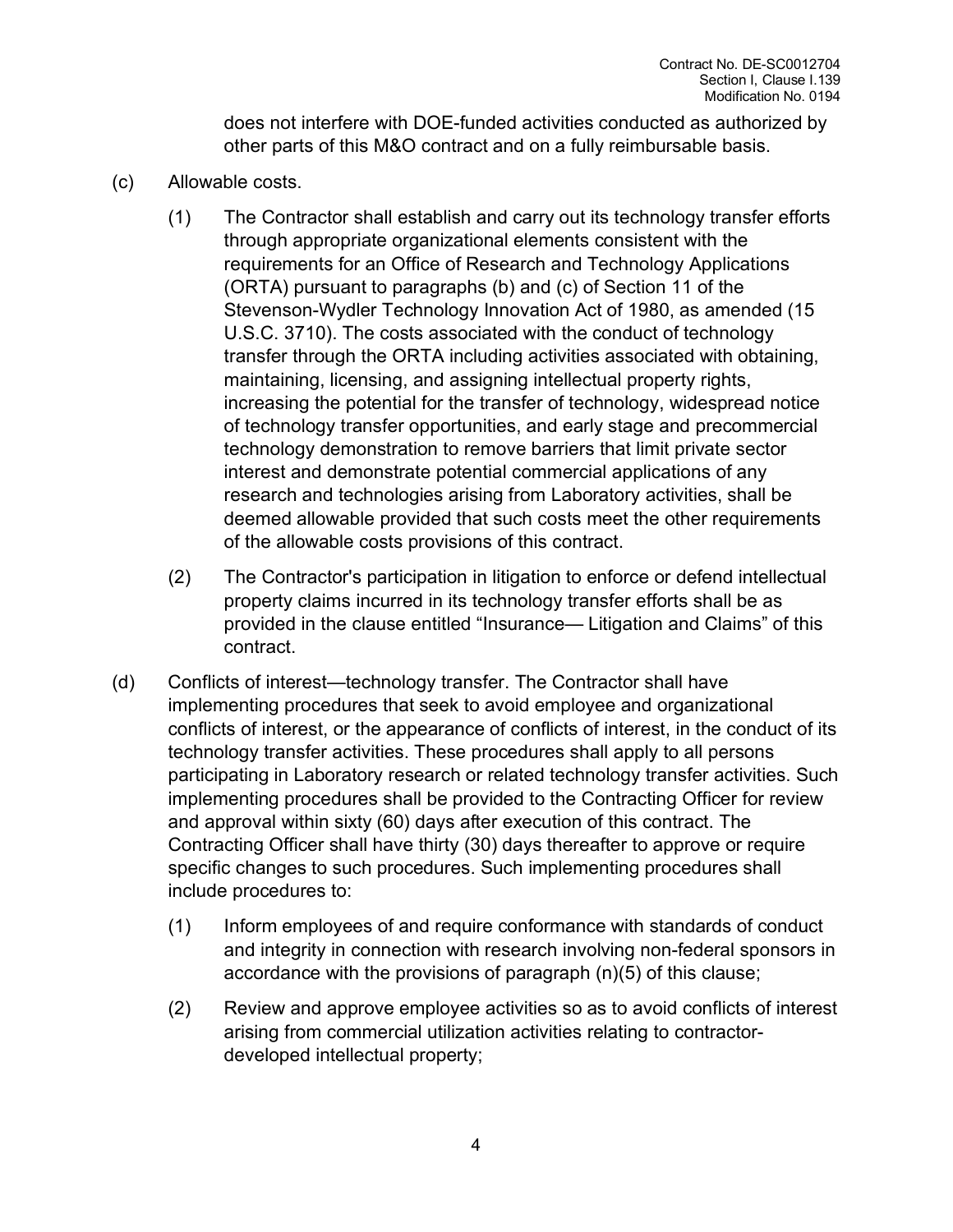- (3) Conduct work performed using royalties so as to avoid interference with or adverse effects on ongoing DOE projects and programs;
- (4) Conduct activities relating to commercial utilization of contractordeveloped intellectual property so as to avoid interference with or adverse effects on user facility or SPP activities of the Contractor;
- (5) Conduct DOE-funded projects and programs so as to avoid the appearance of conflicts of interest or actual conflicts of interest with non-Government funded work;
- (6) Notify the Contracting Officer with respect to any new work to be performed or proposed to be performed under the contract for DOE or other Federal agencies where the new work or proposal involves intellectual property in which the Contractor has obtained or intends to request or elect title;
- (7) Except as provided elsewhere in this contract, obtain the approval of the Contracting Officer for any licensing of or assignment of title to Intellectual Property rights by the Contractor to any business or corporate affiliate of the Contractor;
- (8) Obtain the approval of the Contracting Officer prior to any assignment, exclusive licensing, or option for exclusive licensing, of intellectual property to any individual who is a current or has been a Laboratory employee within the previous two years or to the company in which the individual is a principal and the Contractor's request should include notice of any technology transfer agreements (e.g., SPP and CRADA) associated with the intellectual property;
- (9) Notify non-Federal sponsors of SPP activities, or non-Federal users of user facilities, of any relevant intellectual property interest of the Contractor prior to execution of SPP or user agreements; and
- (10) Notify the Contracting Officer and DOE funding program prior to evaluating a proposal by a third party for DOE, when (a) the evaluator is an inventor of a Contractor invention that is the subject matter of the proposal or (b) the evaluator is a principal or has financial interest in the third party or (c) the third party is a licensee of the Contractor.
- (e) Fairness of opportunity. In conducting its technology transfer activities, the Contractor shall prepare procedures and take all reasonable measures to ensure widespread notice of availability of technologies suited for transfer and opportunities for exclusive licensing and joint research arrangements. The requirement to widely disseminate the availability of technology transfer opportunities does not apply to a specific application originated outside of the Laboratory and by entities other than the Contractor.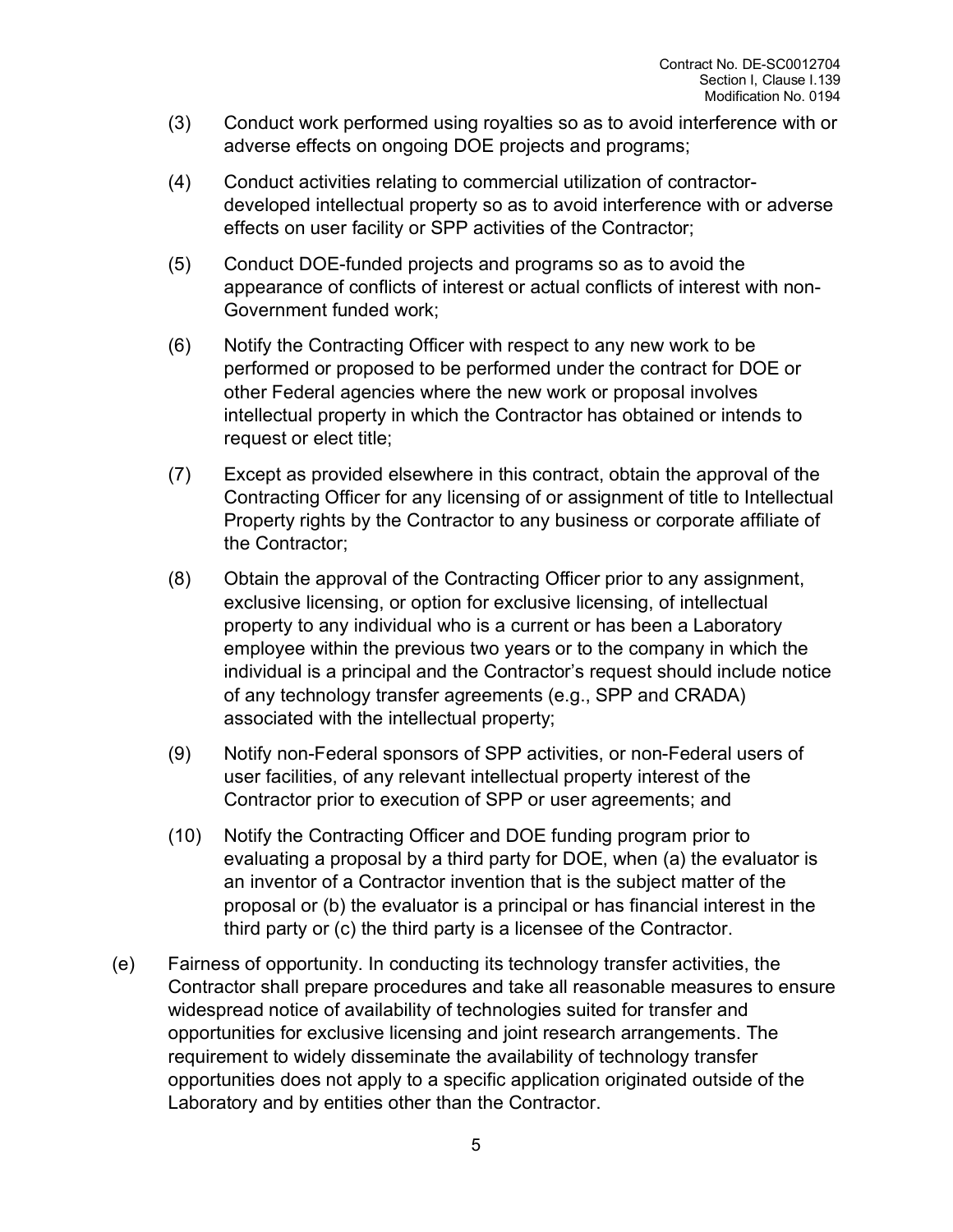- (f) U.S. industrial competitiveness for licensing and assignments of intellectual property.
	- (1) In the interest of enhancing U.S. Industrial Competitiveness, the Contractor shall, in its licensing and assignments of intellectual property, give preference in such a manner as to enhance the accrual of economic and technological benefits to the U.S. domestic economy. The Contractor shall consider the following factors in all of its licensing and assignment decisions involving Laboratory intellectual property where the Laboratory obtains rights during the course of the Contractor's operation of the Laboratory under this contract--
		- (i) Whether any resulting design and development will be performed in the United States and whether resulting products, embodying parts, including components thereof, will be substantially manufactured in the United States; and
		- (ii)
- (A) Whether the proposed licensee or assignee has a business unit located in the United States and whether significant economic and technical benefits will flow to the United States as a result of the license or assignment agreement;
- (B) In licensing or assigning any entity subject to the control of a foreign company or government, whether such foreign government permits United States agencies, organizations or other persons to enter into cooperative research and development agreements and licensing agreements, and has policies to protect United States intellectual property rights;
- (C) If the proposed licensee, assignee, or parent of either type of entity is subject to the control of a foreign company or government, the Contractor, with the assistance of the Contracting Officer, in considering the factors set forth in paragraph (B) of this clause, may rely upon the following information –

(1) U.S. Trade Representative Inventory of Foreign Trade Barriers;

(2) U.S. Trade Representative Special 301 Report; and

(3) Such other relevant information available to the Contracting Officer; and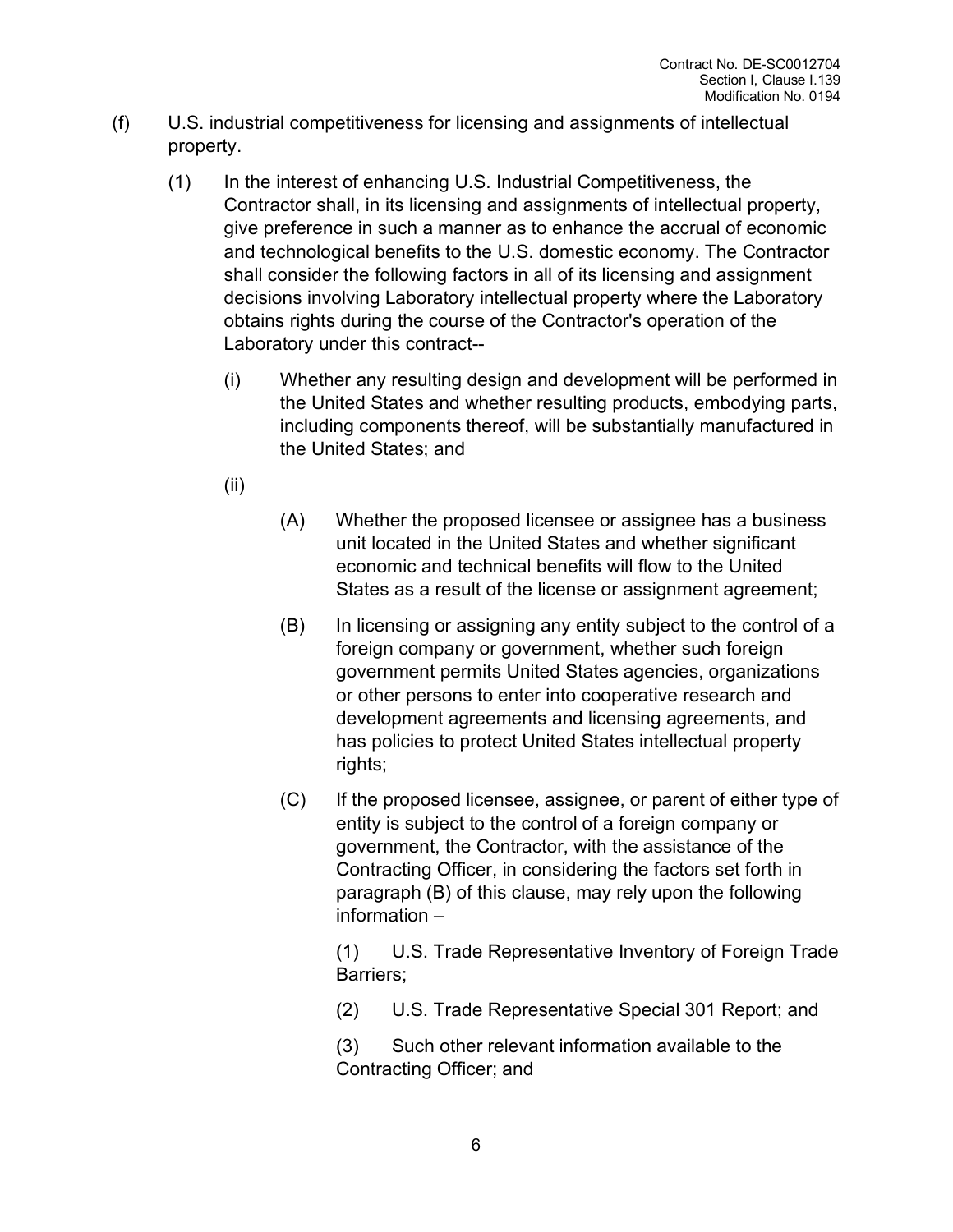- (D) The Contractor should review the U.S. Trade Representative web site at: http://www.ustr.gov for the most current versions of these reports and other relevant information. The Contractor is encouraged to utilize other available resources, as nec6essary, to allow for a complete and informed decision.
- (2) If the Contractor determines that neither of the conditions in paragraphs (f)(1)(i) or (ii) of this clause are likely to be fulfilled, the Contractor, prior to entering into such an agreement, must obtain the approval of the Contracting Officer. The Contracting Officer shall act on any such requests for approval within thirty (30) days.
- (3) The Contractor agrees to be bound by the provisions of 35 U.S.C. 204 (Preference for United States industry).
- (g) Indemnity—product liability. In entering into written technology transfer agreements, including but not limited to, research and development agreements, licenses, assignments and CRADAs, the Contractor agrees to include in such agreements a requirement that the U.S. Government and the Contractor, except for any negligent acts or omissions of the Contractor, be indemnified for all damages, costs, and expenses, including attorneys' fees, arising from personal injury or property damage occurring as a result of the making, using or selling of a product, process or service by or on behalf of the Participant, its assignees or licensees which was derived from the work performed under the agreement. Except for CRADA and SPP where the guidance is already provided elsewhere, the Contractor shall identify and obtain the approval of the Contracting Officer for any proposed exceptions to this requirement such as where State or local law expressly prohibit the Participant from providing indemnification or where the research results will be placed in the public domain.
- (h) Disposition of income.
	- (1) Royalties or other income earned or retained by the Contractor as a result of performance of authorized technology transfer activities herein shall be used by the Contractor for scientific research, development, technology transfer, and education at the Laboratory, consistent with the research and development mission and objectives of the Laboratory and subject to Section 12(b)(5) of the Stevenson-Wydler Technology Innovation Act of 1980, as amended (15 U.S.C. 3710a(b)(5)) and Chapter 38 of the Patent Laws (35 U.S.C. 200 et seq.) as amended through the effective date of this contract award or modification. If the net amounts of such royalties and income received from patent licensing after payment of patenting costs, licensing costs, payments to inventors and other expenses incidental to the administration of Subject Inventions during any fiscal year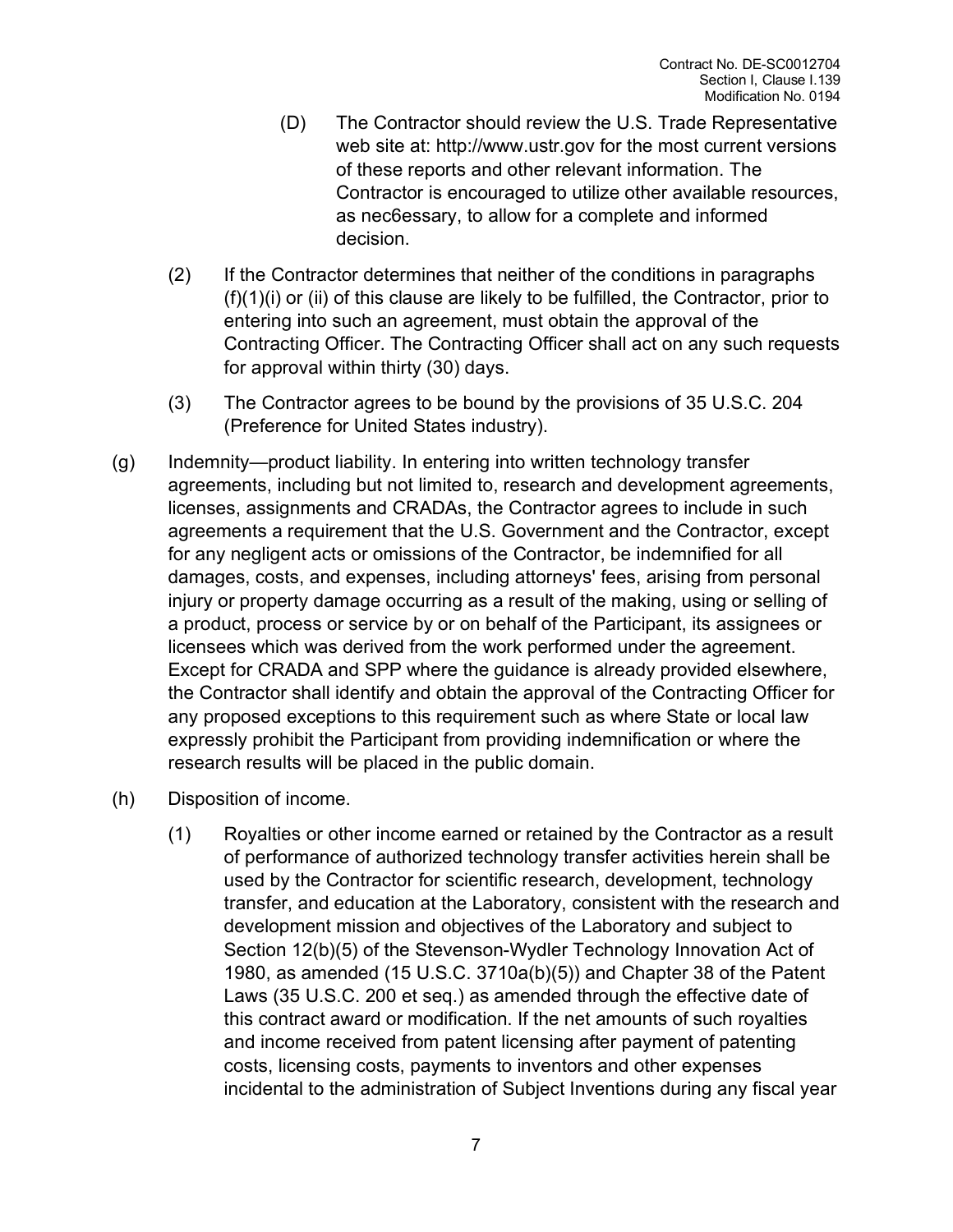exceed 5 percent of the Laboratory's budget for that fiscal year, 15 percent of such excess amounts shall be paid to the Treasury of the United States, and the remaining amount of such excess shall be used by the Contractor for the purposes as described above in this paragraph. Any inventions arising out of such scientific research and development activities shall be deemed to be Subject Inventions under the contract.

- (2) The Contractor shall include as a part of its annual Laboratory Institutional Plan or other such annual document a plan setting out those uses to which royalties and other income received as a result of performance of authorized technology transfer activities herein will be applied at the Laboratory, and at the end of the year, provide a separate accounting for how the funds were actually used. Under no circumstances shall these royalties and income be used for any purpose inconsistent with DOE mission direction.
- (3) The Contractor shall establish subject to the approval of the Contracting Officer a policy for making awards or sharing of royalties with Contractor employees, other coinventors and coauthors, including Federal employee coinventors when deemed appropriate by the Contracting Officer. The Contractor shall notify the Contracting Officer of any changes to that policy, and such changes, shall be subject to the approval of the Contracting Officer.
- (i) Transfer to successor contractor. In the event of termination or upon the expiration of this contract, any unexpended balance of income received for use at the Laboratory shall be transferred, at the Contracting Officer's request, to a successor contractor, or in the absence of a successor contractor, to such other entity as designated by the Contracting Officer. The Contractor shall transfer title, as one or several packages if necessary, to the extent the Contractor retains title, in all patents and patent applications, licenses, accounts containing royalty revenues from such license agreements, including equity positions in third party entities, and other intellectual property rights which arose at the Laboratory, to the successor contractor or to the Government as directed by the Contracting Officer.
- (j) Technology transfer affecting the national security.
	- (1) The Contractor shall notify and obtain the approval of the Contracting Officer, prior to entering into any technology transfer arrangement, when such technology or any part of such technology is classified or sensitive under Section 148 of the Atomic Energy Act (42 U.S.C. 2168), as amended. Such notification shall include sufficient information to enable DOE to determine the extent that commercialization of such technology would enhance or diminish security interests of the United States, or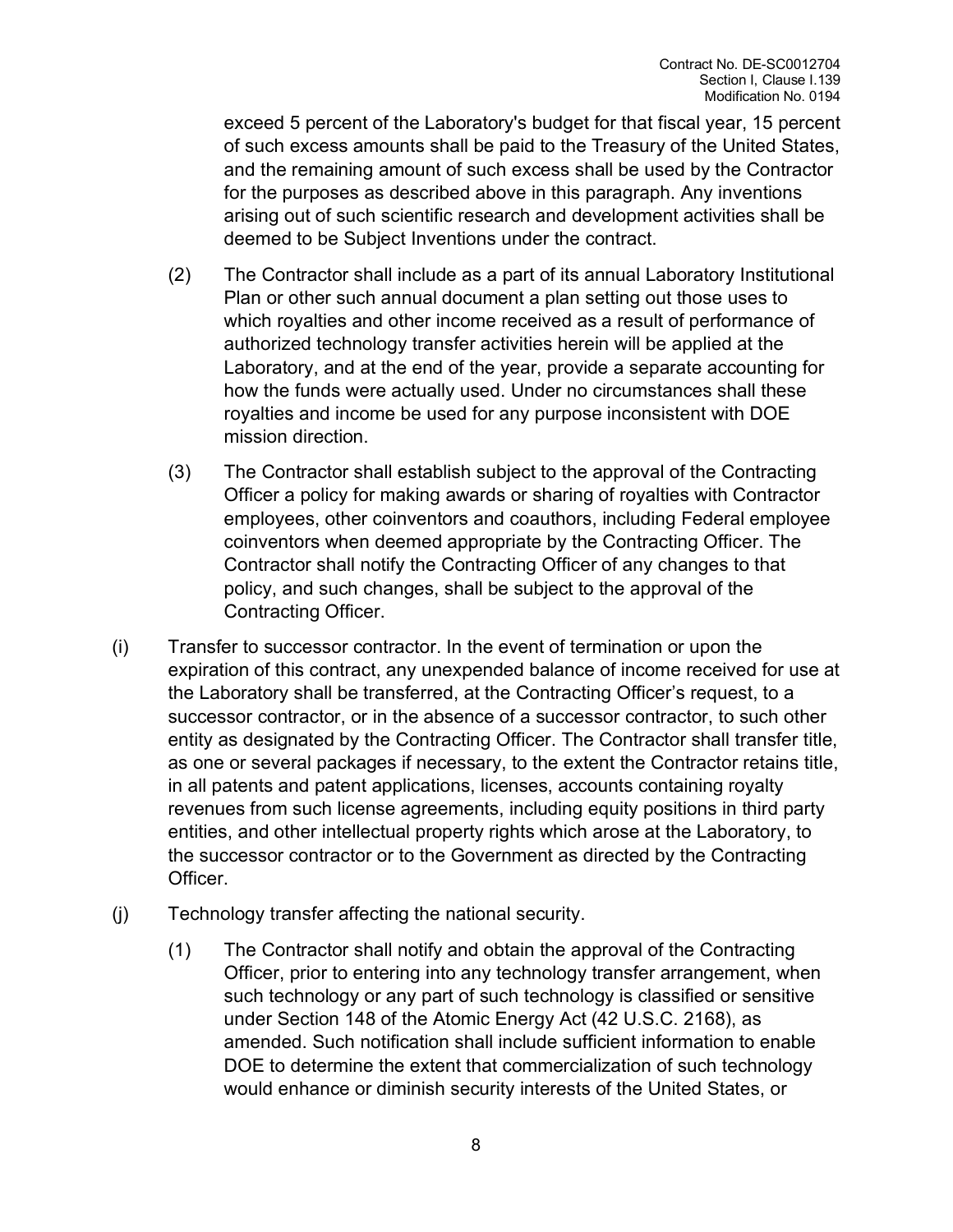diminish communications within DOE's nuclear weapon production complex. DOE shall use its best efforts to complete its determination within sixty (60) days of the Contractor's notification, and provision of any supporting information, and DOE shall promptly notify the Contractor as to whether the technology is transferable.

- (2) The Contractor shall include in all of its technology transfer agreements with third parties, including, but not limited to, CRADAs, licensing agreements and assignments, notice to such third parties that the export of goods and/or technical data from the United States may require some form of export control license or other authority from the U.S. Government and that failure to obtain such export control license may result in criminal liability under U.S. laws.
- (3) For other than fundamental research as defined in National Security Decision Directive 189, the Contractor is responsible to conduct internal export control reviews and assure that technology is transferred in accordance with applicable law.
- (k) Records. The Contractor shall maintain records of its technology transfer activities in a manner and to the extent satisfactory to the DOE and specifically including, but not limited to, the licensing agreements, assignments and the records required to implement the requirements of paragraphs (e), (f), and (h) of this clause and shall provide reports to the Contracting Officer to enable DOE to maintain the reporting requirements of Section 12(c)(6) of the Stevenson-Wydler Technology Innovation Act of 1980, as amended (15 U.S.C. 3710a(c)(6)). Such reports shall be made annually in a format to be agreed upon between the Contractor and DOE and in such a format which will serve to adequately inform DOE of the Contractor's technology transfer activities while protecting any data not subject to disclosure under the Rights in Technical Data clause and paragraph (n) of this clause. Such records shall be made available in accordance with the clauses of this contract pertaining to inspection, audit and examination of records.
- (l) Reports to Congress. To facilitate DOE's reporting to Congress, the Contractor is required to submit annually to DOE a technology transfer plan for conducting its technology transfer function for the upcoming year, including plans for securing intellectual property rights in Laboratory innovations with commercial promise and plans for managing such innovations so as to benefit the competitiveness of United States industry. This plan, which may be included in the Annual Laboratory Plan, shall be provided to the Contracting Officer on or before October 1st of each year.
- (m) Oversight and appraisal. The Contractor is responsible for developing and implementing effective internal controls for all technology transfer activities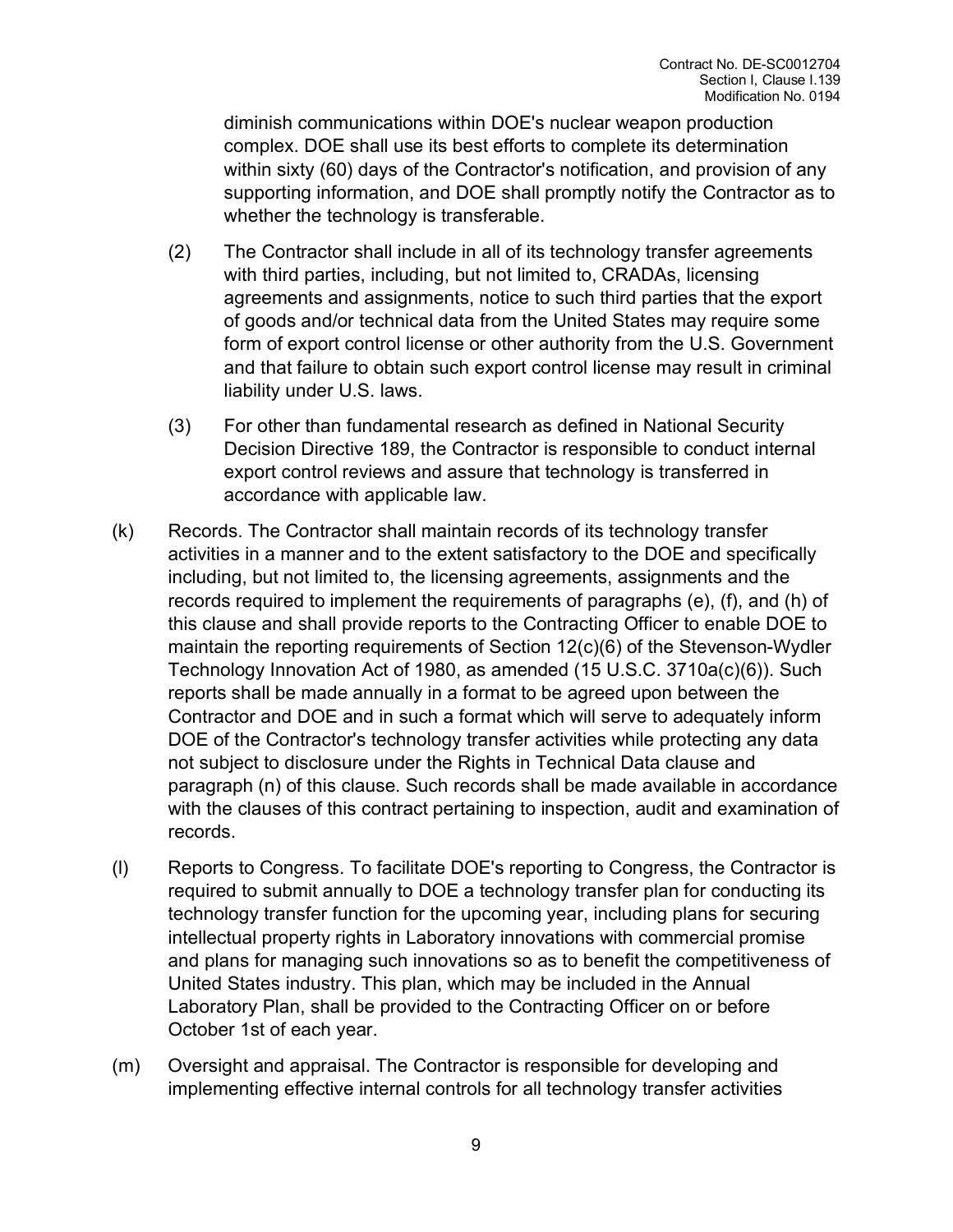consistent with the audit and record requirements of this contract. Laboratory Contractor performance in implementing the technology transfer mission and the effectiveness of the Contractor's procedures will be evaluated by the Contracting Officer as part of the annual appraisal process, with input from the cognizant Secretarial Officer or program office.

- (n) Technology transfer through technology transfer Agreements. Upon approval of the Contracting Officer and as provided in DOE approved guidance, the Laboratory Director, or designee, may enter into technology transfer agreements on behalf of the DOE subject to the requirements set forth in this paragraph.
	- (1) Review and approval of CRADAs.
		- (i) Except as otherwise directed in writing by the Contracting Officer, each JWS or MSW shall be submitted to the Contracting Officer for approval. The Contractor's Laboratory Director or designee shall provide a program mission impact statement and shall include an impact statement regarding related intellectual property rights known by the Contractor to be owned by the Government to assist the Contracting Officer in the approval determination.
		- (ii) The Contractor shall also include (specific to the proposed CRADA), a statement of compliance with the fairness of opportunity requirements of paragraph (e) of this clause.
		- (iii) Within thirty (30) days after submission of a JWS, MSW or proposed CRADA, the Contracting Officer shall approve, disapprove or request modification to the JWS, MSW or CRADA. The Contracting Officer shall provide a written explanation to the Contractor's Laboratory Director or designee of any disapproval or requirement for modification of a JWS or proposed CRADA.
		- (iv) Except as otherwise directed in writing by the Contracting Officer, the Contractor shall not enter into, or begin work under, a CRADA until approval of the CRADA or relevant MSW has been granted by the Contracting Officer. The Contractor may submit its proposed CRADA to the Contracting Officer at the time of submitting its proposed JWS, relevant MSW or any time thereafter.
	- (2) Selection of participants. The Contractor's Laboratory Director or designee in deciding what CRADA to enter into shall:
		- (i) Give special consideration to small business firms, and consortia involving small business firms;
		- (ii) Give preference to business units located in the United States which agree that products or processes embodying intellectual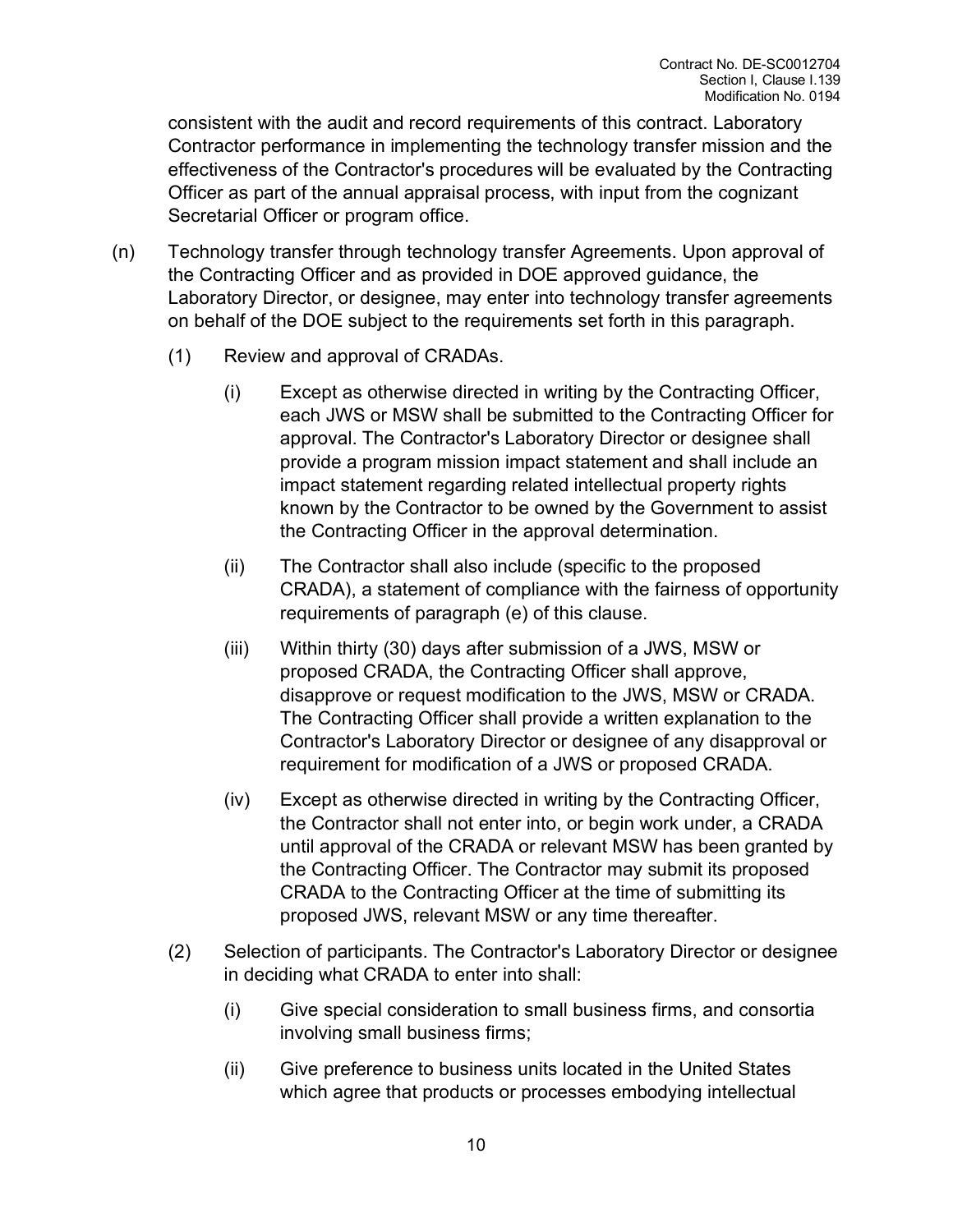property will be substantially manufactured or practiced in the United States and, in the case of any industrial organization or other person subject to the control of a foreign company or government, take into consideration whether or not such foreign government permits United States agencies, organizations, or other persons to enter into cooperative research and development agreements and licensing agreements. The Contractor, in considering these factors, may rely upon the following information:

- (A) U.S. Trade Representative Inventory of Foreign Trade Barriers,
- (B) U.S. Trade Representative Special 301 Report, and
- (C) Such other relevant information available to the Contracting Officer. The Contractor should review the U.S. Trade Representative web site at http://www.ustr.gov for the most current versions of these reports and other relevant information. The Contractor is encouraged to utilize other available resources, as necessary, to allow for a complete and informed decision;
- (iii) Provide fairness of opportunity in accordance with the requirements of paragraph (e) of this clause; and
- (iv) Give consideration to the conflicts of interest requirements of paragraph (d) of this clause.
- (3) Withholding of data.
	- (i) Data that is first produced as a result of research and development activities conducted under a CRADA and that would be a trade secret or commercial or financial data that would be privileged or confidential, if such data had been obtained from a non-Federal third party, may be protected from disclosure under the Freedom of Information Act as provided in the Stevenson-Wydler Technology Innovation Act of 1980, as amended (15 U.S.C. 3710a(c)(7)) for a period as agreed in the CRADA of up to five (5) years from the time the data is first produced or otherwise as delineated in Stevenson-Wydler, as amended. The DOE shall cooperate with the Contractor in protecting such data.
	- (ii) Unless otherwise expressly approved by the Contracting Officer in advance for a specific CRADA, the Contractor agrees, at the request of the Contracting Officer, to transmit such data to other DOE facilities for use by DOE or its Contractors by or on behalf of the Government. When data protected pursuant to paragraph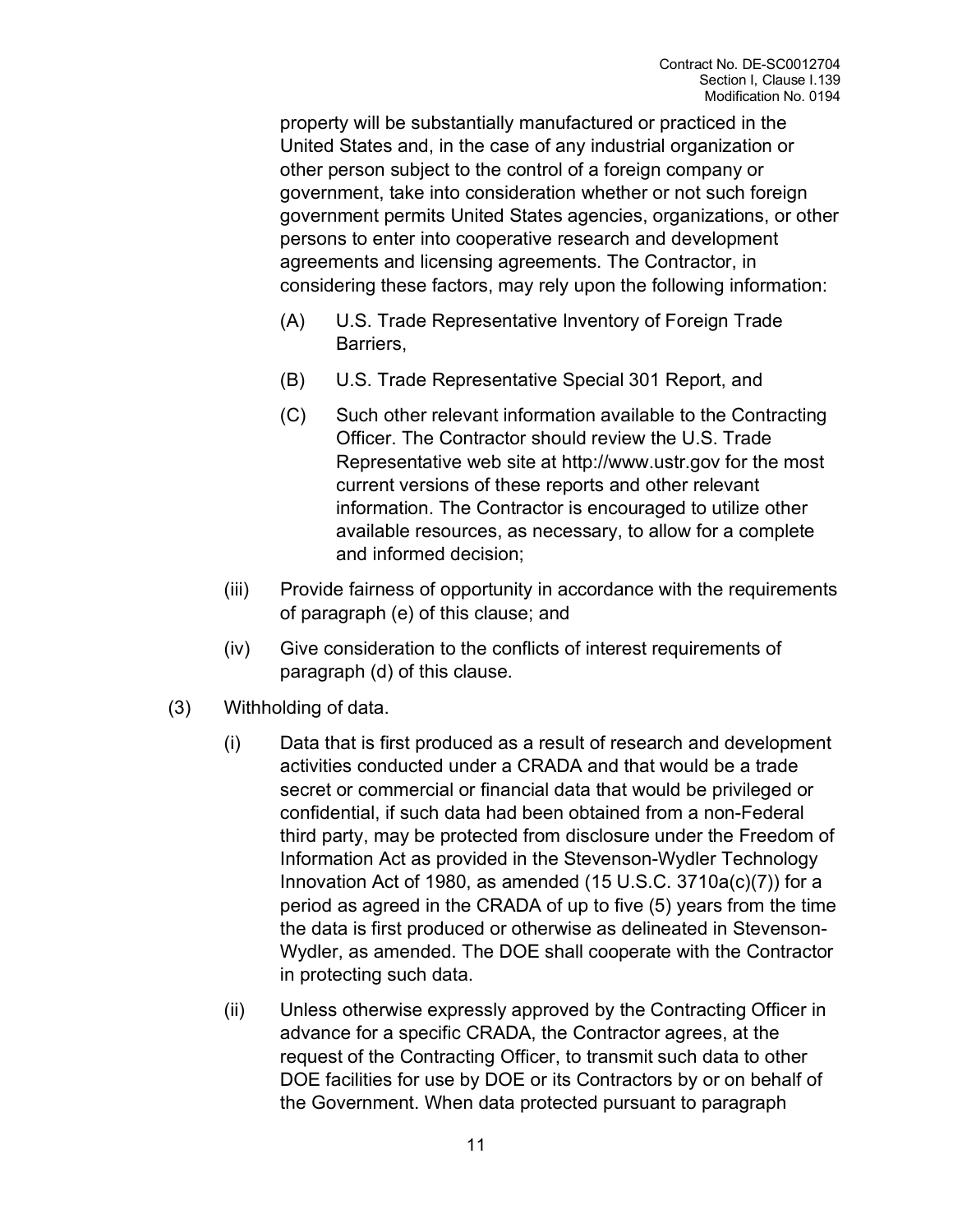(n)(3)(i) of this clause is so transferred, the Contractor shall clearly mark the data with a legend setting out the restrictions against private use and further dissemination, along with the expiration date of such restrictions.

- (iii) A final technical report, upon completion of a CRADA, shall be provided to DOE's Office of Scientific and Technical Information; reports marked as Protected CRADA Information will not be released to the public for a period in accordance with the terms of the CRADA.
- (iv) In addition to its authority to license intellectual property, the Contractor may enter into licensing agreements with third parties for data developed by the Contractor under a CRADA subject to other provisions of this contract. However, the Contractor shall neither use the protection against dissemination nor the licensing of data as an alternative to the submittal of invention disclosures which include data protected pursuant to paragraph (n)(3)(i) of this clause.
- (4) SPP and user facility programs.
	- (i) SPP and User Facility Agreements (UFAs) may be available for use by the Contractor in addition to CRADAs. The Contractor agrees to inform prospective CRADA participants, which are intending to substantially pay full cost recovery for the effort under a proposed CRADA, of the availability of alternative forms of agreements, i.e., SPP and UFA, and of the Class Patent Waiver provisions associated therewith.
	- (ii) Where the Contractor believes that the transfer of technology to the U.S. domestic economy will benefit from, or other equity considerations dictate, an arrangement other than the Class Waiver of patent rights to the sponsor in SPP and UFAs, a request may be made to the Contracting Officer for an exception to the Class Waivers.
	- (iii) Rights to inventions made under agreements other than funding agreements with third parties shall be governed by the appropriate provisions incorporated, with DOE approval, in such agreements, and the provisions in such agreements take precedence over any disposition of rights contained in this contract. Disposition of rights under any such agreement shall be in accordance with any DOE class waiver (including SPP and User Class Waivers) or individually negotiated waiver which applies to the agreement.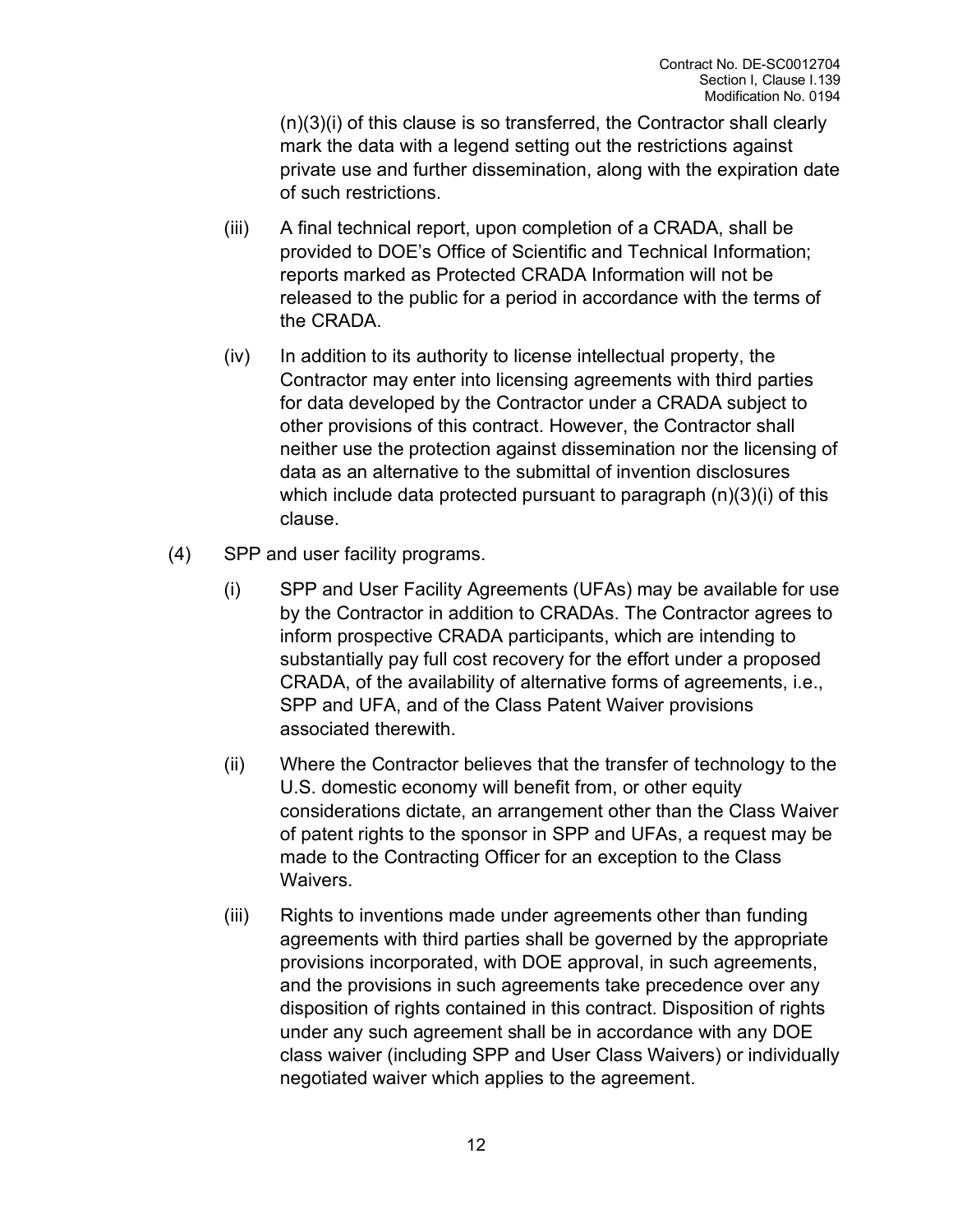- (5) Conflicts of interest.
	- $(i)$  Except as provided in paragraph  $(n)(5)(iii)$  of this clause, the Contractor shall assure that no employee of the Contractor shall have a substantial role (including an advisory role) in the negotiation, approval or performance of a technology transfer agreement, if, to such employee's knowledge--
		- (A) Such employee, or the spouse, child, parent, sibling, or partner of such employee, or an organization (other than the Contractor) in which such employee serves as an officer, director, trustee, partner, or employee—
			- (1) Holds financial interest in any entity, other than the Contractor, that has a substantial interest in the entity of the technology transfer agreement; or
			- (2) Receives a gift or gratuity from any entity, other than the Contractor, that has a substantial interest in the entity of the technology transfer agreement; or
		- (B) A financial interest in any entity, other than the Contractor, that has a substantial interest in the entity of the technology transfer agreement, is held by any person or organization with whom such employee is negotiating or has any arrangement concerning prospective employment.
	- (ii) The Contractor shall require that each employee of the Contractor who has a substantial role (including an advisory role) in the negotiation, approval or performance of the technology transfer agreement certify through the Contractor to the Contracting Officer that the circumstances described in paragraph (n)(5)(i) of this clause do not apply to that employee.
	- (iii) The requirements of paragraphs  $(n)(5)(i)$  and  $(n)(5)(ii)$  of this clause shall not apply in a case where the Contracting Officer is advised by the Contractor in advance of the participation of an employee described in those paragraphs of the nature of and extent of any financial interest described in paragraph (n)(5)(i) of this clause, and the Contracting Officer determines that such financial interest is not so substantial as to be considered likely to affect the integrity of the Contractor employee's participation in the process of negotiation, approval or performance of the technology transfer agreement.
- (o) Technology transfer in other cost-sharing agreements. In conducting research and development activities in cost-shared agreements not covered by paragraph (n) of this clause, the Contractor, with prior written permission of the Contracting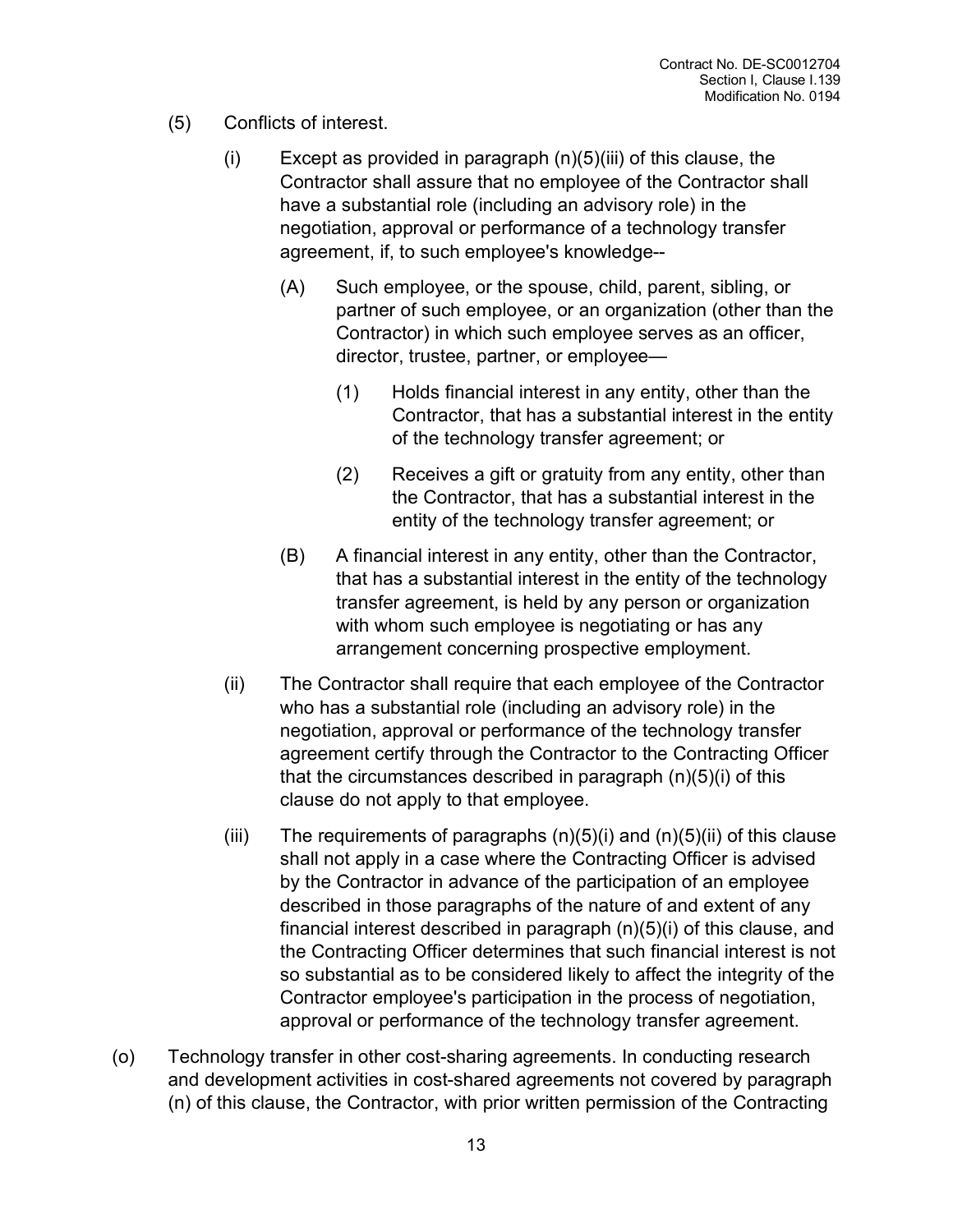Officer, may provide for the withholding of data produced thereunder in accordance with the applicable provisions of paragraph (n)(3) of this clause.

- (p) Technology partnership ombudsman.
	- (1) The Contractor agrees to establish a position to be known as "Technology Partnership Ombudsman," to help resolve complaints from outside organizations regarding the policies and actions of the Contractor with respect to technology partnerships (including CRADAs), patents owned by the Contractor for inventions made at the laboratory, and technology licensing.
	- (2) The Ombudsman shall be a senior official of the Contactor's laboratory staff, who is not involved in day-to-day technology partnerships, patents or technology licensing, or, if appointed from outside the laboratory or facility, shall function as such senior official.
	- (3) The duties of the Technology Partnership Ombudsman shall include--
		- (i) Serving as the focal point for assisting the public and industry in resolving complaints and disputes with the laboratory or facility regarding technology partnerships, patents, and technology licensing;
		- (ii) Promoting the use of collaborative alternative dispute resolution techniques such as mediation to facilitate the speedy and low cost resolution of complaints and disputes, when appropriate; and
		- (iii) Submitting a quarterly report, in a format provided by DOE, to Director of the DOE Office of Dispute Resolution and the Contracting Officer concerning the number and nature of complaints and disputes raised, along with the Ombudsman's assessment of their resolution, consistent with the protection of confidential and sensitive information.
- (q) Nothing in paragraphs (c) Allowable Costs, (e) Fairness of opportunity, (f) U.S. Industrial Competitiveness, (g) Indemnity—product liability, (h) Disposition of income, and (i) Transfer to successor contractor of this clause are intended to apply to the contractor's privately funded technology transfer activities if such privately funded activities are addressed elsewhere in the contract.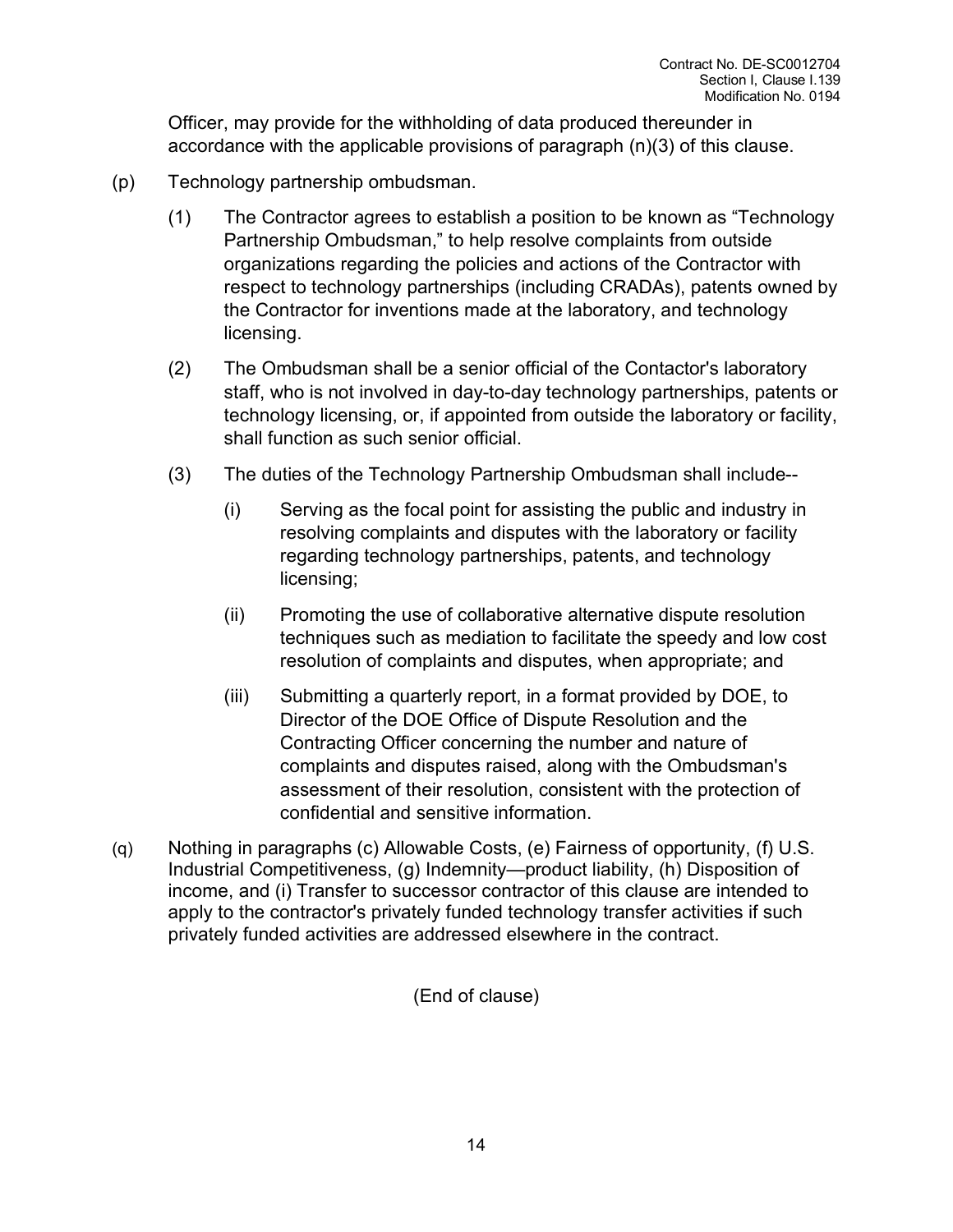### **CLAUSE I.140 – DEAR 970.5227-4 – AUTHORIZATION AND CONSENT (AUG 2002) (DEVIATION) (SEP 2021)**

- (a) The Government authorizes and consents to all use and manufacture of any invention described in and covered by a United States patent in the performance of this contract or any subcontract at any tier.
- (b) If the Contractor is sued for copyright infringement or anticipates the filing of such a lawsuit, the Contractor may request authorization and consent to copy a copyrighted work from the Contracting Officer. Programmatic necessity is a major consideration for DOE in determining whether to grant such request.
- (c)
- (1) The Contractor agrees to include, and require inclusion of, the Authorization and Consent clause at 48 CFR 52.227–1, without Alternate I, but suitably modified to identify the parties, in all subcontracts expected to exceed the simplified acquisition threshold at any tier for supplies or services, including construction, architectengineer services, and materials, supplies, models, samples, and design or testing services.
- (2) The Contractor agrees to include, and require inclusion of, paragraph (a) of this Authorization and Consent clause, suitably modified to identify the parties, in all subcontracts at any tier for research and development activities expected to exceed the simplified acquisition threshold.
- (3) Omission of an authorization and consent clause from any subcontract, including those valued less than the simplified acquisition threshold does not affect this authorization and consent.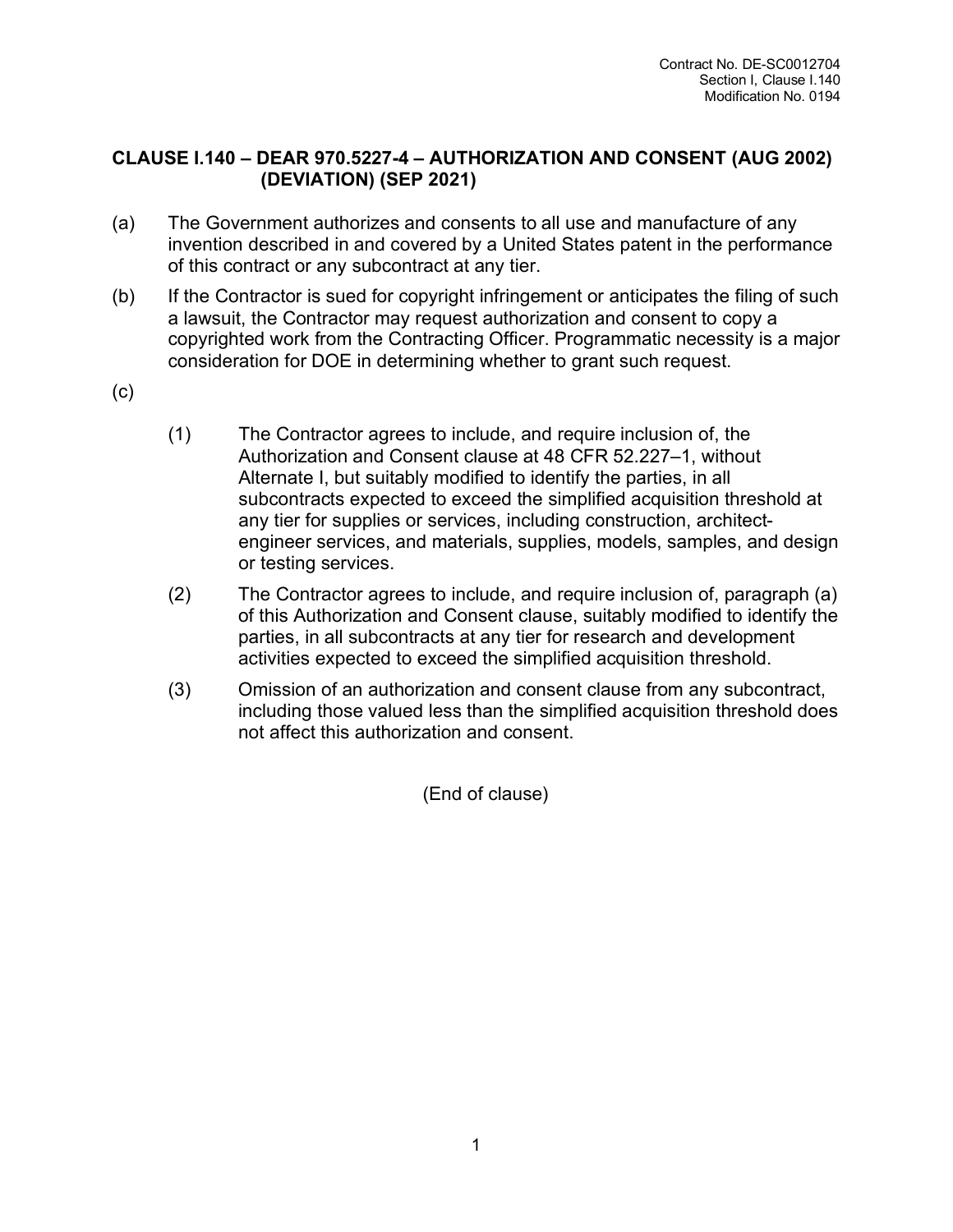### **CLAUSE I.141 – DEAR 970.5227-5 – NOTICE AND ASSISTANCE REGARDING PATENT AND COPYRIGHT INFRINGEMENT (DEC 2000) (ALTERNATE) (SEP 2021)**

- (a) The Contractor shall report to the Contracting Officer promptly and in reasonable written detail, each notice or claim of patent or copyright infringement based on the performance of this contract of which the Contractor has knowledge.
- (b) If any person files a claim or suit against the Government on account of any alleged patent or copyright infringement arising out of the performance of this contract or out of the use of any supplies furnished or work or services performed hereunder, the Contractor shall furnish to the Government, when requested by the Contracting Officer, all evidence and information in possession of the Contractor pertaining to such suit or claim. Except where the Contractor has agreed to indemnify the Government, the Contractor shall furnish such evidence and information at the expense of the Government.
- (c) The Contractor agrees to include, and require inclusion of, this clause suitably modified to identify the parties, in all subcontracts at any tier expected to exceed the simplified acquisition threshold.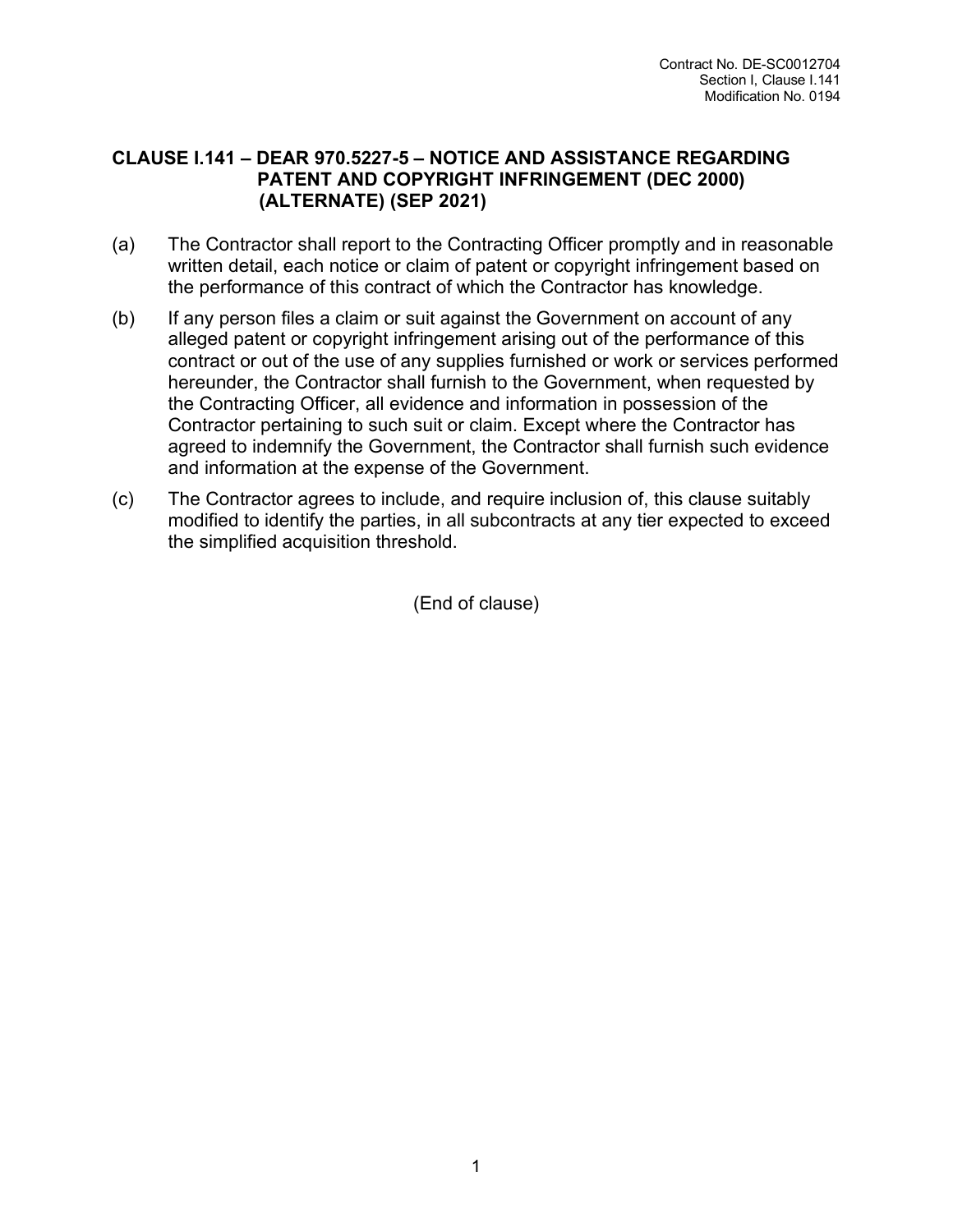#### **CLAUSE I.144 – DEAR 970.5227-10 – PATENT RIGHTS - MANAGEMENT AND OPERATING CONTRACTS, NONPROFIT ORGANIZATION OR SMALL BUSINESS FIRM CONTRACTOR (DEC 2000) (DEVIATION) (2021)**

- (a) *Definitions.*
	- (1) *DOE licensing regulations* means the Department of Energy patent licensing regulations at 10 CFR part 781.
	- (2) *Exceptional circumstance subject invention* means any subject invention in a technical field or related to a task determined by the Department of Energy to be subject to an exceptional circumstance under 35 U.S.C. 202(a)(ii) and in accordance with 37 CFR 401.3(e).
	- (3) *Initial Patent Application* means, as to a given Subject Invention, the first provisional or non- provisional U.S. national application for patent as defined in 37 CFR 1.9(a)(2) and (3), respectively, the first international application filed under the Patent Cooperation Treaty as defined in 37 CFR 1.9(b) which designates the United States, or the first application for a Plant Variety Protection certificate, as applicable.
	- (4) *Invention* means any invention or discovery which is or may be patentable or otherwise protectable under Title 35 of the United States Code, or any novel variety of plant which is or may be protected under the Plant Variety Protection Act (7 U.S.C. 2321 et seq.).
	- (5) *Made* when used in relation to any invention means the conception or first actual reduction to practice of such invention.
	- (6) *Nonprofit organization* means a university or other institution of higher education or an organization of the type described in section 501(c)(3) of the Internal Revenue Code of 1954 (26 U.S.C. 501(c)) and exempt from taxation under section 501(a) of the Internal Revenue Code (26 U.S.C. 501(a)) or any nonprofit scientific or educational organization qualified under a state nonprofit organization statute.
	- (7) *Patent Counsel* means the Department of Energy (DOE) Patent Counsel assisting the DOE contracting activity. The Patent Counsel is the first and primary point of contact for activities described in this clause.
	- (8) *Practical application* means to manufacture, in the case of a composition or product; to practice, in the case of a process or method; or to operate, in the case of a machine or system; and, in each case, under such conditions as to establish that the invention is being utilized and that its benefits are, to the extent permitted by law or Government regulations, available to the public on reasonable terms.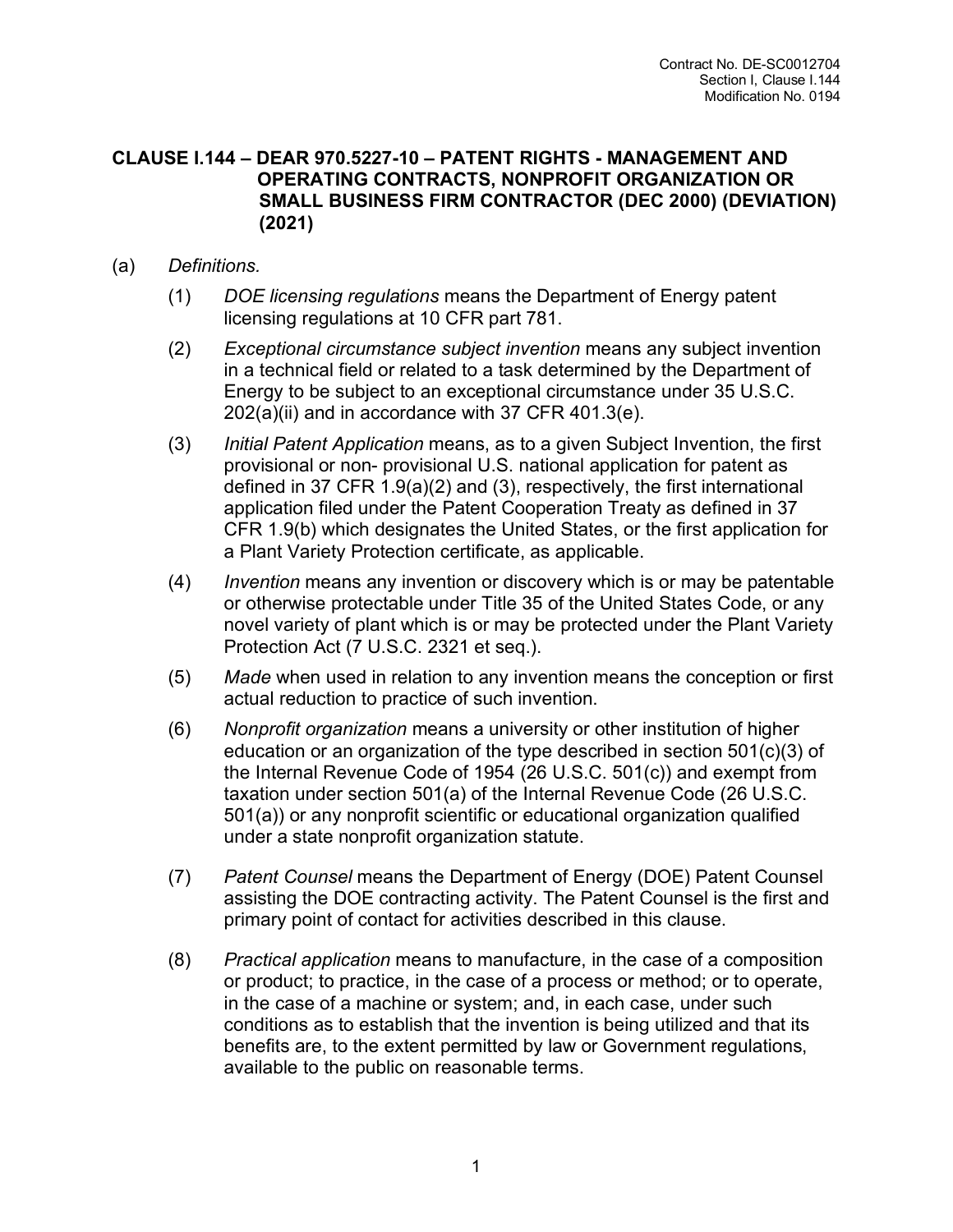- (9) *Small business firm* means a small business concern as defined at section 2 of Pub. L. 85–536 (15 U.S.C. 632) and implementing regulations of the Administrator of the Small Business Administration. For the purpose of this clause, the size standards for small business concerns involved in Government procurement and subcontracting at 13 CFR 121.3–8 and 13 CFR 121.3– 12, respectively, are used.
- (10) *Statutory Period* means the one-year period before the effective filing date of a claimed invention during which exceptions to prior art exist per 35 U.S.C. 102(b) as amended by the Leahy-Smith America Invents Act, Public Law 112-29.
- (11) *Subject Invention* means any invention of the contractor conceived or first actually reduced to practice in the performance of work under this contract, provided that in the case of a variety of plant, the date of determination (as defined in section 41(d) of the Plant Variety Protection Act, 7 U.S.C. 2401(d)) shall also occur during the period of contract performance.
- (b) Allocation of Principal Rights.
	- (1) Retention of title by the Contractor. Except for exceptional circumstance subject inventions, the contractor may retain the entire right, title, and interest throughout the world to each subject invention subject to the provisions of this clause and 35 U.S.C. 203. With respect to any subject invention in which the Contractor retains title, the Federal government shall have a nonexclusive, nontransferable, irrevocable, paid-up license to practice or have practiced for or on behalf of the United States the subject invention throughout the world.
	- (2) Treaties and international agreements. Any rights acquired by the Contractor in subject inventions are subject to any disposition of right, title, or interest in or to subject inventions provided for in treaties or international agreements identified at DOE's Office of International Affairs (International Commitments—IEC) (http://energy.gov/ia/iec-documents), or other rights which are necessary for the Government to meet its obligations to foreign governments, their nationals and international organizations under such treaties or international agreements with respect to subject inventions.
	- (3) Exceptional circumstance subject inventions. Except to the extent that rights are retained by the Contractor in a determination of exceptional circumstances or granted to a contractor through a determination of greater rights in accordance with subparagraph (b)(4) of this clause, the Contractor does not have a right to retain title to any exceptional circumstance subject inventions and agrees to assign to the Government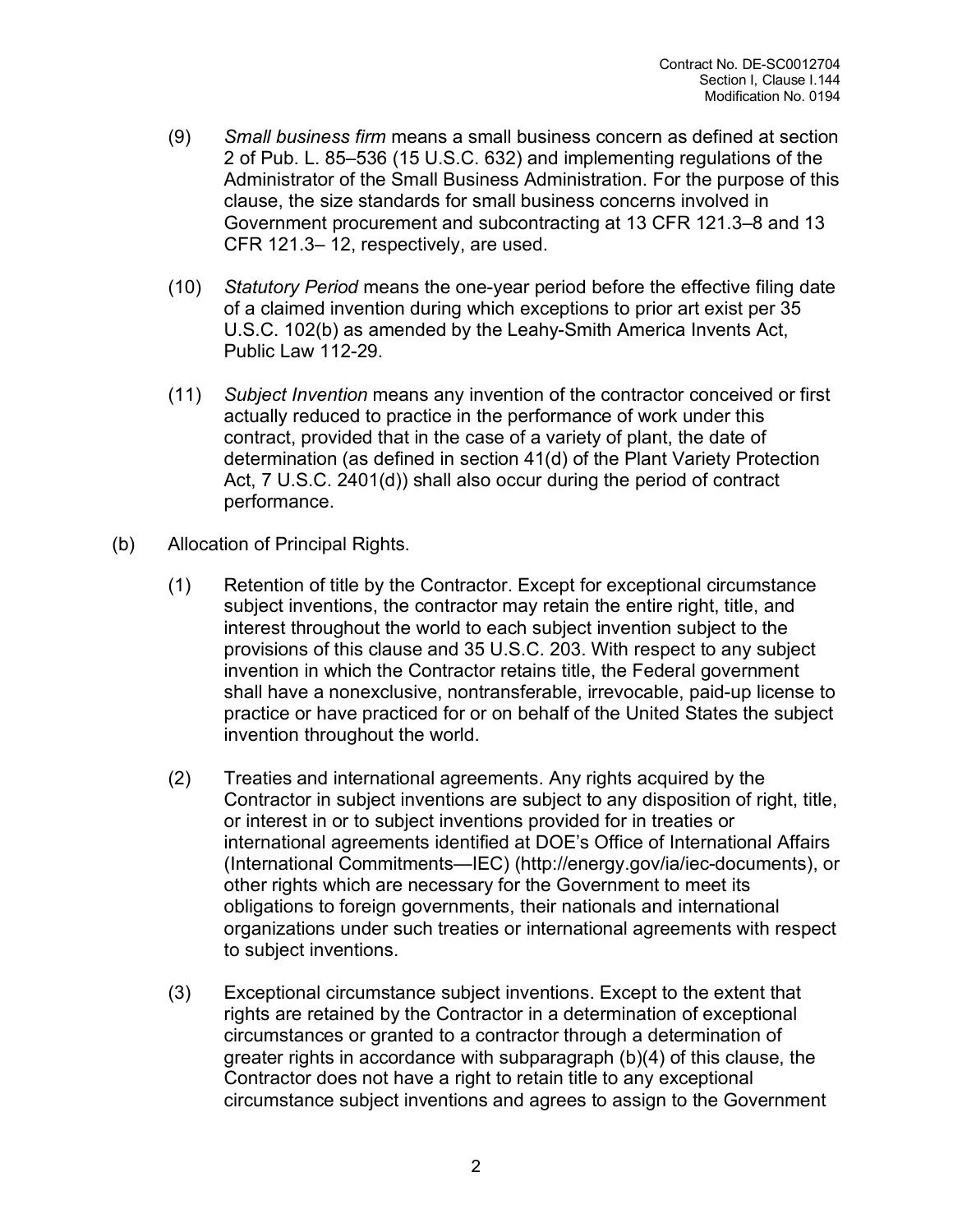the entire right, title, and interest, throughout the world, in and to any exceptional circumstance subject inventions.

- (i) Inventions within or relating to the following fields of technology are exceptional circumstance subject inventions--
	- (A) Uranium enrichment technology;
	- (B) Storage and disposal of civilian high-level nuclear waste and spent fuel technology; and
	- (C) National security technologies classified or sensitive under Section 148 of the Atomic Energy Act (42 U.S.C. 2168).
- (ii) As determined by the DOE, inventions made under any agreement, contract or subcontract, related to the exceptional circumstance subject inventions under U.S.C. § 202, maintained by the Office of the Assistant General Counsel for Technology Transfer and Intellectual Property, include but is not limited to the following—
	- (A) DOE Steel Initiative and Metals Initiative;
	- (B) U.S. Advanced Battery Consortium;
	- (C) Any funding agreement which is funded in part by the Electric Power Research Institute (EPRI) or the Gas Research Institute (GRI);
	- (D) Any funding agreement related to Energy Efficiency, Storage, Integration and Related Technologies, Renewable Energy, and Advanced Energy Technologies which is funded by the Office of Energy Efficiency and Renewable Energy (EERE) or the Advanced Research Projects Agency – Energy (ARPA-E);
	- (E) Solid State Energy Conversion Alliance (SECA), if the Contractor is a participant in the "Core Technology Program"; and
	- (F) Solid State Lighting (SSL) Program, if the Contractor is a participant in the "Core Technology Program."
- (iii) DOE reserves the right to unilaterally amend this contract to modify, by deletion or insertion, technical fields, tasks, or other classifications for the purpose of determining DOE exceptional circumstance subject inventions.
- (4) Contractor request for greater rights in exceptional circumstance subject inventions. The Contractor may request rights greater than allowed by the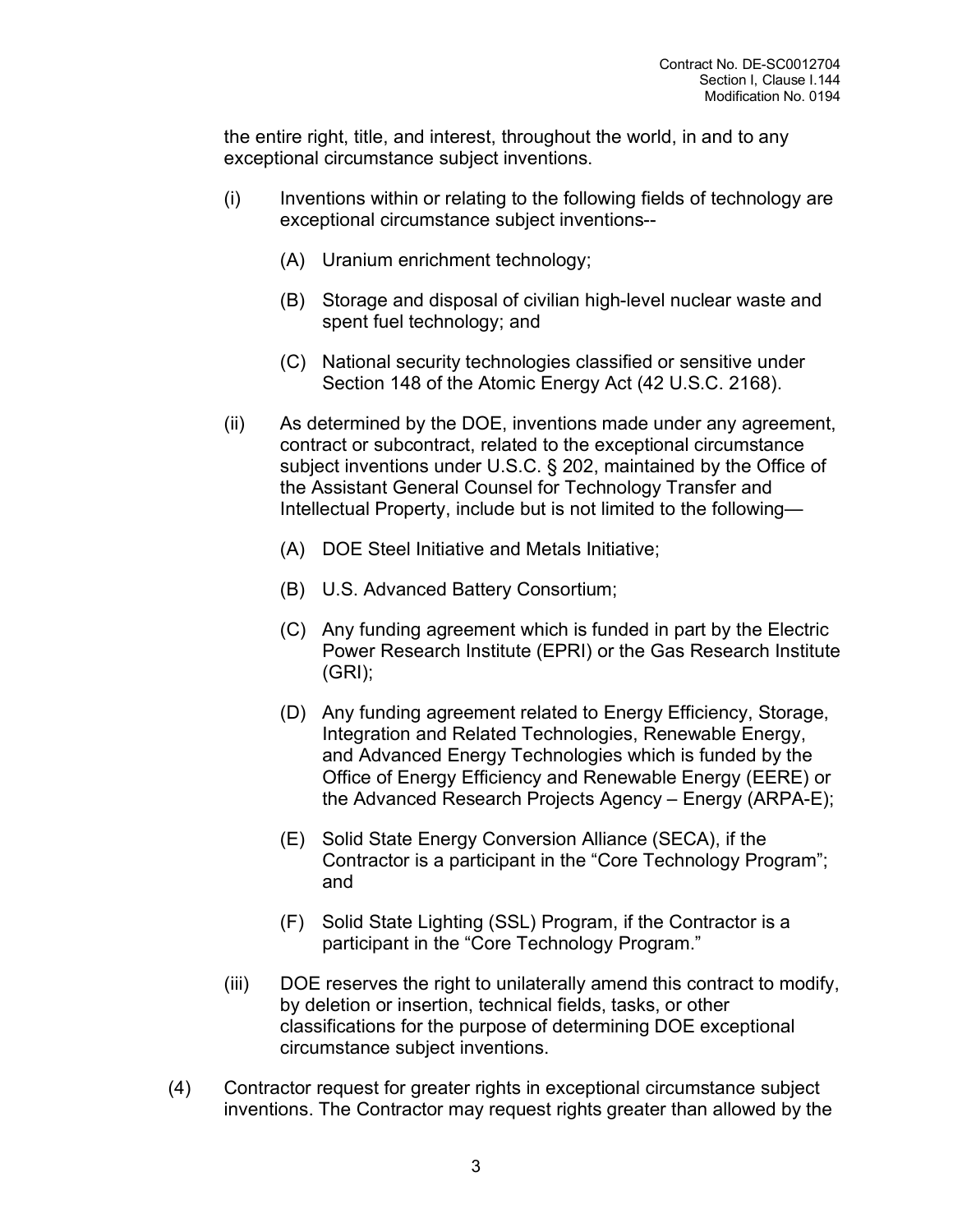exceptional circumstance determination in an exceptional circumstance subject invention by submitting such a request in writing to Patent Counsel at the time the exceptional circumstance subject invention is disclosed to DOE or within eight (8) months after conception or first actual reduction to practice of the exceptional circumstance subject invention, whichever occurs first, unless a longer period is authorized in writing by the Patent Counsel for good cause shown in writing by the Contractor. DOE may, in its discretion, grant or refuse to grant such a request by the Contractor.

- (5) Contractor employee-inventor rights. If the Contractor does not elect to retain title to a subject invention or does not request greater rights in an exceptional circumstance subject invention, a Contractor employeeinventor, after consultation with the Contractor and with written authorization from the Contractor in accordance with 10 CFR 784.9(b)(4), may request greater rights, including title, in the subject invention or the exceptional circumstance invention from DOE, and DOE may, in its discretion, grant or refuse to grant such a request by the Contractor employee-inventor.
- (6) Government assignment of rights in Government employees' subject inventions. If a Government employee is a joint inventor of a subject invention or of an exceptional circumstance subject invention to which the Contractor has rights, the Government may assign or refuse to assign to the Contractor any rights in the subject invention or exceptional circumstance subject invention acquired by the Government from the Government employee, in accordance with 48 CFR 27.304–1(d). The rights assigned to the Contractor are subject to any provision of this clause that is applicable to subject inventions in which the Contractor retains title, including reservation by the Government of a nonexclusive, nontransferable, irrevocable, paid-up license, except that the Contractor shall file its Initial Patent Application claiming the subject invention or exceptional circumstance invention within one (1) year after the assignment of such rights. The Contractor shall share royalties collected for the manufacture, use or sale of the subject invention with the Government employee.
- (c) Subject invention disclosure, election of title and filing of patent application by contractor.
	- (1) Subject invention disclosure. The contractor will disclose each subject invention to the Patent Counsel within two months after the inventor discloses it in writing to contractor personnel responsible for patent matters. The disclosure to the agency shall be in the form of a written or electronic report and shall identify the contract under which the invention was made and the inventor(s) and all sources of funding by Budget and Resources (B&R) code and, if applicable, the technology transfer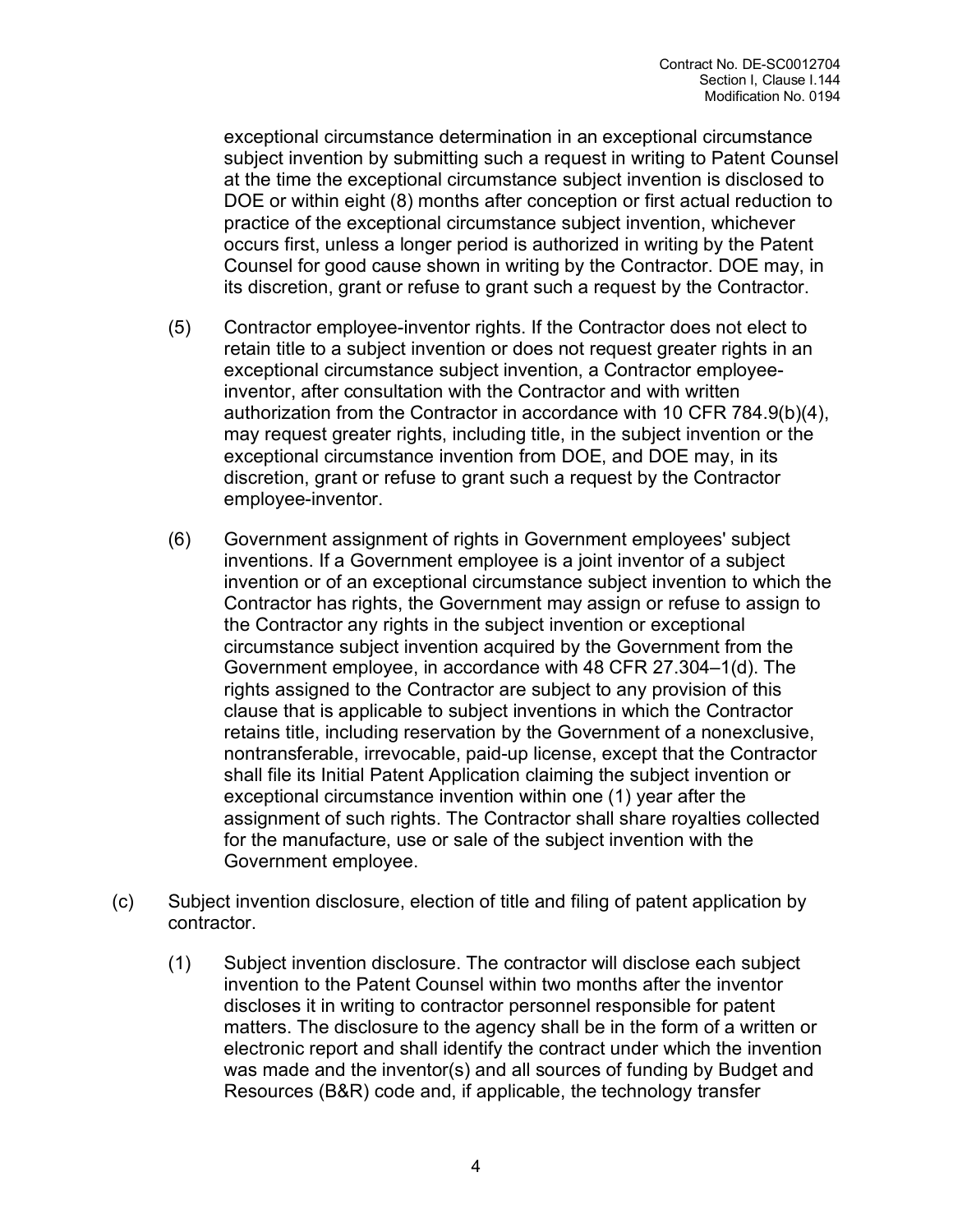agreement number for the invention. It shall be sufficiently complete in technical detail to convey a clear understanding to the extent known at the time of the disclosure, of the nature, purpose, operation, and the physical, chemical, biological or electrical characteristics of the invention. The disclosure shall also identify any publication, on sale or public use of the invention and whether a manuscript describing the invention has been submitted or made available for publication at the time of disclosure. The disclosure shall identify if the invention falls within an exceptional circumstance field. DOE will make a determination and advise the Contractor within 30 days of receipt of an invention disclosure as to whether the invention is an exceptional circumstance subject invention. In addition, after disclosure to the Patent Counsel, the Contractor will notify the agency of any accepted manuscript describing the invention for publication or any on sale or public use planned by the contractor that is 60 days prior to the end of the Statutory Period. The Contractor shall notify Patent Counsel prior to any release or publication of information concerning any nonelectable subject invention such as an exceptional circumstance subject invention or any subject invention related to a treaty or international agreement.

- (2) Election by the Contractor. Except as provided in paragraph (b)(2) of this clause, the Contractor will elect in writing whether or not to retain title to any such invention by notifying the Federal agency within two years of disclosure to the Federal agency. However, in any case where publication, on sale or public use has initiated the Statutory Period wherein valid patent protection can still be obtained in the United States, the period for election of title may be shortened by the agency to a date that is no more than 60 days prior to the end of the Statutory Period.
- (3) Filing of patent applications by the Contractor. The Contractor will file its Initial Patent Application on a subject invention to which it elects to retain title within one year after election of title or, if earlier, or prior to the end of any Statutory Period herein valid patent protection can be obtained in the United States after a publication, on sale, or public use. The Contractor will file patent applications in additional countries or international patent offices within either ten months of the corresponding first filed patent application or six months from the date permission is granted by the Commissioner of Patents and Trademarks to file foreign patent applications where such filing has been prohibited by a Secrecy Order.
- (4) Contractor's request for an extension of time. Requests for an extension of the time for disclosure, election, and filing under subparagraphs (c)(1), (2) and (3) may, at the discretion of Patent Counsel, be granted.
- (5) Publication review. During the course of the work under this contract, the Contractor may desire to release or publish information regarding scientific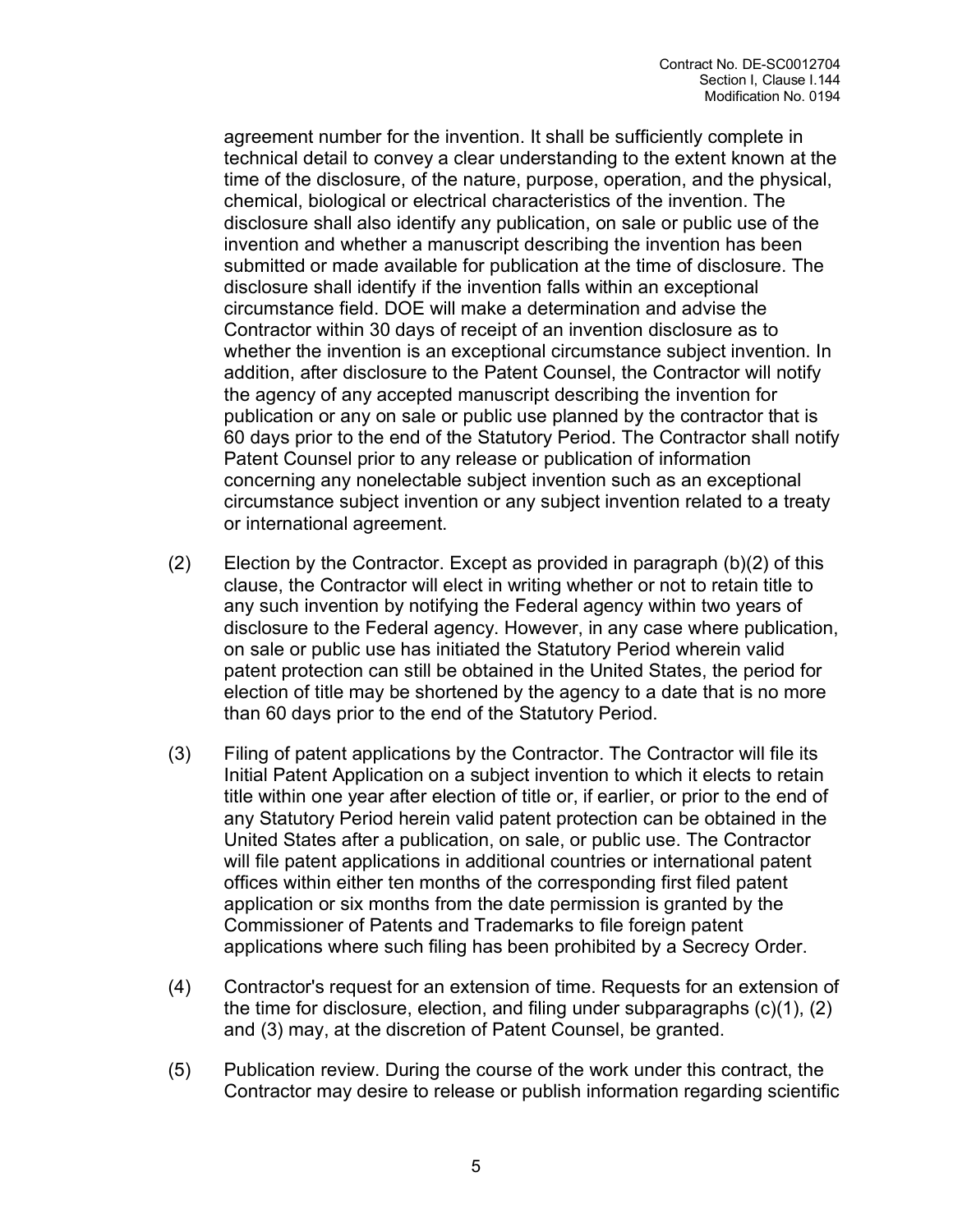or technical developments conceived or first actually reduced to practice in the course of or under this contract. Contractor's Invention Identification Procedures under paragraph (f)(5) should address timely disclosure of inventions, consider whether review is required, and if so, facilitate such review by Contractor personnel responsible for patent matters prior to disclosure of publications in order that public disclosure of such information will not adversely affect the patent interest of DOE or the Contractor.

- (6) Reporting to DOE and Approvals. Whenever possible in this paragraph (c), the Government electronic reporting system (e.g., iEdison or similar system) shall be used for reporting and approvals.
- (d) Conditions when the Government may obtain title. The Contractor will convey to the DOE, upon written request, title to any subject invention—
	- (1) If the Contractor fails to disclose or elect title to the subject invention within the times specified in paragraph (c) of this clause, or elects not to retain title.
	- (2) In those countries in which the Contractor fails to file a patent application within the times specified in subparagraph (c) of this clause; provided, however, that if the Contractor has filed a patent application in a country after the times specified in subparagraph (c) above, but prior to its receipt of the written request of the DOE, the Contractor shall continue to retain title in that country.
	- (3) In any country in which the Contractor decides not to continue the prosecution of any application for, to pay the maintenance fees on, or defend in a reexamination or opposition proceeding on, a patent on a subject invention.
	- (4) If the Contractor requests that DOE acquire title or rights from the Contractor in a subject invention to which the Contractor had initially retained title or rights, or in an exceptional circumstance subject invention to which the Contractor was granted greater rights, DOE may acquire such title or rights from the Contractor, or DOE may decide against acquiring such title or rights from the Contractor, at DOE's sole discretion.
- (e) Minimum rights of the Contractor and protection of the Contractor's right to file.
	- (1) Request for a Contractor license. The Contractor may request the right to reserve a revocable, nonexclusive, royalty-free license throughout the world in each subject invention to which the Government obtains title, except if the Contractor fails to disclose the invention within the times specified in paragraph (c) of this clause. DOE may grant or refuse to grant such a request by the Contractor. When DOE approves such reservation,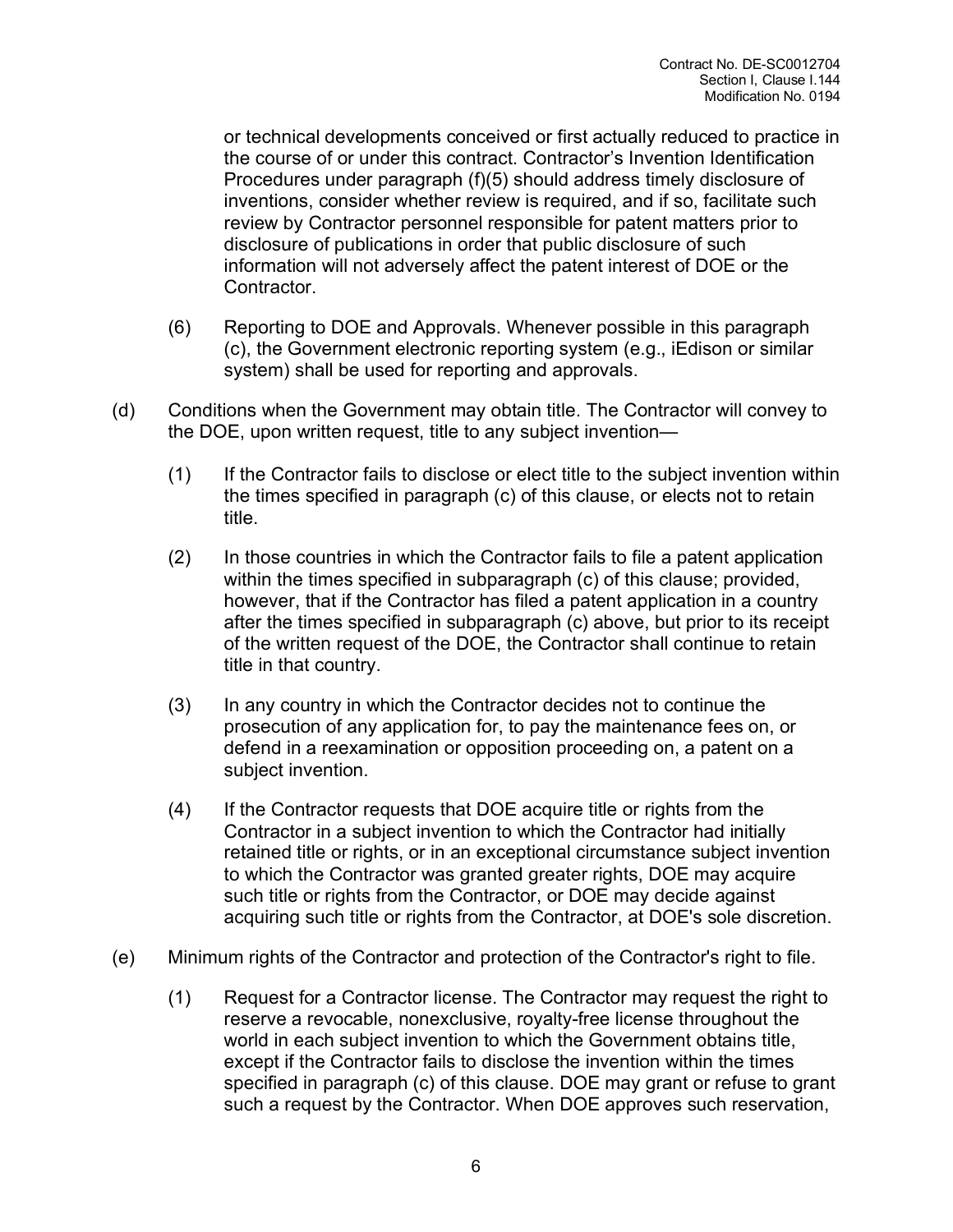the Contractor's license will normally extend to its domestic subsidiaries and affiliates, if any, within the corporate structure of which the Contractor is a party and includes the right to grant sublicenses of the same scope to the extent the Contractor was legally obligated to do so at the time the contract was awarded. The license is transferable only with the approval of DOE, except when transferred to the successor of that part of the contractor's business to which the invention pertains.

- (2) Revocation or modification of a Contractor license. The Contractor's domestic license may be revoked or modified by DOE to the extent necessary to achieve expeditious practical application of the subject invention pursuant to an application for an exclusive license submitted in accordance with applicable provisions at 37 CFR part 404 and DOE licensing regulations at 10 CFR part 781. This license will not be revoked in the field of use or the geographical areas in which the Contractor has achieved practical application and continues to make the benefits of the subject invention reasonably accessible to the public. The license in any foreign country may be revoked or modified at the discretion of DOE to the extent the Contractor, its licensees, or the domestic subsidiaries or affiliates have failed to achieve practical application of the subject invention in that foreign country.
- (3) Notice of revocation of modification of a Contractor license. Before revocation or modification of the license, DOE will furnish the Contractor a written notice of its intention to revoke or modify the license, and the Contractor will be allowed thirty days (or such other time as may be authorized by DOE for good cause shown by the Contractor) after the notice to show cause why the license should not be revoked or modified. The Contractor has the right to appeal, in accordance with applicable regulations in 37 CFR part 404 and DOE licensing regulations at 10 CFR part 781 concerning the licensing of Government owned inventions, any decision concerning the revocation or modification of the license.
- (f) Contractor action to protect the Government's interest.
	- (1) Execution of delivery of title or license instruments. The Contractor agrees to execute or to have executed, and promptly deliver to the Patent Counsel all instruments necessary to accomplish the following actions:
		- (i) Establish or confirm the rights the Government has throughout the world in those subject inventions to which the Contractor elects to retain title; and
		- (ii) Convey title to DOE when requested under subparagraphs (b) or paragraph (d) of this clause and to enable the Government to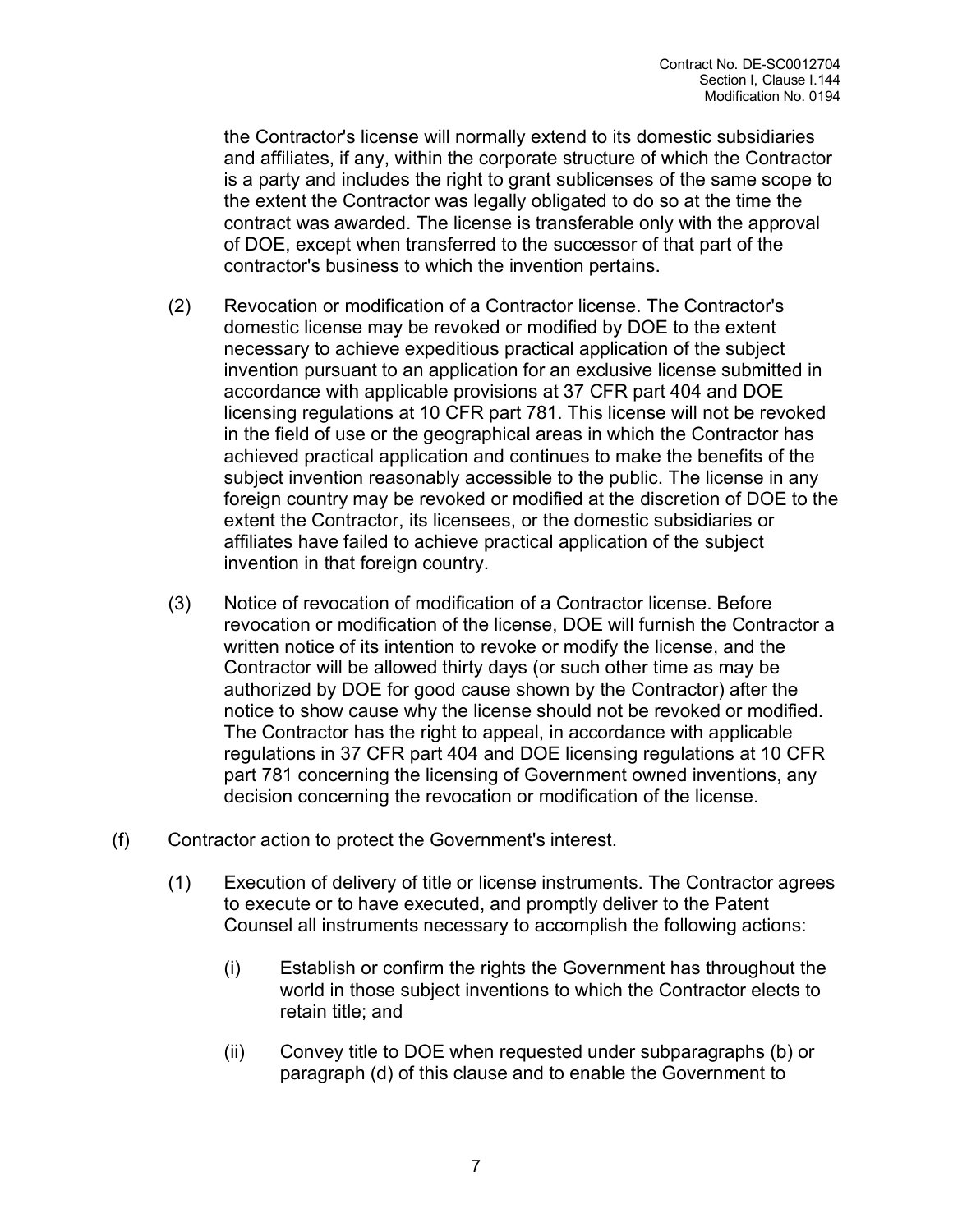obtain patent protection throughout the world in that subject invention.

- (2) Contractor employee agreements. The Contractor agrees to require, by written agreement, its employees, other than clerical and nontechnical employees, to disclose promptly in writing to Contractor personnel identified as responsible for the administration of patent matters and in a format suggested by the Contractor, each subject invention made under this contract in order that the Contractor can comply with the disclosure provisions of paragraph (c) of this clause, and to execute all papers necessary to file patent applications on subject inventions and to establish the Government's rights in the subject inventions. This disclosure format should require, as a minimum, the information required by subparagraph (c)(1) of this clause. The Contractor shall instruct such employees, through employee agreements or other suitable educational programs, on the importance of reporting inventions in sufficient time to permit the filing of patent applications prior to U.S. or foreign statutory bars.
- (3) Notification of discontinuation of patent protection. The Contractor will notify the Patent Counsel of any decision not to file a patent application, continue the prosecution of a patent application, pay maintenance fees, or defend in a reexamination or opposition proceeding on a patent, in any country, not less than 60 days before the expiration of the response period required by the relevant patent office.
- (4) Notification of Government rights. The Contractor agrees to include, within the specification of any United States patent applications and any patent issuing thereon covering a subject invention, the following statement, "This invention was made with government support under (identify the contract) awarded by (identify the Federal agency). The government has certain rights in the invention."
- (5) Invention identification procedures. The Contractor shall establish and maintain active and effective procedures to ensure that subject inventions are promptly identified and timely disclosed and shall submit a written description of such procedures to the Contracting Officer so that the Contracting Officer may evaluate and determine their effectiveness.
- (6) Patent filing documentation. If the Contractor files a domestic or foreign patent application claiming a subject invention, the Contractor shall promptly submit to Patent Counsel, upon request, the following information and documents:
	- (i) The filing date, serial number, title, and a copy of the patent application (including an English-language version if filed in a language other than English);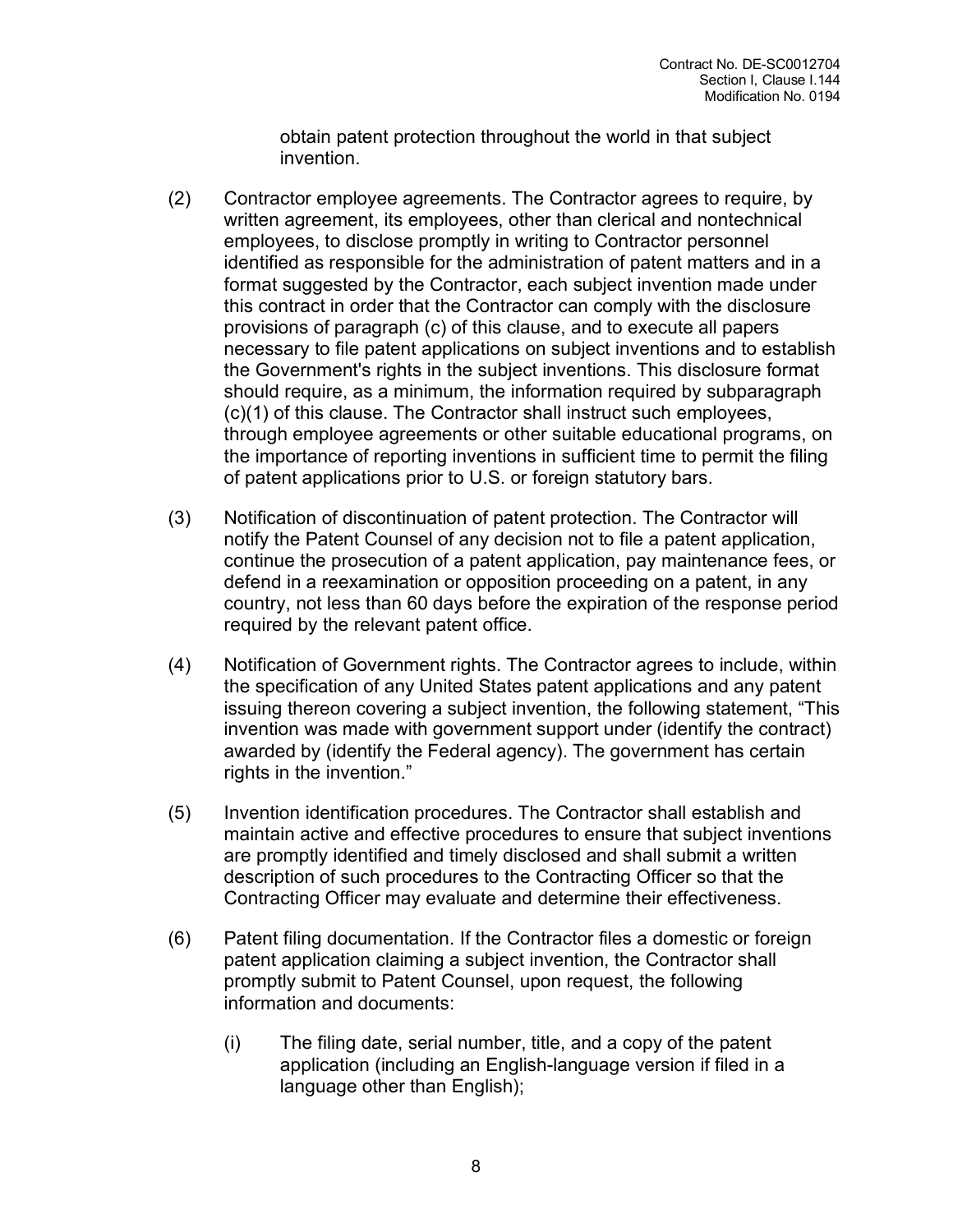- (ii) An executed and approved instrument fully confirmatory of all Government rights in the subject invention; and
- (iii) The patent number, issue date, and a copy of any issued patent claiming the subject invention.
- (7) Duplication and disclosure of documents. The Government may duplicate and disclose subject invention disclosures and all other reports and papers furnished or required to be furnished pursuant to this clause; provided, however, that any such duplication or disclosure by the Government is subject to the confidentiality provision at 35 U.S.C. 205 and 37 CFR part 401.
- (g) Subcontracts.
	- (1) Subcontractor subject inventions. The Contractor shall not obtain rights in the subcontractor's subject inventions as part of the consideration for awarding a subcontract.
	- (2) Inclusion of patent rights clause—non-profit organization or small business firm subcontractors. Unless otherwise authorized or directed by the Contracting Officer, the Contractor shall include the patent rights clause at 37 CFR 401.14, suitably modified to identify the parties, in all subcontracts, at any tier, for experimental, developmental, demonstration or research work to be performed by a small business firm or domestic nonprofit organization, except subcontracts which are subject to exceptional circumstances in accordance with 35 U.S.C. 202 and subparagraph (b)(2) of this clause. The subcontractor retains all rights provided for the contractor in the patent rights clause at 37 CFR 401.3(a) and 401.14.
	- (3) Inclusion of patent rights clause—subcontractors other than non-profit organizations and small business firms. Except for the subcontracts described in subparagraph (g)(2) of this clause, the Contractor shall include the patent rights clause at 48 CFR 952.227–13 suitably modified to identify the parties, in any contract for experimental, developmental, demonstration or research work. For subcontracts subject to exceptional circumstances, the contractor must consult with DOE patent counsel with respect to the appropriate patent clause.
	- (4) DOE and subcontractor contract. With respect to subcontracts at any tier, DOE, the subcontractor, and the Contractor agree that the mutual obligations of the parties created by this clause constitute a contract between the subcontractor and DOE with respect to the matters covered by the clause; provided, however, that nothing in this paragraph is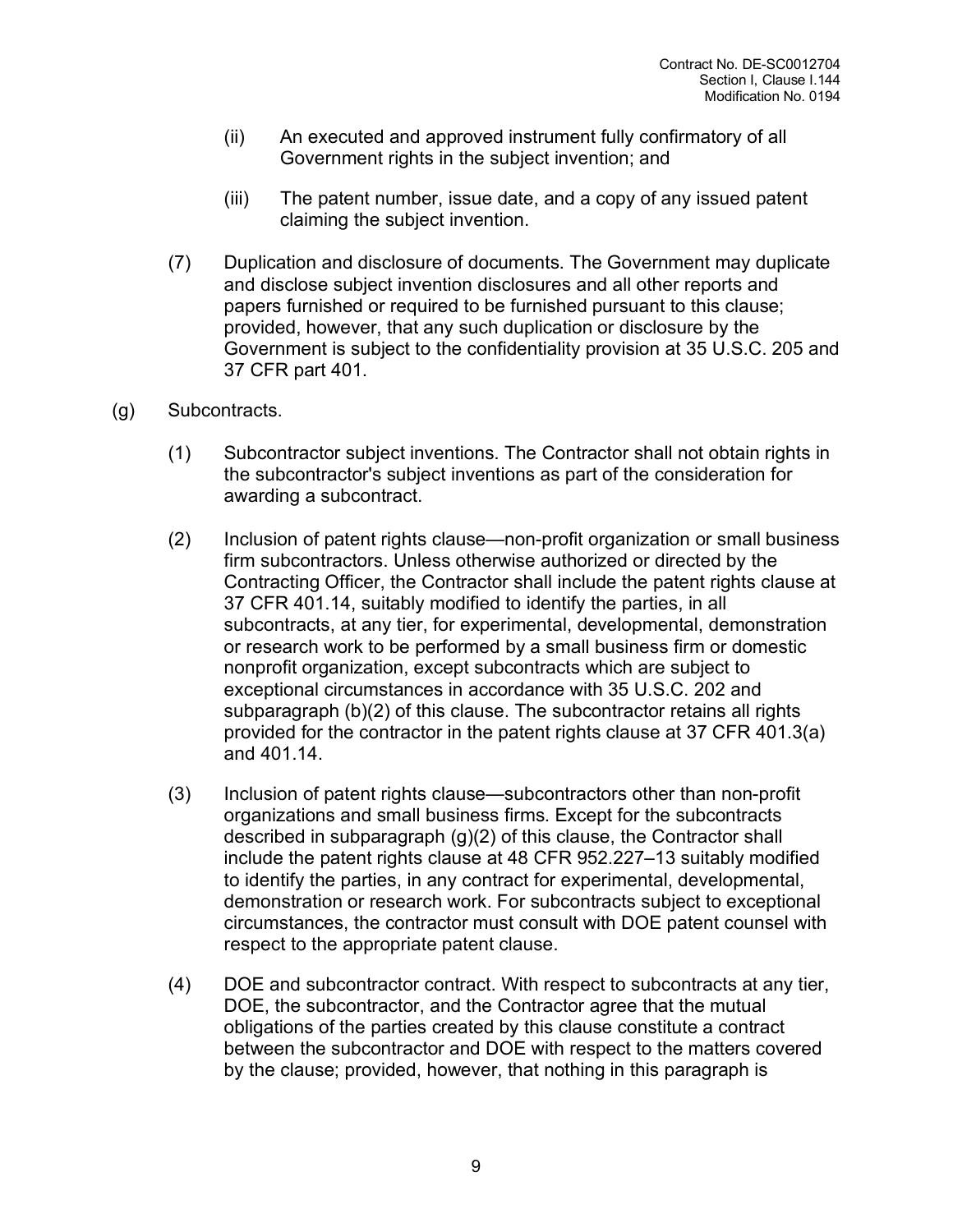intended to confer any jurisdiction under the Contract Disputes Act in connection with proceedings under paragraph (j) of this clause.

- (5) Subcontractor refusal to accept terms of patent clause. If a prospective subcontractor refuses to accept the terms of a patent rights clause, the Contractor shall promptly submit a written notice to the Contracting Officer stating the subcontractor's reasons for such a refusal, including any relevant information for expediting disposition of the matter, and the Contractor shall not proceed with the subcontract without the written authorization of the Contracting Officer.
- (6) Notification of award of subcontract. Upon the award of any subcontract at any tier containing a patent rights clause, the Contractor shall promptly notify the Contracting Officer in writing and identify the subcontractor, the applicable patent rights clause, the work to be performed under the subcontract, and the dates of award and estimated completion. Upon request of the Contracting Officer, the Contractor shall furnish a copy of a subcontract.
- (7) Identification of subcontractor subject inventions. If the Contractor in the performance of this contract becomes aware of a subject invention made under a subcontract, the Contractor shall promptly notify Patent Counsel and identify the subject invention.
- (h) Reporting on utilization of subject inventions. The Contractor agrees to submit to DOE on request, periodic reports, no more frequently than annually, on the utilization of a subject invention or on efforts at obtaining such utilization that are being made by the Contractor or its licensees or assignees. In addition, the Contractor shall provide data to DOE for the annual data call for the Department of Commerce report that includes the number of patent applications filed, the number of patents issued, licensing activity, gross royalties received by the Contractor, and such other data and information as DOE may reasonably specify. The Contractor also agrees to provide additional reports as may be requested by DOE in connection with any march-in proceeding undertaken by DOE in accordance with paragraph (j) of this clause. As required by 35 U.S.C. 202(c)(5), DOE agrees it will not disclose such information to persons outside the Government without permission of the Contractor.
- (i) Preference for United States Industry. Notwithstanding any other provision of this clause, the Contractor agrees that neither it nor any assignee will grant to any person the exclusive right to use or sell any subject invention in the United States unless such person agrees that any product embodying the subject invention or produced through the use of the subject invention will be manufactured substantially in the United States. However, in individual cases, the requirement for such an agreement may be waived by DOE upon a showing by the Contractor or its assignee that reasonable but unsuccessful efforts have been made to grant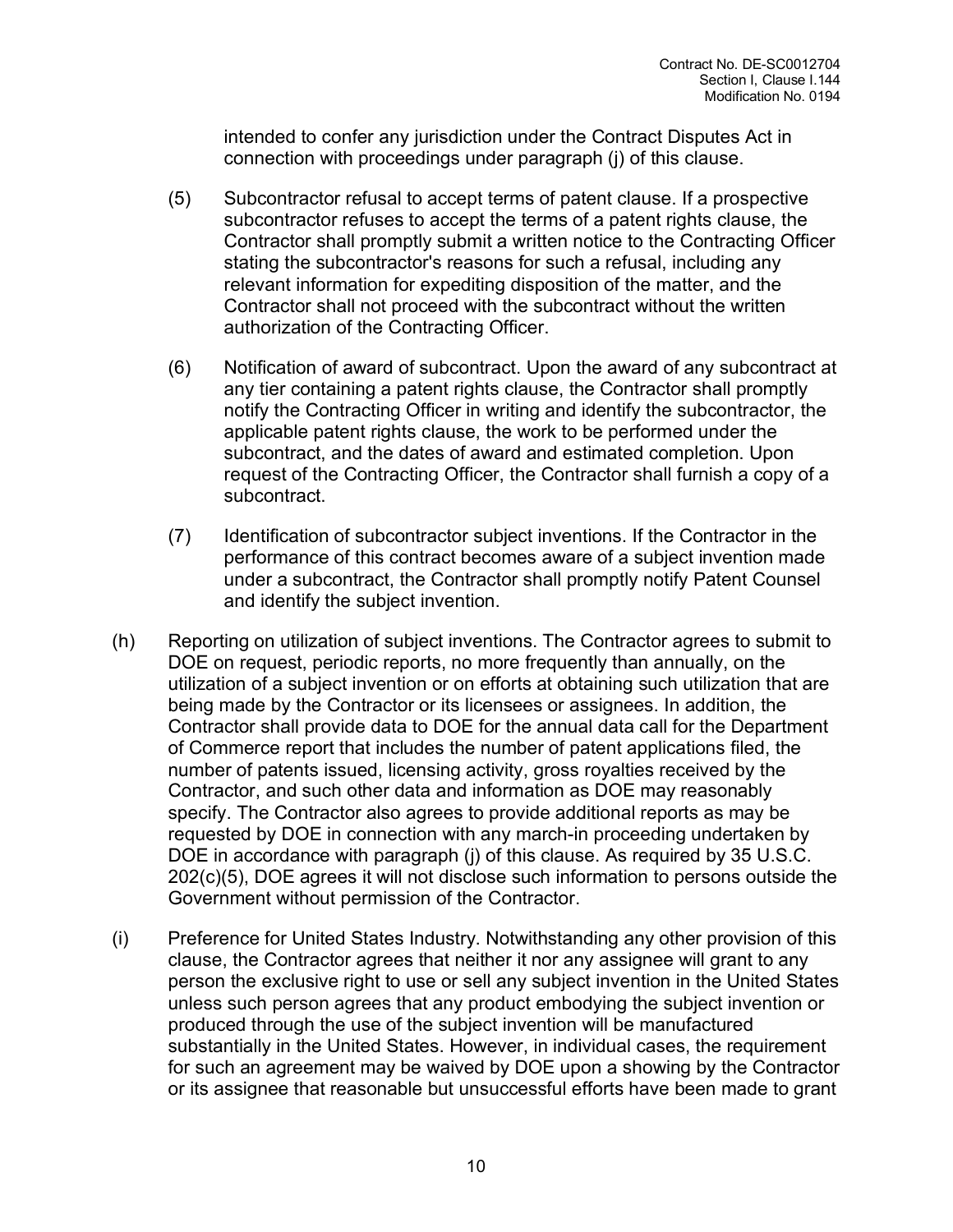licenses on similar terms to potential licensees that would be likely to manufacture substantially in the United States or that under the circumstances domestic manufacture is not commercially feasible.

- (j) March-in Rights. The Contractor agrees that, with respect to any subject invention in which it has acquired title, DOE has the right under 35 U.S.C. 203 and in accordance with the procedures in 37 CFR 401.6 and any DOE supplemental regulations to require the Contractor, an assignee or exclusive licensee of a subject invention to grant a nonexclusive, partially exclusive, or exclusive license in any field of use to a responsible applicant or applicants, upon terms that are reasonable under the circumstances, and, if the Contractor, assignee or exclusive licensee refuses such a request, DOE has the right to grant such a license itself.
- (k) Special provisions for contracts with nonprofit organizations. If the Contractor is a nonprofit organization, it agrees that:
	- (1) DOE approval of assignment of rights. Rights to a subject invention in the United States may not be assigned by the Contractor without the approval of DOE, except where such assignment is made to an organization which has as one of its primary functions the management of inventions; provided, that such assignee will be subject to the same provisions of this clause as the Contractor.
	- (2) Small business firm licensees. It will make efforts that are reasonable under the circumstances to attract licensees of subject inventions that are small business firms, and that it will give a preference to a small business firm when licensing a subject invention if the Contractor determines that the small business firm has a plan or proposal for marketing the invention which, if executed, is equally as likely to bring the invention to practical application as any plans or proposals from applicants that are not small business firms; provided, that the Contractor is also satisfied that the small business firm has the capability and resources to carry out its plan or proposal. The decision whether to give a preference in any specific case will be at the discretion of the Contractor. However, the Contractor agrees that the Secretary of Commerce may review the Contractor's licensing program and decisions regarding small business firm applicants, and the Contractor will negotiate changes to its licensing policies, procedures, or practices with the Secretary of Commerce when that Secretary's review discloses that the Contractor could take reasonable steps to more effectively implement the requirements of this subparagraph (k)(2).
	- (3) Contractor licensing of subject inventions. To the extent that it provides the most effective technology transfer, licensing of subject inventions shall be administered by Contractor employees on location at the facility.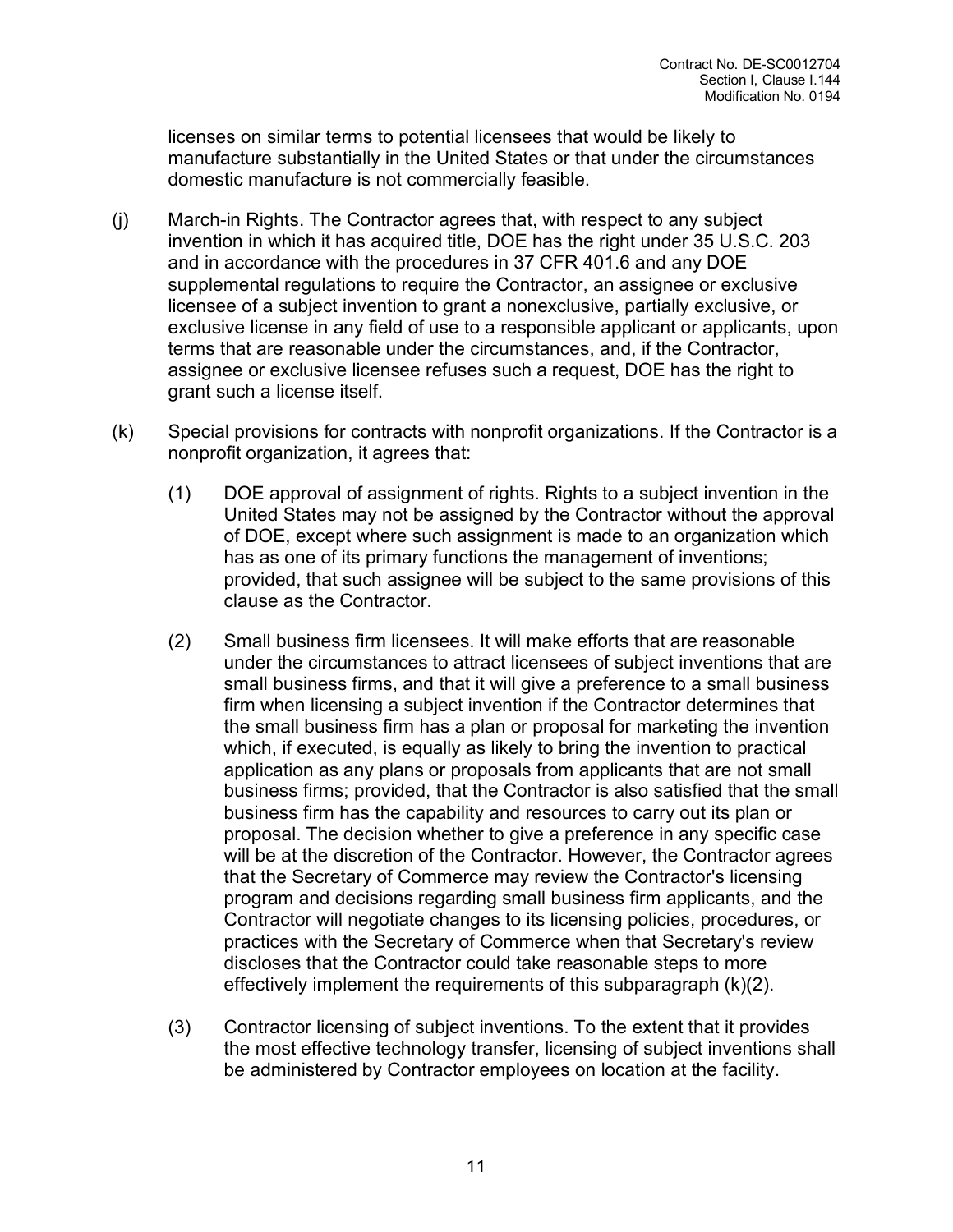- (l) Communications. The Contractor shall direct any notification, disclosure or request provided for in this clause to the Patent Counsel assisting the DOE contracting activity.
- (m) Reports.
	- (1) Interim reports. Upon DOE's request, the Contractor shall submit to DOE, no more frequently than annually, a list of subject inventions disclosed to DOE during a specified period, or a statement that no subject inventions were made during the specified period; and a list of subcontracts containing a patent clause and awarded by the Contractor during a specified period, or a statement that no such subcontracts were awarded during the specified period.
	- (2) Final reports. Upon DOE's request, the Contractor shall submit to DOE, prior to closeout of the contract, a list of all subject inventions disclosed during the performance period of the contract, or a statement that no subject inventions were made during the contract performance period; and a list of all subcontracts containing a patent clause and awarded by the Contractor during the contract performance period under which a subject invention was reported, or a statement that no such subject inventions under subcontracts were reported during the contract performance period.
- (n) Records relating to subject inventions—
	- (1) Contractor compliance. Until the expiration of three (3) years after final payment under this contract, the Contracting Officer or any authorized representative may examine any books (including laboratory notebooks), records, documents, and other supporting data of the Contractor, which the Contracting Officer or authorized representative deems reasonably pertinent to the discovery or identification of subject inventions, including exceptional circumstance subject inventions, or to determine Contractor compliance with any requirement of this clause.
	- (2) Unreported inventions. If the Contracting Officer is aware of an invention that is not disclosed by the Contractor to DOE, and the Contracting Officer believes the unreported invention may be a subject invention, including exceptional circumstance subject inventions, DOE may require the Contractor to submit to DOE a disclosure of the invention for a determination of ownership rights.
	- (3) Confidentiality. Any examination of records under this paragraph is subject to appropriate conditions to protect the confidentiality of the information involved.
	- (4) Power of inspection. With respect to a subject invention for which the Contractor has responsibility for patent prosecution, the Contractor shall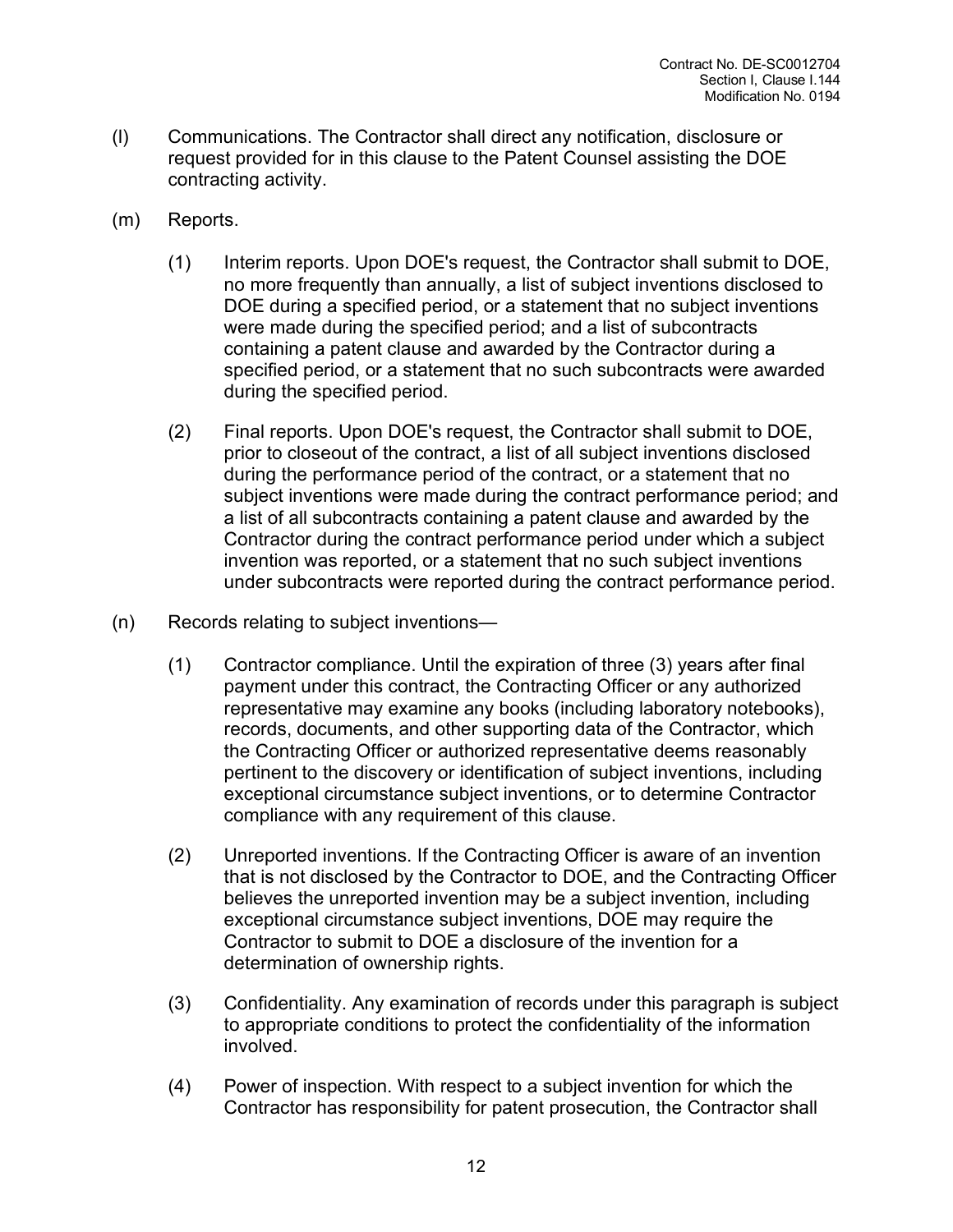furnish the Government, upon request by DOE, an irrevocable power to inspect and make copies of a prosecution file for any patent application claiming the subject invention.

- (o) Facilities license. In addition to the rights of the parties with respect to inventions or discoveries conceived or first actually reduced to practice in the course of or under this contract, the Contractor agrees to and does hereby grant to the Government an irrevocable, nonexclusive, paid-up license in and to any inventions or discoveries regardless of when conceived or actually reduced to practice or acquired by the Contractor at any time through completion of this contract and which are incorporated or embodied in the construction of the facility or which are utilized in the operation of the facility or which cover articles, materials, or product manufactured at the facility (1) to practice or have practiced by or for the Government at the facility, and (2) to transfer such license with the transfer of that facility. Notwithstanding the acceptance or exercise by the Government of these rights, the Government may contest at any time the enforceability, validity or scope of, or title to, any rights or patents herein licensed.
- (p) Atomic Energy.
	- (1) Pecuniary awards. No claim for pecuniary award of compensation under the provisions of the Atomic Energy Act of 1954, as amended, may be asserted with respect to any invention or discovery made or conceived in the course of or under this contract.
	- (2) Patent agreements. Except as otherwise authorized in writing by the Contracting Officer, the Contractor shall obtain patent agreements to effectuate the provisions of subparagraph (p)(1) of this clause from all persons who perform any part of the work under this contract, except nontechnical personnel, such as clerical employees and manual laborers.
- (q) Classified inventions.
	- (1) Approval for filing a foreign patent application. The Contractor shall not file or cause to be filed an application or registration for a patent disclosing a subject invention related to classified subject matter in any country other than the United States without first obtaining the written approval of the Contracting Officer.
	- (2) Transmission of classified subject matter. If in accordance with this clause the Contractor files a patent application in the United States disclosing a subject invention that is classified for reasons of security, the Contractor shall observe all applicable security regulations covering the transmission of classified subject matter. If the Contractor transmits a patent application disclosing a classified subject invention to the United States Patent and